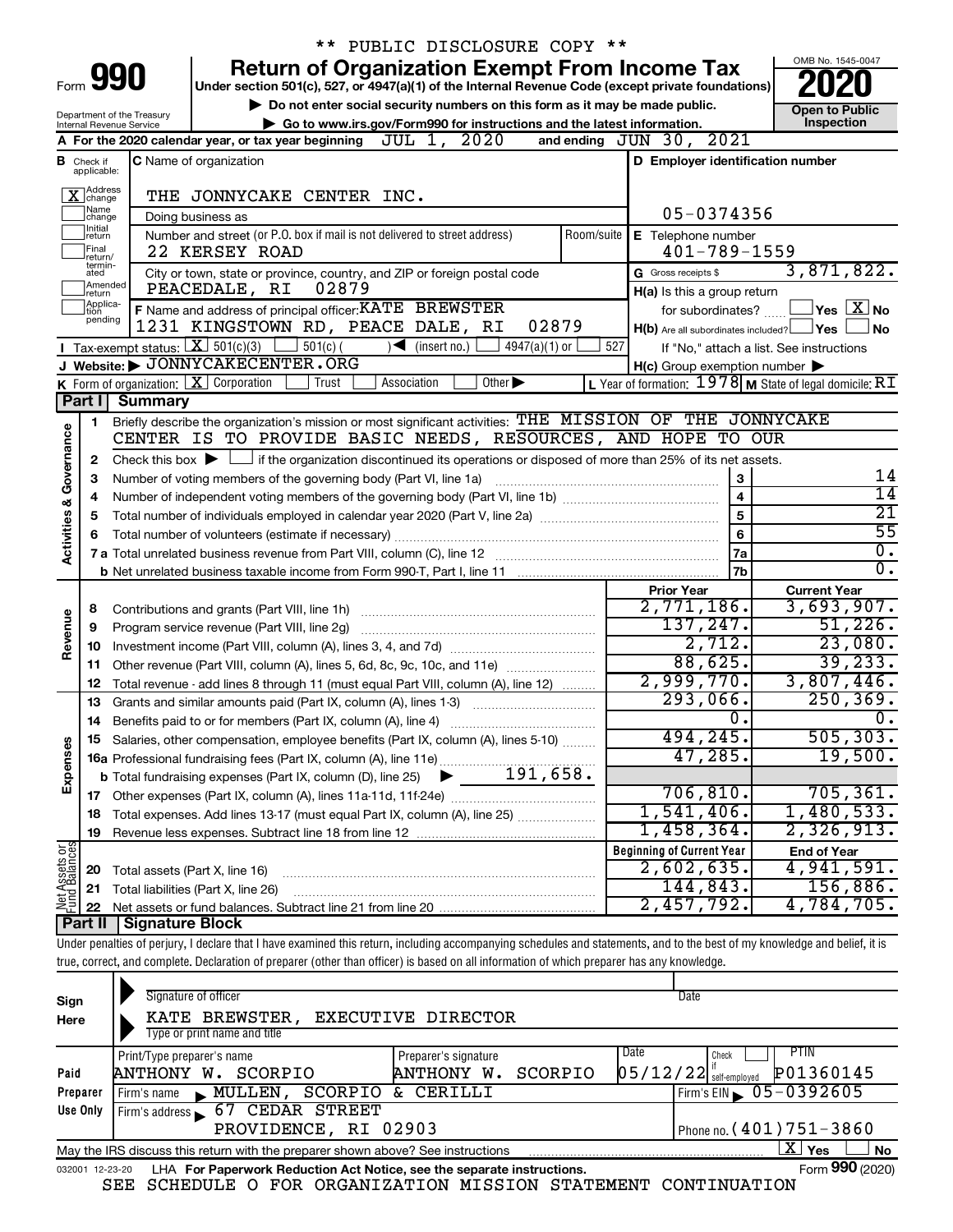| $\mathbf{1}$ | Part III   Statement of Program Service Accomplishments                                                                                                                |
|--------------|------------------------------------------------------------------------------------------------------------------------------------------------------------------------|
|              |                                                                                                                                                                        |
|              | Briefly describe the organization's mission:                                                                                                                           |
|              | THE MISSION OF THE JONNYCAKE CENTER IS TO PROVIDE BASIC NEEDS,                                                                                                         |
|              | RESOURCES, AND HOPE TO OUR COMMUNITY MEMBERS.<br>OUR VISION IS A                                                                                                       |
|              | COMMUNITY WITHOUT HUNGER AND POVERTY WHERE EVERYONE CAN REACH THEIR                                                                                                    |
|              | FULL POTENTIAL AND IMPROVE THEIR QUALITY OF LIFE.                                                                                                                      |
| $\mathbf{2}$ | Did the organization undertake any significant program services during the year which were not listed on the                                                           |
|              | $\sqrt{\mathsf{Yes}\ \mathbb{X}}$ No<br>prior Form 990 or 990-EZ?                                                                                                      |
|              | If "Yes," describe these new services on Schedule O.                                                                                                                   |
| 3            | $\vert$ Yes $\vert$ $\overline{\mathrm{X}}$ $\vert$ No<br>Did the organization cease conducting, or make significant changes in how it conducts, any program services? |
|              | If "Yes," describe these changes on Schedule O.                                                                                                                        |
| 4            | Describe the organization's program service accomplishments for each of its three largest program services, as measured by expenses.                                   |
|              | Section 501(c)(3) and 501(c)(4) organizations are required to report the amount of grants and allocations to others, the total expenses, and                           |
|              | revenue, if any, for each program service reported.                                                                                                                    |
| 4a           | 135, 233.<br>$401, 833$ $\cdot$ including grants of \$<br>) (Revenue \$<br>) (Expenses \$<br>(Code:                                                                    |
|              | THE CENTER DISTRIBUTED MORE THAN 260,000<br>FOOD AND NUTRITION PROGRAMS:                                                                                               |
|              | POUNDS OF FOOD INCLUDING FRESH PRODUCE, DAIRY, AND FROZEN MEAT AND                                                                                                     |
|              | "MARKET",<br>POULTRY.<br>OUR FOOD PROGRAMS INCLUDE ROUTINE VISITS TO OUR                                                                                               |
|              | WEEKLY SCHOOL VACATION MEALS AND SUMMER PRODUCE, AND SIGNIFICANT                                                                                                       |
|              | NUMBERS OF DELIVERIES TO HOMEBOUND SENIORS AND HOUSEHOLDS WHO WERE                                                                                                     |
|              | QUARANTINING DUE TO COVID-19.                                                                                                                                          |
|              |                                                                                                                                                                        |
|              |                                                                                                                                                                        |
|              |                                                                                                                                                                        |
|              |                                                                                                                                                                        |
|              |                                                                                                                                                                        |
|              |                                                                                                                                                                        |
| 4b           | $115, 136.$ (Revenue \$<br>96,315.<br>$\overline{777}$ , $\overline{273}$ or including grants of \$<br>(Code:<br>(Expenses \$                                          |
|              | MEMBER SERVICES INCLUDING:                                                                                                                                             |
|              | - ECONOMIC SECURITY:<br>THE CENTER PROVIDED \$70,000 IN EMERGENCY                                                                                                      |
|              | FINANCIAL ASSISTANCE TO MEMBERS TO PREVENT EVICTION AND UTILITY                                                                                                        |
|              | SHUT-OFFS, SECURE NEW HOUSING, AND/OR PROVIDE TRANSPORTATION. DURING                                                                                                   |
|              | THE 2021 TAX SEASON, CLOSE TO \$300,000 IN TAX REFUNDS AND CREDITS WERE                                                                                                |
|              | RETURNED TO JUST UNDER 200 FILERS THROUGH OUR VOLUNTEER INCOME TAX                                                                                                     |
|              |                                                                                                                                                                        |
|              | ASSISTANCE PROGRAM.                                                                                                                                                    |
|              | IN RESPONSE TO THE GROWING HOUSING CRISIS, THE CENTER<br>$-$ HOUSING:                                                                                                  |
|              | <b>INTRODUCED A NEW PROGRAM - JONNYCAKE NEIGHBORS - THAT OFFERS INTENSE</b>                                                                                            |
|              | HOUSING SEARCH AND APPLICATION ASSISTANCE; A READY TO RENT COURSE TO                                                                                                   |
|              | PREPARE RENTERS FOR SUCCESS; AND WE PURCHASED FOUR MULTI-UNIT DWELLINGS                                                                                                |
|              | TO PROVIDE SERVICE-ENHANCED HOUSING TO LOCAL FAMILIES. IN ADDITION, THE                                                                                                |
|              |                                                                                                                                                                        |
|              |                                                                                                                                                                        |
|              |                                                                                                                                                                        |
|              |                                                                                                                                                                        |
|              |                                                                                                                                                                        |
|              |                                                                                                                                                                        |
|              |                                                                                                                                                                        |
|              |                                                                                                                                                                        |
|              |                                                                                                                                                                        |
|              |                                                                                                                                                                        |
|              |                                                                                                                                                                        |
|              |                                                                                                                                                                        |
|              |                                                                                                                                                                        |
| 4с           | 4d Other program services (Describe on Schedule O.)                                                                                                                    |
|              | (Expenses \$<br>including grants of \$<br>) (Revenue \$                                                                                                                |
|              | 1,179,106.<br>4e Total program service expenses >                                                                                                                      |
|              | Form 990 (2020)                                                                                                                                                        |
|              | SEE SCHEDULE O FOR CONTINUATION(S)<br>032002 12-23-20                                                                                                                  |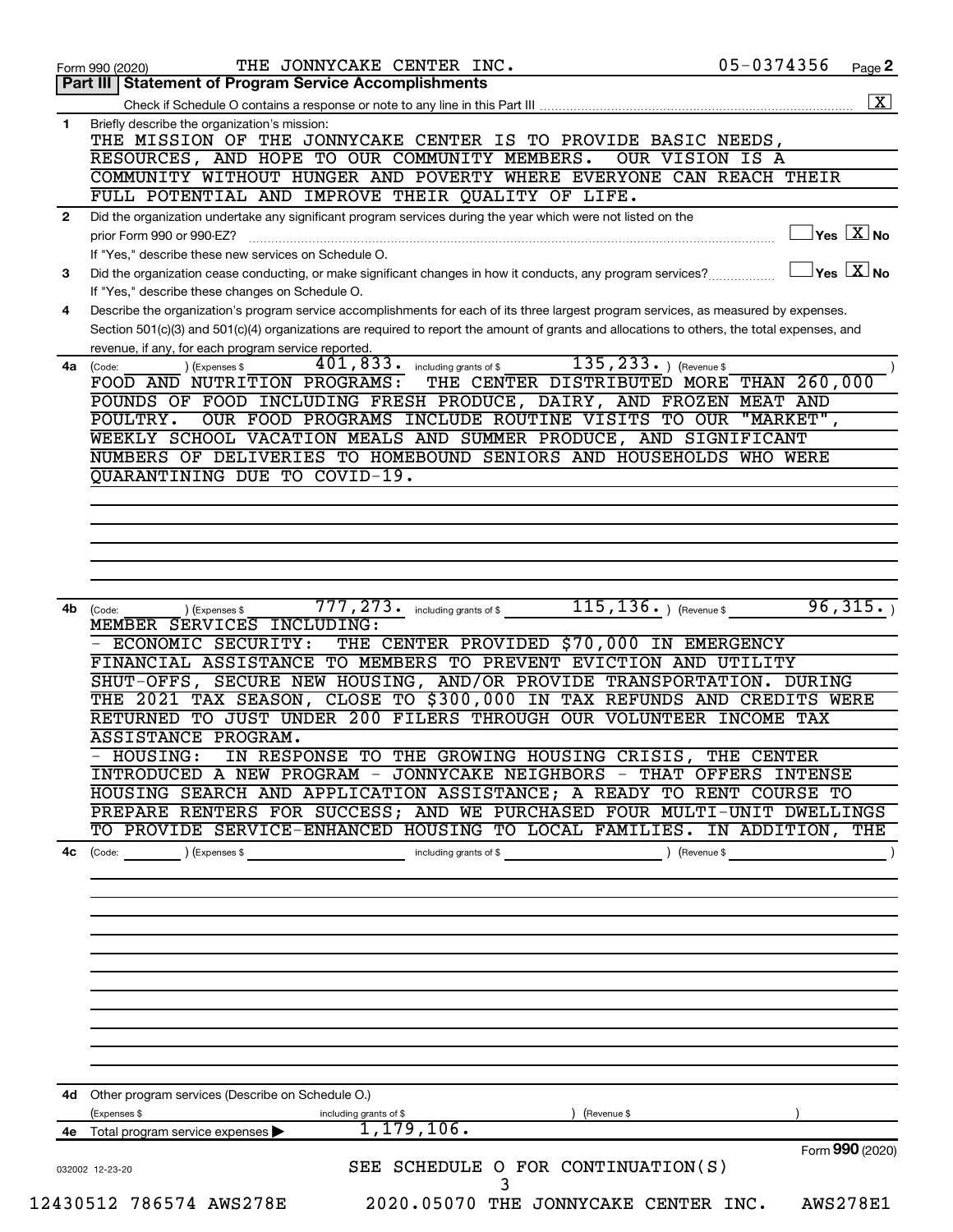|  | Form 990 (2020) |
|--|-----------------|

**Part IV Checklist of Required Schedules**

Form 990 (2020) THE JONNYCAKE CENTER INC.  $05-0374356$  Page

|     |                                                                                                                                                                                                                                     |                 | Yes | No                      |
|-----|-------------------------------------------------------------------------------------------------------------------------------------------------------------------------------------------------------------------------------------|-----------------|-----|-------------------------|
| 1   | Is the organization described in section $501(c)(3)$ or $4947(a)(1)$ (other than a private foundation)?                                                                                                                             |                 |     |                         |
|     | If "Yes," complete Schedule A                                                                                                                                                                                                       | 1               | х   |                         |
| 2   | Is the organization required to complete Schedule B, Schedule of Contributors? [11] [12] the organization required to complete Schedule B, Schedule of Contributors? [11] [12] [12] the organization required to complete Sche      | $\mathbf{2}$    | х   |                         |
| 3   | Did the organization engage in direct or indirect political campaign activities on behalf of or in opposition to candidates for                                                                                                     |                 |     |                         |
|     | public office? If "Yes," complete Schedule C, Part I                                                                                                                                                                                | З               |     | x                       |
| 4   | Section 501(c)(3) organizations. Did the organization engage in lobbying activities, or have a section 501(h) election in effect                                                                                                    |                 |     |                         |
|     |                                                                                                                                                                                                                                     | 4               |     | х                       |
| 5   | Is the organization a section 501(c)(4), 501(c)(5), or 501(c)(6) organization that receives membership dues, assessments, or                                                                                                        |                 |     |                         |
|     |                                                                                                                                                                                                                                     | 5               |     | х                       |
| 6   | Did the organization maintain any donor advised funds or any similar funds or accounts for which donors have the right to                                                                                                           |                 |     |                         |
|     | provide advice on the distribution or investment of amounts in such funds or accounts? If "Yes," complete Schedule D, Part I                                                                                                        | 6               |     | х                       |
| 7   | Did the organization receive or hold a conservation easement, including easements to preserve open space,                                                                                                                           |                 |     |                         |
|     |                                                                                                                                                                                                                                     | $\overline{7}$  |     | х                       |
| 8   | Did the organization maintain collections of works of art, historical treasures, or other similar assets? If "Yes," complete                                                                                                        |                 |     |                         |
|     | Schedule D, Part III <b>Marting Communities</b> Contract and Contract and Contract and Contract and Contract and Contract and Contract and Contract and Contract and Contract and Contract and Contract and Contract and Contract a | 8               |     | х                       |
| 9   | Did the organization report an amount in Part X, line 21, for escrow or custodial account liability, serve as a custodian for                                                                                                       |                 |     |                         |
|     | amounts not listed in Part X; or provide credit counseling, debt management, credit repair, or debt negotiation services?                                                                                                           |                 |     |                         |
|     |                                                                                                                                                                                                                                     | 9               |     | х                       |
| 10  | Did the organization, directly or through a related organization, hold assets in donor-restricted endowments                                                                                                                        |                 |     |                         |
|     |                                                                                                                                                                                                                                     | 10              | x   |                         |
| 11  | If the organization's answer to any of the following questions is "Yes," then complete Schedule D, Parts VI, VII, VIII, IX, or X                                                                                                    |                 |     |                         |
|     | as applicable.                                                                                                                                                                                                                      |                 |     |                         |
|     | a Did the organization report an amount for land, buildings, and equipment in Part X, line 10? If "Yes," complete Schedule D,                                                                                                       |                 |     |                         |
|     |                                                                                                                                                                                                                                     | 11a             | х   |                         |
|     |                                                                                                                                                                                                                                     |                 |     |                         |
|     | <b>b</b> Did the organization report an amount for investments - other securities in Part X, line 12, that is 5% or more of its total                                                                                               |                 |     | x                       |
|     |                                                                                                                                                                                                                                     | 11 <sub>b</sub> |     |                         |
|     | c Did the organization report an amount for investments - program related in Part X, line 13, that is 5% or more of its total                                                                                                       |                 |     | x                       |
|     |                                                                                                                                                                                                                                     | 11c             |     |                         |
|     | d Did the organization report an amount for other assets in Part X, line 15, that is 5% or more of its total assets reported in                                                                                                     |                 |     | x                       |
|     |                                                                                                                                                                                                                                     | 11d             | X   |                         |
|     |                                                                                                                                                                                                                                     | <b>11e</b>      |     |                         |
|     | f Did the organization's separate or consolidated financial statements for the tax year include a footnote that addresses                                                                                                           |                 |     |                         |
|     | the organization's liability for uncertain tax positions under FIN 48 (ASC 740)? If "Yes," complete Schedule D, Part X                                                                                                              | 11f             | х   |                         |
|     | 12a Did the organization obtain separate, independent audited financial statements for the tax year? If "Yes," complete                                                                                                             |                 |     |                         |
|     |                                                                                                                                                                                                                                     | 12a             | х   |                         |
|     | <b>b</b> Was the organization included in consolidated, independent audited financial statements for the tax year?                                                                                                                  |                 |     |                         |
|     | If "Yes," and if the organization answered "No" to line 12a, then completing Schedule D, Parts XI and XII is optional                                                                                                               | 12 <sub>b</sub> |     | x                       |
| 13  |                                                                                                                                                                                                                                     | 13              |     | $\overline{\textbf{x}}$ |
| 14a |                                                                                                                                                                                                                                     | 14a             |     | х                       |
| b   | Did the organization have aggregate revenues or expenses of more than \$10,000 from grantmaking, fundraising, business,                                                                                                             |                 |     |                         |
|     | investment, and program service activities outside the United States, or aggregate foreign investments valued at \$100,000                                                                                                          |                 |     |                         |
|     |                                                                                                                                                                                                                                     | 14b             |     | x                       |
| 15  | Did the organization report on Part IX, column (A), line 3, more than \$5,000 of grants or other assistance to or for any                                                                                                           |                 |     |                         |
|     |                                                                                                                                                                                                                                     | 15              |     | х                       |
| 16  | Did the organization report on Part IX, column (A), line 3, more than \$5,000 of aggregate grants or other assistance to                                                                                                            |                 |     |                         |
|     |                                                                                                                                                                                                                                     | 16              |     | x                       |
| 17  | Did the organization report a total of more than \$15,000 of expenses for professional fundraising services on Part IX,                                                                                                             |                 |     |                         |
|     |                                                                                                                                                                                                                                     | 17              | х   |                         |
| 18  | Did the organization report more than \$15,000 total of fundraising event gross income and contributions on Part VIII, lines                                                                                                        |                 |     |                         |
|     |                                                                                                                                                                                                                                     | 18              | х   |                         |
| 19  | Did the organization report more than \$15,000 of gross income from gaming activities on Part VIII, line 9a? If "Yes,"                                                                                                              |                 |     |                         |
|     |                                                                                                                                                                                                                                     | 19              |     | x                       |
|     |                                                                                                                                                                                                                                     | 20a             |     | $\overline{\text{X}}$   |
| b   |                                                                                                                                                                                                                                     | 20 <sub>b</sub> |     |                         |
| 21  | Did the organization report more than \$5,000 of grants or other assistance to any domestic organization or                                                                                                                         |                 |     |                         |
|     |                                                                                                                                                                                                                                     | 21              |     | x                       |
|     | 032003 12-23-20                                                                                                                                                                                                                     |                 |     | Form 990 (2020)         |

12430512 786574 AWS278E 2020.05070 THE JONNYCAKE CENTER INC. AWS278E1

4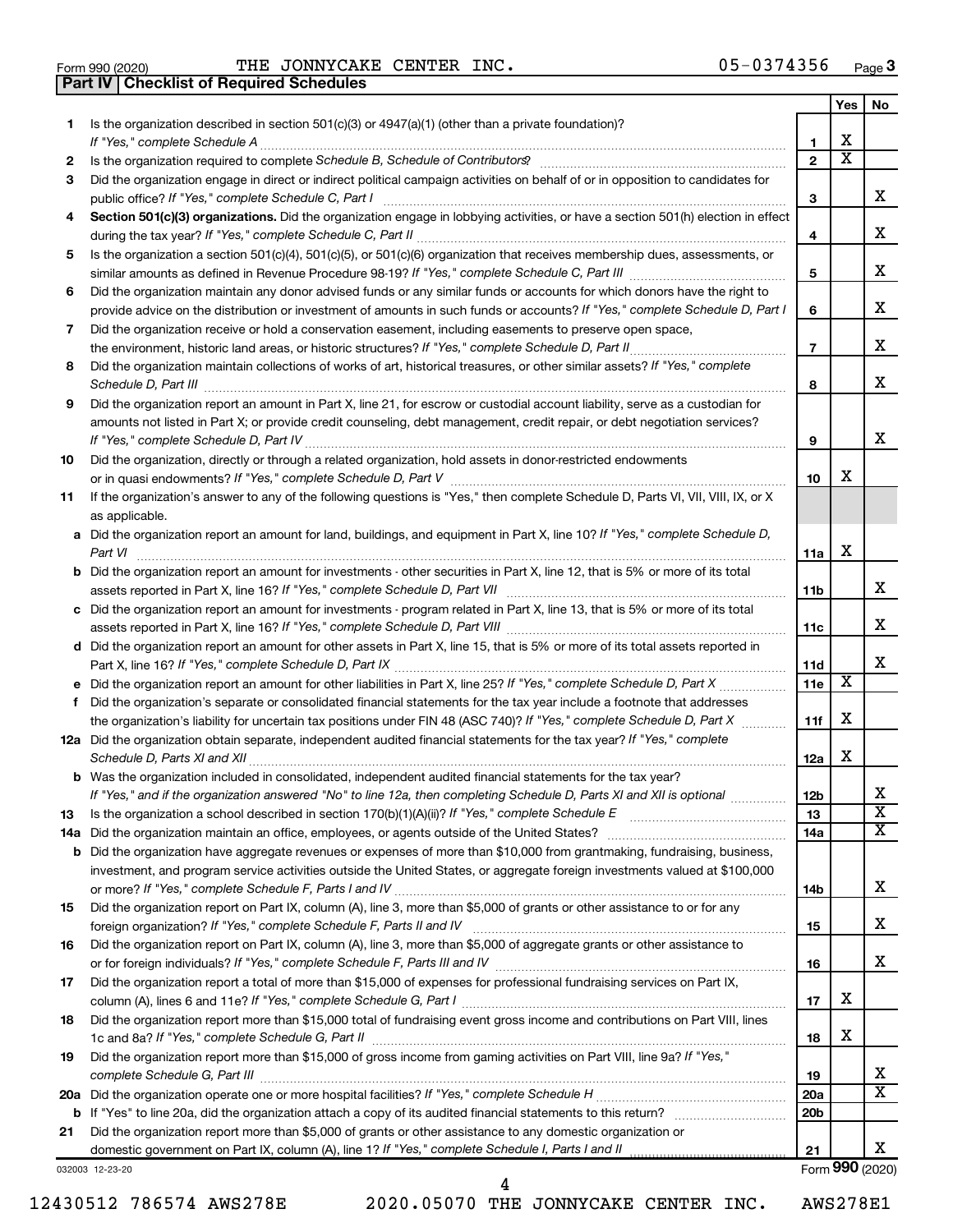|  | Form 990 (2020) |
|--|-----------------|
|  |                 |

*(continued)* **Part IV Checklist of Required Schedules**

| 22 | Did the organization report more than \$5,000 of grants or other assistance to or for domestic individuals on                                                                                                                                                                                                                                        |                 | Yes                     | No |
|----|------------------------------------------------------------------------------------------------------------------------------------------------------------------------------------------------------------------------------------------------------------------------------------------------------------------------------------------------------|-----------------|-------------------------|----|
|    |                                                                                                                                                                                                                                                                                                                                                      | 22              | X                       |    |
| 23 | Did the organization answer "Yes" to Part VII, Section A, line 3, 4, or 5 about compensation of the organization's current                                                                                                                                                                                                                           |                 |                         |    |
|    | and former officers, directors, trustees, key employees, and highest compensated employees? If "Yes," complete<br>Schedule J <b>Execute J Execute Contract Contract Contract Contract Contract Contract Contract Contract Contract Contract Contract Contract Contract Contract Contract Contract Contract Contract Contract Contract Contract C</b> | 23              |                         | x  |
|    | 24a Did the organization have a tax-exempt bond issue with an outstanding principal amount of more than \$100,000 as of the<br>last day of the year, that was issued after December 31, 2002? If "Yes," answer lines 24b through 24d and complete                                                                                                    | 24a             |                         |    |
|    | b Did the organization invest any proceeds of tax-exempt bonds beyond a temporary period exception?                                                                                                                                                                                                                                                  | 24 <sub>b</sub> |                         |    |
|    | c Did the organization maintain an escrow account other than a refunding escrow at any time during the year to defease                                                                                                                                                                                                                               | 24c             |                         |    |
|    |                                                                                                                                                                                                                                                                                                                                                      | 24d             |                         |    |
|    | 25a Section 501(c)(3), 501(c)(4), and 501(c)(29) organizations. Did the organization engage in an excess benefit                                                                                                                                                                                                                                     |                 |                         |    |
|    | <b>b</b> Is the organization aware that it engaged in an excess benefit transaction with a disqualified person in a prior year, and                                                                                                                                                                                                                  | 25a             |                         |    |
|    | that the transaction has not been reported on any of the organization's prior Forms 990 or 990-EZ? If "Yes," complete<br>Schedule L, Part I                                                                                                                                                                                                          | 25 <sub>b</sub> |                         |    |
| 26 | Did the organization report any amount on Part X, line 5 or 22, for receivables from or payables to any current                                                                                                                                                                                                                                      |                 |                         |    |
|    | or former officer, director, trustee, key employee, creator or founder, substantial contributor, or 35%                                                                                                                                                                                                                                              |                 |                         |    |
|    |                                                                                                                                                                                                                                                                                                                                                      | 26              |                         |    |
| 27 | Did the organization provide a grant or other assistance to any current or former officer, director, trustee, key employee,                                                                                                                                                                                                                          |                 |                         |    |
|    | creator or founder, substantial contributor or employee thereof, a grant selection committee member, or to a 35% controlled                                                                                                                                                                                                                          |                 |                         |    |
|    | entity (including an employee thereof) or family member of any of these persons? If "Yes," complete Schedule L, Part III                                                                                                                                                                                                                             | 27              |                         |    |
| 28 | Was the organization a party to a business transaction with one of the following parties (see Schedule L, Part IV                                                                                                                                                                                                                                    |                 |                         |    |
|    | instructions, for applicable filing thresholds, conditions, and exceptions):<br>a A current or former officer, director, trustee, key employee, creator or founder, or substantial contributor? If                                                                                                                                                   |                 |                         |    |
|    |                                                                                                                                                                                                                                                                                                                                                      | 28a             |                         |    |
|    |                                                                                                                                                                                                                                                                                                                                                      | 28b             |                         |    |
|    | c A 35% controlled entity of one or more individuals and/or organizations described in lines 28a or 28b?If                                                                                                                                                                                                                                           | 28c             |                         |    |
| 29 |                                                                                                                                                                                                                                                                                                                                                      | 29              | $\overline{\textbf{X}}$ |    |
| 30 | Did the organization receive contributions of art, historical treasures, or other similar assets, or qualified conservation                                                                                                                                                                                                                          | 30              |                         |    |
| 31 | Did the organization liquidate, terminate, or dissolve and cease operations? If "Yes," complete Schedule N, Part I                                                                                                                                                                                                                                   | 31              |                         |    |
| 32 | Did the organization sell, exchange, dispose of, or transfer more than 25% of its net assets? If "Yes," complete                                                                                                                                                                                                                                     | 32              |                         |    |
| 33 | Did the organization own 100% of an entity disregarded as separate from the organization under Regulations                                                                                                                                                                                                                                           |                 |                         |    |
|    |                                                                                                                                                                                                                                                                                                                                                      | 33              |                         |    |
| 34 | Was the organization related to any tax-exempt or taxable entity? If "Yes," complete Schedule R, Part II, III, or IV, and                                                                                                                                                                                                                            |                 |                         |    |
|    | Part V, line 1                                                                                                                                                                                                                                                                                                                                       | 34<br>35a       |                         |    |
|    | b If "Yes" to line 35a, did the organization receive any payment from or engage in any transaction with a controlled entity                                                                                                                                                                                                                          | 35 <sub>b</sub> |                         |    |
| 36 | Section 501(c)(3) organizations. Did the organization make any transfers to an exempt non-charitable related organization?                                                                                                                                                                                                                           |                 |                         |    |
|    |                                                                                                                                                                                                                                                                                                                                                      | 36              |                         |    |
| 37 | Did the organization conduct more than 5% of its activities through an entity that is not a related organization                                                                                                                                                                                                                                     | 37              |                         |    |
| 38 | Did the organization complete Schedule O and provide explanations in Schedule O for Part VI, lines 11b and 19?                                                                                                                                                                                                                                       | 38              | х                       |    |
|    | Part V<br>Check if Schedule O contains a response or note to any line in this Part V [11] [12] Check if Schedule O contains a response or note to any line in this Part V                                                                                                                                                                            |                 |                         |    |
|    |                                                                                                                                                                                                                                                                                                                                                      |                 | Yes                     |    |
|    | 24<br>1a                                                                                                                                                                                                                                                                                                                                             |                 |                         |    |
|    |                                                                                                                                                                                                                                                                                                                                                      |                 |                         |    |
|    | 0<br>1b                                                                                                                                                                                                                                                                                                                                              |                 |                         |    |
|    | c Did the organization comply with backup withholding rules for reportable payments to vendors and reportable gaming                                                                                                                                                                                                                                 |                 |                         |    |
|    |                                                                                                                                                                                                                                                                                                                                                      | 1c              |                         |    |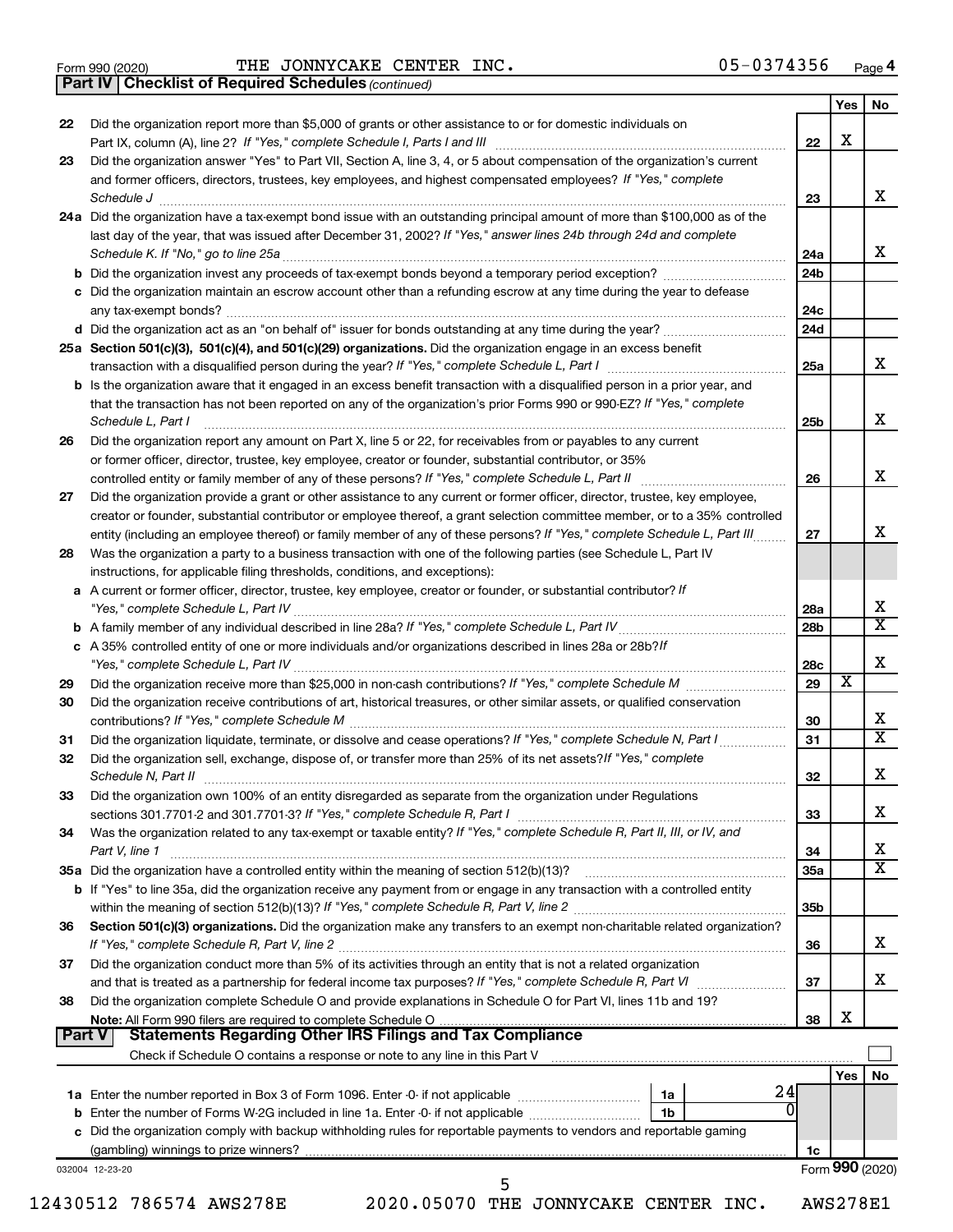| Form 990 (2020) |  | THE JONNYCAKE CENTER INC. |                                                                                     | 05-0374356 | Page |
|-----------------|--|---------------------------|-------------------------------------------------------------------------------------|------------|------|
|                 |  |                           | <b>Part V</b> Statements Regarding Other IRS Filings and Tax Compliance (continued) |            |      |

|    |                                                                                                                                                                   |                | Yes | No |  |  |
|----|-------------------------------------------------------------------------------------------------------------------------------------------------------------------|----------------|-----|----|--|--|
|    | 2a Enter the number of employees reported on Form W-3, Transmittal of Wage and Tax Statements,                                                                    |                |     |    |  |  |
|    | 21<br>filed for the calendar year ending with or within the year covered by this return <i>manumumumum</i><br>2a                                                  |                |     |    |  |  |
|    | b If at least one is reported on line 2a, did the organization file all required federal employment tax returns?                                                  | 2 <sub>b</sub> | X   |    |  |  |
|    |                                                                                                                                                                   |                |     |    |  |  |
|    | 3a Did the organization have unrelated business gross income of \$1,000 or more during the year?                                                                  | За             |     | х  |  |  |
|    |                                                                                                                                                                   | 3 <sub>b</sub> |     |    |  |  |
|    | 4a At any time during the calendar year, did the organization have an interest in, or a signature or other authority over, a                                      |                |     |    |  |  |
|    | financial account in a foreign country (such as a bank account, securities account, or other financial account)?                                                  | 4a             |     | х  |  |  |
|    | <b>b</b> If "Yes," enter the name of the foreign country                                                                                                          |                |     |    |  |  |
|    | See instructions for filing requirements for FinCEN Form 114, Report of Foreign Bank and Financial Accounts (FBAR).                                               |                |     |    |  |  |
|    |                                                                                                                                                                   | 5a             |     | х  |  |  |
| b  |                                                                                                                                                                   | 5 <sub>b</sub> |     | х  |  |  |
|    |                                                                                                                                                                   | 5 <sub>c</sub> |     |    |  |  |
|    | 6a Does the organization have annual gross receipts that are normally greater than \$100,000, and did the organization solicit                                    |                |     |    |  |  |
|    | any contributions that were not tax deductible as charitable contributions?                                                                                       | 6a             |     | x  |  |  |
|    | b If "Yes," did the organization include with every solicitation an express statement that such contributions or gifts                                            |                |     |    |  |  |
|    | were not tax deductible?                                                                                                                                          | 6b             |     |    |  |  |
| 7  | Organizations that may receive deductible contributions under section 170(c).                                                                                     |                |     | x  |  |  |
|    | Did the organization receive a payment in excess of \$75 made partly as a contribution and partly for goods and services provided to the payor?                   | 7a             |     |    |  |  |
|    | Did the organization sell, exchange, or otherwise dispose of tangible personal property for which it was required                                                 | 7b             |     |    |  |  |
| c  | to file Form 8282?                                                                                                                                                | 7с             |     | x  |  |  |
| d  | 7d<br>If "Yes," indicate the number of Forms 8282 filed during the year <i>manual contention</i> contents the number of Forms 8282 filed during the year          |                |     |    |  |  |
|    | Did the organization receive any funds, directly or indirectly, to pay premiums on a personal benefit contract?                                                   |                |     |    |  |  |
| Ť. |                                                                                                                                                                   |                |     |    |  |  |
| g  | If the organization received a contribution of qualified intellectual property, did the organization file Form 8899 as required?                                  |                |     |    |  |  |
|    | If the organization received a contribution of cars, boats, airplanes, or other vehicles, did the organization file a Form 1098-C?<br>h                           |                |     |    |  |  |
| 8  | Sponsoring organizations maintaining donor advised funds. Did a donor advised fund maintained by the                                                              |                |     |    |  |  |
|    | sponsoring organization have excess business holdings at any time during the year?                                                                                | 8              |     |    |  |  |
| 9  | Sponsoring organizations maintaining donor advised funds.                                                                                                         |                |     |    |  |  |
| а  | Did the sponsoring organization make any taxable distributions under section 4966?                                                                                | 9а             |     |    |  |  |
| b  |                                                                                                                                                                   | 9b             |     |    |  |  |
| 10 | Section 501(c)(7) organizations. Enter:                                                                                                                           |                |     |    |  |  |
| а  | 10a                                                                                                                                                               |                |     |    |  |  |
| b  | 10 <sub>b</sub><br>Gross receipts, included on Form 990, Part VIII, line 12, for public use of club facilities                                                    |                |     |    |  |  |
| 11 | Section 501(c)(12) organizations. Enter:                                                                                                                          |                |     |    |  |  |
|    | 11a                                                                                                                                                               |                |     |    |  |  |
|    | <b>b</b> Gross income from other sources (Do not net amounts due or paid to other sources against                                                                 |                |     |    |  |  |
|    | 11b                                                                                                                                                               |                |     |    |  |  |
|    | 12a Section 4947(a)(1) non-exempt charitable trusts. Is the organization filing Form 990 in lieu of Form 1041?                                                    | <b>12a</b>     |     |    |  |  |
|    | <b>b</b> If "Yes," enter the amount of tax-exempt interest received or accrued during the year<br>12b                                                             |                |     |    |  |  |
| 13 | Section 501(c)(29) qualified nonprofit health insurance issuers.                                                                                                  |                |     |    |  |  |
|    |                                                                                                                                                                   | 1За            |     |    |  |  |
|    | Note: See the instructions for additional information the organization must report on Schedule O.                                                                 |                |     |    |  |  |
|    | <b>b</b> Enter the amount of reserves the organization is required to maintain by the states in which the                                                         |                |     |    |  |  |
|    | 13b<br>13c                                                                                                                                                        |                |     |    |  |  |
|    | 14a Did the organization receive any payments for indoor tanning services during the tax year?                                                                    | 14a            |     | х  |  |  |
|    | <b>b</b> If "Yes," has it filed a Form 720 to report these payments? If "No," provide an explanation on Schedule O<br><u> 1986 - John Bernstein, skriuwer oan</u> | 14b            |     |    |  |  |
| 15 | Is the organization subject to the section 4960 tax on payment(s) of more than \$1,000,000 in remuneration or                                                     |                |     |    |  |  |
|    | excess parachute payment(s) during the year?                                                                                                                      | 15             |     | x  |  |  |
|    | If "Yes," see instructions and file Form 4720, Schedule N.                                                                                                        |                |     |    |  |  |
| 16 | Is the organization an educational institution subject to the section 4968 excise tax on net investment income?                                                   | 16             |     | x  |  |  |
|    | If "Yes," complete Form 4720, Schedule O.                                                                                                                         |                |     |    |  |  |

Form (2020) **990**

032005 12-23-20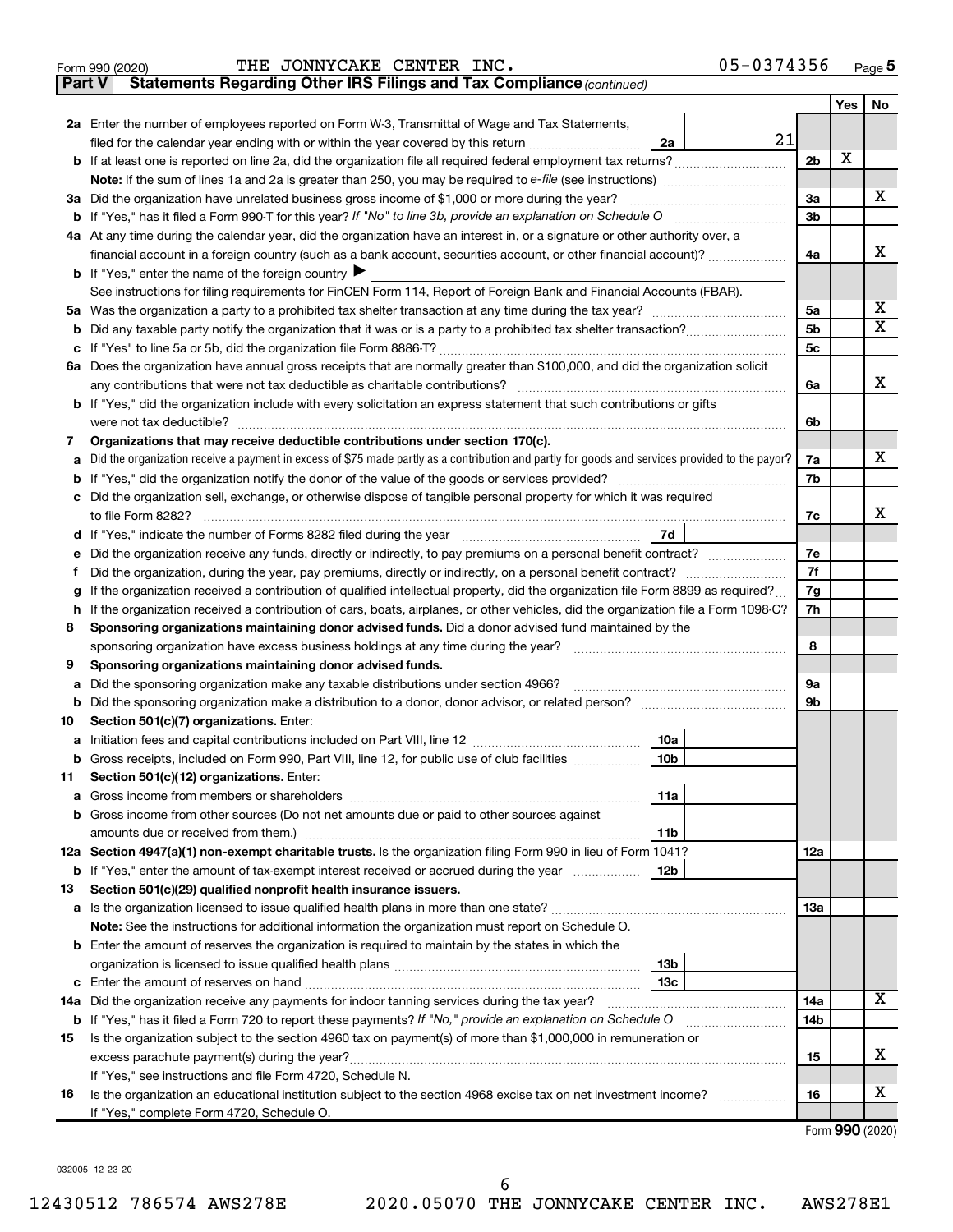#### Form 990 (2020) THE JONNYCAKE CENTER INC.  $05-0374356$  Page

**Part VI** Governance, Management, and Disclosure For each "Yes" response to lines 2 through 7b below, and for a "No" response *to line 8a, 8b, or 10b below, describe the circumstances, processes, or changes on Schedule O. See instructions.*

|     |                                                                                                                                                                                                                                    |    |    |                 |                         | $\overline{\mathbf{X}}$ |
|-----|------------------------------------------------------------------------------------------------------------------------------------------------------------------------------------------------------------------------------------|----|----|-----------------|-------------------------|-------------------------|
|     | <b>Section A. Governing Body and Management</b>                                                                                                                                                                                    |    |    |                 |                         |                         |
|     |                                                                                                                                                                                                                                    |    |    |                 | <b>Yes</b>              | No                      |
|     | 1a Enter the number of voting members of the governing body at the end of the tax year <i>manamer</i>                                                                                                                              | 1a | 14 |                 |                         |                         |
|     | If there are material differences in voting rights among members of the governing body, or if the governing                                                                                                                        |    |    |                 |                         |                         |
|     | body delegated broad authority to an executive committee or similar committee, explain on Schedule O.                                                                                                                              |    |    |                 |                         |                         |
| b   | Enter the number of voting members included on line 1a, above, who are independent                                                                                                                                                 | 1b | 14 |                 |                         |                         |
| 2   | Did any officer, director, trustee, or key employee have a family relationship or a business relationship with any other                                                                                                           |    |    |                 |                         |                         |
|     |                                                                                                                                                                                                                                    |    |    | $\mathbf{2}$    |                         |                         |
| 3   | Did the organization delegate control over management duties customarily performed by or under the direct supervision                                                                                                              |    |    |                 |                         |                         |
|     |                                                                                                                                                                                                                                    |    |    | 3               |                         |                         |
| 4   | Did the organization make any significant changes to its governing documents since the prior Form 990 was filed?                                                                                                                   |    |    | 4               |                         |                         |
| 5   |                                                                                                                                                                                                                                    |    |    | 5               |                         |                         |
| 6   |                                                                                                                                                                                                                                    |    |    | 6               |                         |                         |
| 7a  | Did the organization have members, stockholders, or other persons who had the power to elect or appoint one or                                                                                                                     |    |    |                 |                         |                         |
|     |                                                                                                                                                                                                                                    |    |    | 7a              |                         |                         |
| b   | Are any governance decisions of the organization reserved to (or subject to approval by) members, stockholders, or                                                                                                                 |    |    |                 |                         |                         |
|     | persons other than the governing body?                                                                                                                                                                                             |    |    | 7b              |                         |                         |
| 8   | Did the organization contemporaneously document the meetings held or written actions undertaken during the year by the following:                                                                                                  |    |    |                 |                         |                         |
| а   |                                                                                                                                                                                                                                    |    |    | 8а              | х                       |                         |
|     |                                                                                                                                                                                                                                    |    |    | 8b              | $\overline{\textbf{x}}$ |                         |
| 9   | Is there any officer, director, trustee, or key employee listed in Part VII, Section A, who cannot be reached at the                                                                                                               |    |    |                 |                         |                         |
|     |                                                                                                                                                                                                                                    |    |    | 9               |                         |                         |
|     | <b>Section B. Policies</b> (This Section B requests information about policies not required by the Internal Revenue Code.)                                                                                                         |    |    |                 |                         |                         |
|     |                                                                                                                                                                                                                                    |    |    |                 | Yes                     |                         |
|     |                                                                                                                                                                                                                                    |    |    | 10a             |                         |                         |
|     | <b>b</b> If "Yes," did the organization have written policies and procedures governing the activities of such chapters, affiliates,                                                                                                |    |    |                 |                         |                         |
|     | and branches to ensure their operations are consistent with the organization's exempt purposes? www.www.www.www.                                                                                                                   |    |    | 10 <sub>b</sub> |                         |                         |
|     | 11a Has the organization provided a complete copy of this Form 990 to all members of its governing body before filing the form?                                                                                                    |    |    | 11a             | X                       |                         |
|     | Describe in Schedule O the process, if any, used by the organization to review this Form 990.                                                                                                                                      |    |    |                 |                         |                         |
| 12a |                                                                                                                                                                                                                                    |    |    | 12a             | х                       |                         |
|     | Were officers, directors, or trustees, and key employees required to disclose annually interests that could give rise to conflicts?                                                                                                |    |    | 12 <sub>b</sub> | $\overline{\text{x}}$   |                         |
|     | Did the organization regularly and consistently monitor and enforce compliance with the policy? If "Yes," describe                                                                                                                 |    |    |                 |                         |                         |
| с   |                                                                                                                                                                                                                                    |    |    | 12c             | Х                       |                         |
|     | in Schedule O how this was done <i>maching and accordination of the schedule O</i> how this was done                                                                                                                               |    |    | 13              | $\overline{\textbf{x}}$ |                         |
| 13  |                                                                                                                                                                                                                                    |    |    |                 | $\overline{\mathbf{X}}$ |                         |
| 14  | Did the organization have a written document retention and destruction policy? [11] manufaction manufaction in                                                                                                                     |    |    | 14              |                         |                         |
| 15  | Did the process for determining compensation of the following persons include a review and approval by independent                                                                                                                 |    |    |                 |                         |                         |
|     | persons, comparability data, and contemporaneous substantiation of the deliberation and decision?                                                                                                                                  |    |    |                 |                         |                         |
| а   |                                                                                                                                                                                                                                    |    |    | 15a             | x                       |                         |
|     |                                                                                                                                                                                                                                    |    |    | 15b             |                         |                         |
|     | If "Yes" to line 15a or 15b, describe the process in Schedule O (see instructions).                                                                                                                                                |    |    |                 |                         |                         |
|     | 16a Did the organization invest in, contribute assets to, or participate in a joint venture or similar arrangement with a                                                                                                          |    |    |                 |                         |                         |
|     | taxable entity during the year?                                                                                                                                                                                                    |    |    | 16a             |                         |                         |
|     | b If "Yes," did the organization follow a written policy or procedure requiring the organization to evaluate its participation                                                                                                     |    |    |                 |                         |                         |
|     | in joint venture arrangements under applicable federal tax law, and take steps to safeguard the organization's                                                                                                                     |    |    |                 |                         |                         |
|     |                                                                                                                                                                                                                                    |    |    | 16b             |                         |                         |
|     | <b>Section C. Disclosure</b>                                                                                                                                                                                                       |    |    |                 |                         |                         |
| 17  | <b>NONE</b><br>List the states with which a copy of this Form 990 is required to be filed $\blacktriangleright$                                                                                                                    |    |    |                 |                         |                         |
| 18  | Section 6104 requires an organization to make its Forms 1023 (1024 or 1024-A, if applicable), 990, and 990-T (Section 501(c)(3)s only) available                                                                                   |    |    |                 |                         |                         |
|     | for public inspection. Indicate how you made these available. Check all that apply.<br>$\lfloor x \rfloor$ Another's website<br>$\lfloor \underline{X} \rfloor$ Upon request<br>  X   Own website<br>Other (explain on Schedule O) |    |    |                 |                         |                         |
| 19  | Describe on Schedule O whether (and if so, how) the organization made its governing documents, conflict of interest policy, and financial                                                                                          |    |    |                 |                         |                         |
|     | statements available to the public during the tax year.                                                                                                                                                                            |    |    |                 |                         |                         |
| 20  | State the name, address, and telephone number of the person who possesses the organization's books and records                                                                                                                     |    |    |                 |                         |                         |
|     | THE ORGANIZATION - 401-789-1559                                                                                                                                                                                                    |    |    |                 |                         |                         |
|     | 22 KERSEY ROAD, PEACEDALE, RI<br>02879                                                                                                                                                                                             |    |    |                 |                         |                         |
|     | 032006 12-23-20                                                                                                                                                                                                                    |    |    |                 | Form 990 (2020)         |                         |
|     | 7                                                                                                                                                                                                                                  |    |    |                 |                         |                         |
|     | 12430512 786574 AWS278E<br>2020.05070 THE JONNYCAKE CENTER INC.                                                                                                                                                                    |    |    |                 | <b>AWS278E1</b>         |                         |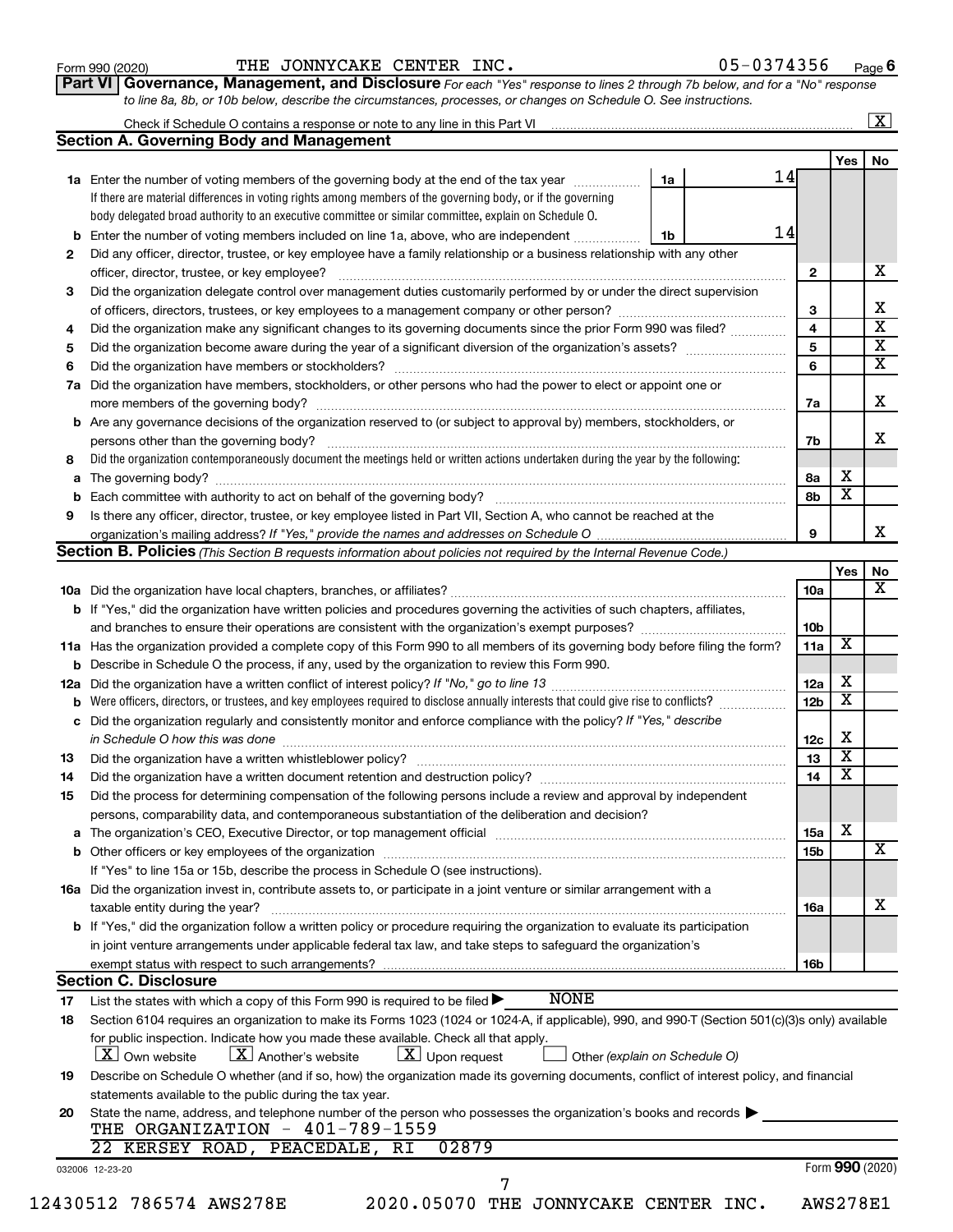$\Box$ 

| Part VII Compensation of Officers, Directors, Trustees, Key Employees, Highest Compensated |  |  |  |  |
|--------------------------------------------------------------------------------------------|--|--|--|--|
| <b>Employees, and Independent Contractors</b>                                              |  |  |  |  |

Check if Schedule O contains a response or note to any line in this Part VII

**Section A. Officers, Directors, Trustees, Key Employees, and Highest Compensated Employees**

**1a**  Complete this table for all persons required to be listed. Report compensation for the calendar year ending with or within the organization's tax year.  $\bullet$  List all of the organization's current officers, directors, trustees (whether individuals or organizations), regardless of amount of compensation.

Enter -0- in columns (D), (E), and (F) if no compensation was paid.

**•** List all of the organization's current key employees, if any. See instructions for definition of "key employee."

• List the organization's five *current* highest compensated employees (other than an officer, director, trustee, or key employee) who received reportable compensation (Box 5 of Form W-2 and/or Box 7 of Form 1099-MISC) of more than \$100,000 from the organization and any related organizations.

 $\bullet$  List all of the organization's former officers, key employees, and highest compensated employees who received more than \$100,000 of reportable compensation from the organization and any related organizations.

**•** List all of the organization's former directors or trustees that received, in the capacity as a former director or trustee of the organization, more than \$10,000 of reportable compensation from the organization and any related organizations.

See instructions for the order in which to list the persons above.

Check this box if neither the organization nor any related organization compensated any current officer, director, or trustee.  $\Box$ 

| (A)                          | (B)                  |                                         |                                                                  | (C)         |              |                                   |        | (D)                             | (E)             | (F)                      |
|------------------------------|----------------------|-----------------------------------------|------------------------------------------------------------------|-------------|--------------|-----------------------------------|--------|---------------------------------|-----------------|--------------------------|
| Name and title               | Average              | Position<br>(do not check more than one |                                                                  |             |              |                                   |        | Reportable                      | Reportable      | Estimated                |
|                              | hours per            |                                         | box, unless person is both an<br>officer and a director/trustee) |             |              |                                   |        | compensation                    | compensation    | amount of                |
|                              | week                 |                                         |                                                                  |             |              |                                   |        | from                            | from related    | other                    |
|                              | (list any            |                                         |                                                                  |             |              |                                   |        | the                             | organizations   | compensation             |
|                              | hours for<br>related |                                         |                                                                  |             |              |                                   |        | organization<br>(W-2/1099-MISC) | (W-2/1099-MISC) | from the<br>organization |
|                              | organizations        |                                         |                                                                  |             |              |                                   |        |                                 |                 | and related              |
|                              | below                |                                         |                                                                  |             |              |                                   |        |                                 |                 | organizations            |
|                              | line)                | Individual trustee or director          | Institutional trustee                                            | Officer     | Key employee | Highest compensated<br>  employee | Former |                                 |                 |                          |
| (1)<br>KATE BREWSTER         | 40.00                |                                         |                                                                  |             |              |                                   |        |                                 |                 |                          |
| EXECUTIVE DIRECTOR           |                      |                                         |                                                                  | $\mathbf X$ |              |                                   |        | 95,492.                         | 0.              | 23,084.                  |
| (2)<br>JANE HAYWARD          | 1.25                 |                                         |                                                                  |             |              |                                   |        |                                 |                 |                          |
| PRESIDENT                    |                      | $\mathbf X$                             |                                                                  | X           |              |                                   |        | $\mathbf 0$ .                   | $\mathbf 0$ .   | $\mathbf 0$ .            |
| <b>SCOTT SHEPPARD</b><br>(3) | 1.25                 |                                         |                                                                  |             |              |                                   |        |                                 |                 |                          |
| VICE PRESIDENT               |                      | $\mathbf X$                             |                                                                  | $\mathbf X$ |              |                                   |        | $\mathbf 0$ .                   | 0.              | $\mathbf 0$ .            |
| JACQUELYN TRACY<br>(4)       | 1.25                 |                                         |                                                                  |             |              |                                   |        |                                 |                 |                          |
| TREASURER                    |                      | $\mathbf x$                             |                                                                  | X           |              |                                   |        | $\mathbf 0$ .                   | $\mathbf 0$ .   | $\mathbf 0$ .            |
| CHRIS HULTQUIST<br>(5)       | 1.25                 |                                         |                                                                  |             |              |                                   |        |                                 |                 |                          |
| <b>SECRETARY</b>             |                      | $\mathbf x$                             |                                                                  | $\mathbf X$ |              |                                   |        | $\mathbf 0$ .                   | $\mathbf 0$ .   | $\mathbf 0$ .            |
| (6)<br>SHARON ALEXANDER      | 1.25                 |                                         |                                                                  |             |              |                                   |        |                                 |                 |                          |
| <b>MEMBER</b>                |                      | $\mathbf x$                             |                                                                  |             |              |                                   |        | $\mathbf 0$ .                   | $\mathbf 0$ .   | $\mathbf 0$ .            |
| SALLY COTTRILL<br>(7)        | 1.25                 |                                         |                                                                  |             |              |                                   |        |                                 |                 |                          |
| <b>MEMBER</b>                |                      | $\mathbf x$                             |                                                                  |             |              |                                   |        | 0.                              | $\mathbf 0$ .   | $\mathbf 0$ .            |
| (8)<br><b>ALISON CROKE</b>   | 1.25                 |                                         |                                                                  |             |              |                                   |        |                                 |                 |                          |
| <b>MEMBER</b>                |                      | $\mathbf X$                             |                                                                  |             |              |                                   |        | 0.                              | $\mathbf 0$ .   | $\mathbf 0$ .            |
| SANDRA ENOS<br>(9)           | 1.25                 |                                         |                                                                  |             |              |                                   |        |                                 |                 |                          |
| <b>MEMBER</b>                |                      | $\mathbf x$                             |                                                                  |             |              |                                   |        | 0.                              | $\mathbf 0$ .   | $\mathbf 0$ .            |
| (10) ROLAND FIORE            | 1.25                 |                                         |                                                                  |             |              |                                   |        |                                 |                 |                          |
| <b>MEMBER</b>                |                      | $\mathbf X$                             |                                                                  |             |              |                                   |        | $\mathbf 0$ .                   | $\mathbf 0$ .   | $\mathbf 0$ .            |
| (11) MICHELLE LITTLE         | 1.25                 |                                         |                                                                  |             |              |                                   |        |                                 |                 |                          |
| <b>MEMBER</b>                |                      | $\mathbf x$                             |                                                                  |             |              |                                   |        | 0.                              | $\mathbf 0$ .   | $\mathbf 0$ .            |
| (12) JAMI OUELETTE MORSE     | 1.25                 |                                         |                                                                  |             |              |                                   |        |                                 |                 |                          |
| <b>MEMBER</b>                |                      | $\rm X$                                 |                                                                  |             |              |                                   |        | 0.                              | О.              | $\mathbf 0$ .            |
| (13) LOUIS GIANCOLA          | 1.25                 |                                         |                                                                  |             |              |                                   |        |                                 |                 |                          |
| <b>MEMBER</b>                |                      | X                                       |                                                                  |             |              |                                   |        | $\mathbf 0$ .                   | $\mathbf 0$ .   | $\mathbf 0$ .            |
| (14) KRISTY EMBRACK SEARLES  | 1.25                 |                                         |                                                                  |             |              |                                   |        |                                 |                 |                          |
| <b>MEMBER</b>                |                      | $\mathbf X$                             |                                                                  |             |              |                                   |        | $\mathbf 0$ .                   | $\mathbf 0$ .   | $\mathbf 0$ .            |
| (15) JOANNE LYNCH            | 1.25                 |                                         |                                                                  |             |              |                                   |        |                                 |                 |                          |
| <b>MEMBER</b>                |                      | $\mathbf X$                             |                                                                  |             |              |                                   |        | $\mathbf 0$ .                   | $\mathbf 0$ .   | $\mathbf 0$ .            |
|                              |                      |                                         |                                                                  |             |              |                                   |        |                                 |                 |                          |
|                              |                      |                                         |                                                                  |             |              |                                   |        |                                 |                 |                          |
|                              |                      |                                         |                                                                  |             |              |                                   |        |                                 |                 |                          |
|                              |                      |                                         |                                                                  |             |              |                                   |        |                                 |                 |                          |

032007 12-23-20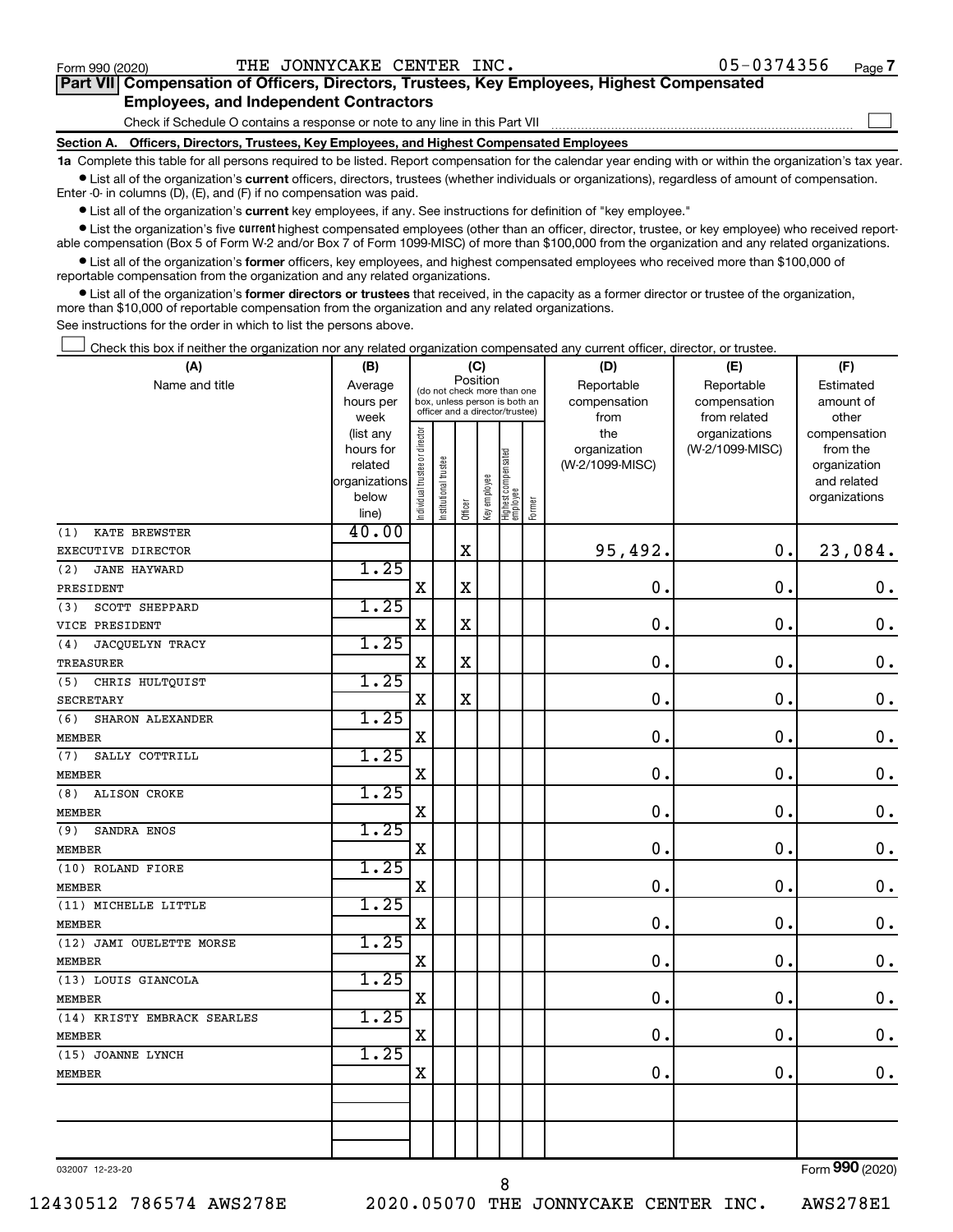|    | THE JONNYCAKE CENTER INC.<br>Form 990 (2020)                                                                                                                                                                                               |               |                                |                       |          |              |                                                              |        |                                | 05-0374356      |                  |                     | Page 8           |
|----|--------------------------------------------------------------------------------------------------------------------------------------------------------------------------------------------------------------------------------------------|---------------|--------------------------------|-----------------------|----------|--------------|--------------------------------------------------------------|--------|--------------------------------|-----------------|------------------|---------------------|------------------|
|    | <b>Part VII</b><br>Section A. Officers, Directors, Trustees, Key Employees, and Highest Compensated Employees (continued)                                                                                                                  |               |                                |                       |          |              |                                                              |        |                                |                 |                  |                     |                  |
|    | (A)                                                                                                                                                                                                                                        | (B)           |                                |                       | (C)      |              |                                                              |        | (D)                            | (E)             |                  |                     | (F)              |
|    | Name and title                                                                                                                                                                                                                             | Average       |                                |                       | Position |              |                                                              |        | Reportable                     | Reportable      |                  |                     | Estimated        |
|    |                                                                                                                                                                                                                                            | hours per     |                                |                       |          |              | (do not check more than one<br>box, unless person is both an |        | compensation                   | compensation    |                  |                     | amount of        |
|    |                                                                                                                                                                                                                                            | week          |                                |                       |          |              | officer and a director/trustee)                              |        | from                           | from related    |                  |                     | other            |
|    |                                                                                                                                                                                                                                            | (list any     |                                |                       |          |              |                                                              |        | the                            | organizations   |                  |                     | compensation     |
|    |                                                                                                                                                                                                                                            | hours for     |                                |                       |          |              |                                                              |        | organization                   | (W-2/1099-MISC) |                  |                     | from the         |
|    |                                                                                                                                                                                                                                            | related       |                                |                       |          |              |                                                              |        | (W-2/1099-MISC)                |                 |                  |                     | organization     |
|    |                                                                                                                                                                                                                                            | organizations |                                |                       |          |              |                                                              |        |                                |                 |                  |                     | and related      |
|    |                                                                                                                                                                                                                                            | below         | Individual trustee or director | Institutional trustee | Officer  | Key employee | Highest compensated<br>  employee                            | Former |                                |                 |                  |                     | organizations    |
|    |                                                                                                                                                                                                                                            | line)         |                                |                       |          |              |                                                              |        |                                |                 |                  |                     |                  |
|    |                                                                                                                                                                                                                                            |               |                                |                       |          |              |                                                              |        |                                |                 |                  |                     |                  |
|    |                                                                                                                                                                                                                                            |               |                                |                       |          |              |                                                              |        |                                |                 |                  |                     |                  |
|    |                                                                                                                                                                                                                                            |               |                                |                       |          |              |                                                              |        |                                |                 |                  |                     |                  |
|    |                                                                                                                                                                                                                                            |               |                                |                       |          |              |                                                              |        |                                |                 |                  |                     |                  |
|    |                                                                                                                                                                                                                                            |               |                                |                       |          |              |                                                              |        |                                |                 |                  |                     |                  |
|    |                                                                                                                                                                                                                                            |               |                                |                       |          |              |                                                              |        |                                |                 |                  |                     |                  |
|    |                                                                                                                                                                                                                                            |               |                                |                       |          |              |                                                              |        |                                |                 |                  |                     |                  |
|    |                                                                                                                                                                                                                                            |               |                                |                       |          |              |                                                              |        |                                |                 |                  |                     |                  |
|    |                                                                                                                                                                                                                                            |               |                                |                       |          |              |                                                              |        |                                |                 |                  |                     |                  |
|    |                                                                                                                                                                                                                                            |               |                                |                       |          |              |                                                              |        |                                |                 |                  |                     |                  |
|    |                                                                                                                                                                                                                                            |               |                                |                       |          |              |                                                              |        |                                |                 |                  |                     |                  |
|    |                                                                                                                                                                                                                                            |               |                                |                       |          |              |                                                              |        |                                |                 |                  |                     |                  |
|    |                                                                                                                                                                                                                                            |               |                                |                       |          |              |                                                              |        |                                |                 |                  |                     |                  |
|    |                                                                                                                                                                                                                                            |               |                                |                       |          |              |                                                              |        |                                |                 |                  |                     |                  |
|    |                                                                                                                                                                                                                                            |               |                                |                       |          |              |                                                              |        |                                |                 |                  |                     |                  |
|    |                                                                                                                                                                                                                                            |               |                                |                       |          |              |                                                              |        |                                |                 |                  |                     |                  |
|    |                                                                                                                                                                                                                                            |               |                                |                       |          |              |                                                              |        |                                |                 |                  |                     |                  |
|    |                                                                                                                                                                                                                                            |               |                                |                       |          |              |                                                              |        |                                |                 |                  |                     |                  |
|    | 1b Subtotal                                                                                                                                                                                                                                |               |                                |                       |          |              |                                                              |        | 95,492.                        |                 | $\overline{0}$ . |                     | 23,084.          |
|    | c Total from continuation sheets to Part VII, Section A manufactured by                                                                                                                                                                    |               |                                |                       |          |              |                                                              |        | $\overline{0}$ .               |                 | σ.               |                     | $\overline{0}$ . |
|    |                                                                                                                                                                                                                                            |               |                                |                       |          |              |                                                              |        | 95,492.                        |                 | 0.               |                     | 23,084.          |
| 2  | Total number of individuals (including but not limited to those listed above) who received more than \$100,000 of reportable                                                                                                               |               |                                |                       |          |              |                                                              |        |                                |                 |                  |                     |                  |
|    | compensation from the organization $\blacktriangleright$                                                                                                                                                                                   |               |                                |                       |          |              |                                                              |        |                                |                 |                  |                     | 0                |
|    |                                                                                                                                                                                                                                            |               |                                |                       |          |              |                                                              |        |                                |                 |                  |                     | Yes<br>No        |
| 3  | Did the organization list any former officer, director, trustee, key employee, or highest compensated employee on                                                                                                                          |               |                                |                       |          |              |                                                              |        |                                |                 |                  |                     |                  |
|    |                                                                                                                                                                                                                                            |               |                                |                       |          |              |                                                              |        |                                |                 |                  | 3                   | х                |
|    | line 1a? If "Yes," complete Schedule J for such individual manufactured content to the set of the set of the s<br>For any individual listed on line 1a, is the sum of reportable compensation and other compensation from the organization |               |                                |                       |          |              |                                                              |        |                                |                 |                  |                     |                  |
|    |                                                                                                                                                                                                                                            |               |                                |                       |          |              |                                                              |        |                                |                 |                  |                     | х                |
|    | and related organizations greater than \$150,000? If "Yes," complete Schedule J for such individual                                                                                                                                        |               |                                |                       |          |              |                                                              |        |                                |                 |                  | 4                   |                  |
| 5  | Did any person listed on line 1a receive or accrue compensation from any unrelated organization or individual for services                                                                                                                 |               |                                |                       |          |              |                                                              |        |                                |                 |                  |                     | х                |
|    |                                                                                                                                                                                                                                            |               |                                |                       |          |              |                                                              |        |                                |                 |                  | 5                   |                  |
|    | <b>Section B. Independent Contractors</b>                                                                                                                                                                                                  |               |                                |                       |          |              |                                                              |        |                                |                 |                  |                     |                  |
| 1. | Complete this table for your five highest compensated independent contractors that received more than \$100,000 of compensation from                                                                                                       |               |                                |                       |          |              |                                                              |        |                                |                 |                  |                     |                  |
|    | the organization. Report compensation for the calendar year ending with or within the organization's tax year.                                                                                                                             |               |                                |                       |          |              |                                                              |        |                                |                 |                  |                     |                  |
|    | (A)<br>Name and business address                                                                                                                                                                                                           |               |                                | <b>NONE</b>           |          |              |                                                              |        | (B)<br>Description of services |                 |                  | (C)<br>Compensation |                  |
|    |                                                                                                                                                                                                                                            |               |                                |                       |          |              |                                                              |        |                                |                 |                  |                     |                  |
|    |                                                                                                                                                                                                                                            |               |                                |                       |          |              |                                                              |        |                                |                 |                  |                     |                  |
|    |                                                                                                                                                                                                                                            |               |                                |                       |          |              |                                                              |        |                                |                 |                  |                     |                  |
|    |                                                                                                                                                                                                                                            |               |                                |                       |          |              |                                                              |        |                                |                 |                  |                     |                  |
|    |                                                                                                                                                                                                                                            |               |                                |                       |          |              |                                                              |        |                                |                 |                  |                     |                  |
|    |                                                                                                                                                                                                                                            |               |                                |                       |          |              |                                                              |        |                                |                 |                  |                     |                  |
|    |                                                                                                                                                                                                                                            |               |                                |                       |          |              |                                                              |        |                                |                 |                  |                     |                  |
|    |                                                                                                                                                                                                                                            |               |                                |                       |          |              |                                                              |        |                                |                 |                  |                     |                  |
|    |                                                                                                                                                                                                                                            |               |                                |                       |          |              |                                                              |        |                                |                 |                  |                     |                  |
|    |                                                                                                                                                                                                                                            |               |                                |                       |          |              |                                                              |        |                                |                 |                  |                     |                  |
| 2  | Total number of independent contractors (including but not limited to those listed above) who received more than                                                                                                                           |               |                                |                       |          |              |                                                              |        |                                |                 |                  |                     |                  |
|    | \$100,000 of compensation from the organization                                                                                                                                                                                            |               |                                |                       |          |              | 0                                                            |        |                                |                 |                  |                     |                  |
|    |                                                                                                                                                                                                                                            |               |                                |                       |          |              |                                                              |        |                                |                 |                  |                     | Form 990 (2020)  |

032008 12-23-20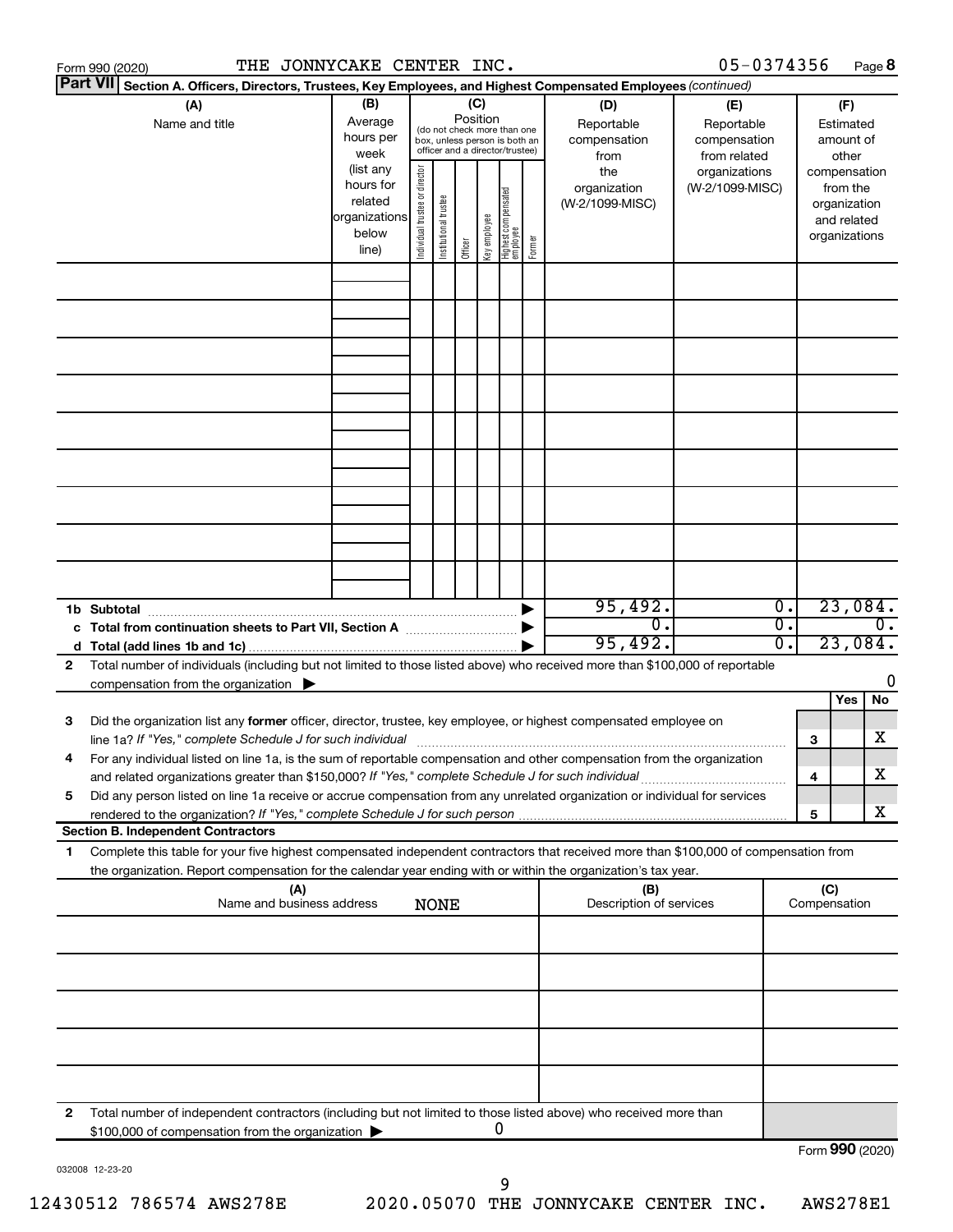|                                                           | <b>Part VIII</b> | <b>Statement of Revenue</b>                                                                                                                                                                                                                                                                   |                                                                                               |                                                                     |                                                     |                                       |                               |                                                          |
|-----------------------------------------------------------|------------------|-----------------------------------------------------------------------------------------------------------------------------------------------------------------------------------------------------------------------------------------------------------------------------------------------|-----------------------------------------------------------------------------------------------|---------------------------------------------------------------------|-----------------------------------------------------|---------------------------------------|-------------------------------|----------------------------------------------------------|
|                                                           |                  | Check if Schedule O contains a response or note to any line in this Part VIII                                                                                                                                                                                                                 |                                                                                               |                                                                     |                                                     | (B)                                   | (C)                           | (D)                                                      |
|                                                           |                  |                                                                                                                                                                                                                                                                                               |                                                                                               |                                                                     | Total revenue                                       | Related or exempt<br>function revenue | Unrelated<br>business revenue | Revenue excluded<br>from tax under<br>sections 512 - 514 |
| Contributions, Gifts, Grants<br>and Other Similar Amounts | b<br>a<br>2a     | 1 a Federated campaigns<br>Membership dues<br>c Fundraising events<br>d Related organizations<br>Government grants (contributions)<br>All other contributions, gifts, grants, and<br>similar amounts not included above<br>Noncash contributions included in lines 1a-1f<br>THRIFT SHOP SALES | 1a<br>1 <sub>b</sub><br>1 <sub>c</sub><br>1 <sub>d</sub><br>.<br>1e<br>1f<br>  1g   \$        | 90,000.<br>3,603,907.<br>388,955.<br><b>Business Code</b><br>453310 | $\left  \frac{3}{6} \right , 693, 907$ .<br>51,226. | 51,226.                               |                               |                                                          |
| Program Service<br>Revenue                                | b<br>с<br>d      | <u> 1980 - Johann Barbara, martin a</u>                                                                                                                                                                                                                                                       |                                                                                               |                                                                     |                                                     |                                       |                               |                                                          |
|                                                           |                  |                                                                                                                                                                                                                                                                                               |                                                                                               |                                                                     | 51,226.                                             |                                       |                               |                                                          |
|                                                           | 3<br>4           | Investment income (including dividends, interest, and<br>Income from investment of tax-exempt bond proceeds                                                                                                                                                                                   |                                                                                               |                                                                     | 23,080.                                             | 23,080.                               |                               |                                                          |
|                                                           | 5                |                                                                                                                                                                                                                                                                                               |                                                                                               |                                                                     |                                                     |                                       |                               |                                                          |
|                                                           | 6а               | Gross rents<br>Less: rental expenses<br>Rental income or (loss)                                                                                                                                                                                                                               | (i) Real<br>$\left  \right.$ 6a $\left  \right.$ 45,089.<br>57,933.<br> 6b <br>$6c - 12,844.$ | (ii) Personal                                                       |                                                     |                                       |                               |                                                          |
|                                                           |                  | d Net rental income or (loss)                                                                                                                                                                                                                                                                 |                                                                                               |                                                                     | $-12,844$ .                                         |                                       |                               | $-12,844.$                                               |
|                                                           |                  | 7 a Gross amount from sales of<br>assets other than inventory<br><b>b</b> Less: cost or other basis                                                                                                                                                                                           | (i) Securities<br>7a                                                                          | (ii) Other                                                          |                                                     |                                       |                               |                                                          |
| Revenue                                                   |                  | and sales expenses<br>c Gain or (loss)                                                                                                                                                                                                                                                        | 7b<br> 7c                                                                                     |                                                                     |                                                     |                                       |                               |                                                          |
| ৯<br>Ĕ                                                    |                  | 8 a Gross income from fundraising events (not<br>including \$<br>$\mathcal{L}^{\mathcal{L}}(\mathcal{L}^{\mathcal{L}})$ and $\mathcal{L}^{\mathcal{L}}(\mathcal{L}^{\mathcal{L}})$ and $\mathcal{L}^{\mathcal{L}}(\mathcal{L}^{\mathcal{L}})$<br>contributions reported on line 1c). See      | 8a                                                                                            | 57,028.                                                             |                                                     |                                       |                               |                                                          |
|                                                           |                  | b Less: direct expenses                                                                                                                                                                                                                                                                       | 8b                                                                                            | 6,443.                                                              |                                                     |                                       |                               |                                                          |
|                                                           |                  | c Net income or (loss) from fundraising events<br>9 a Gross income from gaming activities. See                                                                                                                                                                                                | 9a                                                                                            |                                                                     | 50, 585.                                            |                                       |                               | 50, 585.                                                 |
|                                                           |                  | <b>b</b> Less: direct expenses <b>manually</b>                                                                                                                                                                                                                                                | 9b                                                                                            |                                                                     |                                                     |                                       |                               |                                                          |
|                                                           |                  | c Net income or (loss) from gaming activities<br>10 a Gross sales of inventory, less returns                                                                                                                                                                                                  |                                                                                               |                                                                     |                                                     |                                       |                               |                                                          |
|                                                           |                  | <b>b</b> Less: cost of goods sold                                                                                                                                                                                                                                                             | l10bl                                                                                         |                                                                     |                                                     |                                       |                               |                                                          |
|                                                           |                  | c Net income or (loss) from sales of inventory                                                                                                                                                                                                                                                |                                                                                               |                                                                     |                                                     |                                       |                               |                                                          |
| Miscellaneous<br>Revenue                                  |                  | 11 a MISCELLANEOUS INCOME                                                                                                                                                                                                                                                                     |                                                                                               | <b>Business Code</b><br>900099                                      | 1,492.                                              | 1,492.                                |                               |                                                          |
|                                                           | b                |                                                                                                                                                                                                                                                                                               |                                                                                               |                                                                     |                                                     |                                       |                               |                                                          |
|                                                           | c                |                                                                                                                                                                                                                                                                                               |                                                                                               |                                                                     |                                                     |                                       |                               |                                                          |
|                                                           |                  |                                                                                                                                                                                                                                                                                               |                                                                                               |                                                                     | 1,492.                                              |                                       |                               |                                                          |
|                                                           | 12               |                                                                                                                                                                                                                                                                                               |                                                                                               |                                                                     | 3,807,446.                                          | 75,798.                               | 0.                            | 37,741.                                                  |
|                                                           | 032009 12-23-20  |                                                                                                                                                                                                                                                                                               |                                                                                               |                                                                     |                                                     |                                       |                               | Form 990 (2020)                                          |

Form 990 (2020) **THE JONNYCAKE CENTER INC .** 05-0374356 Page **9** 

10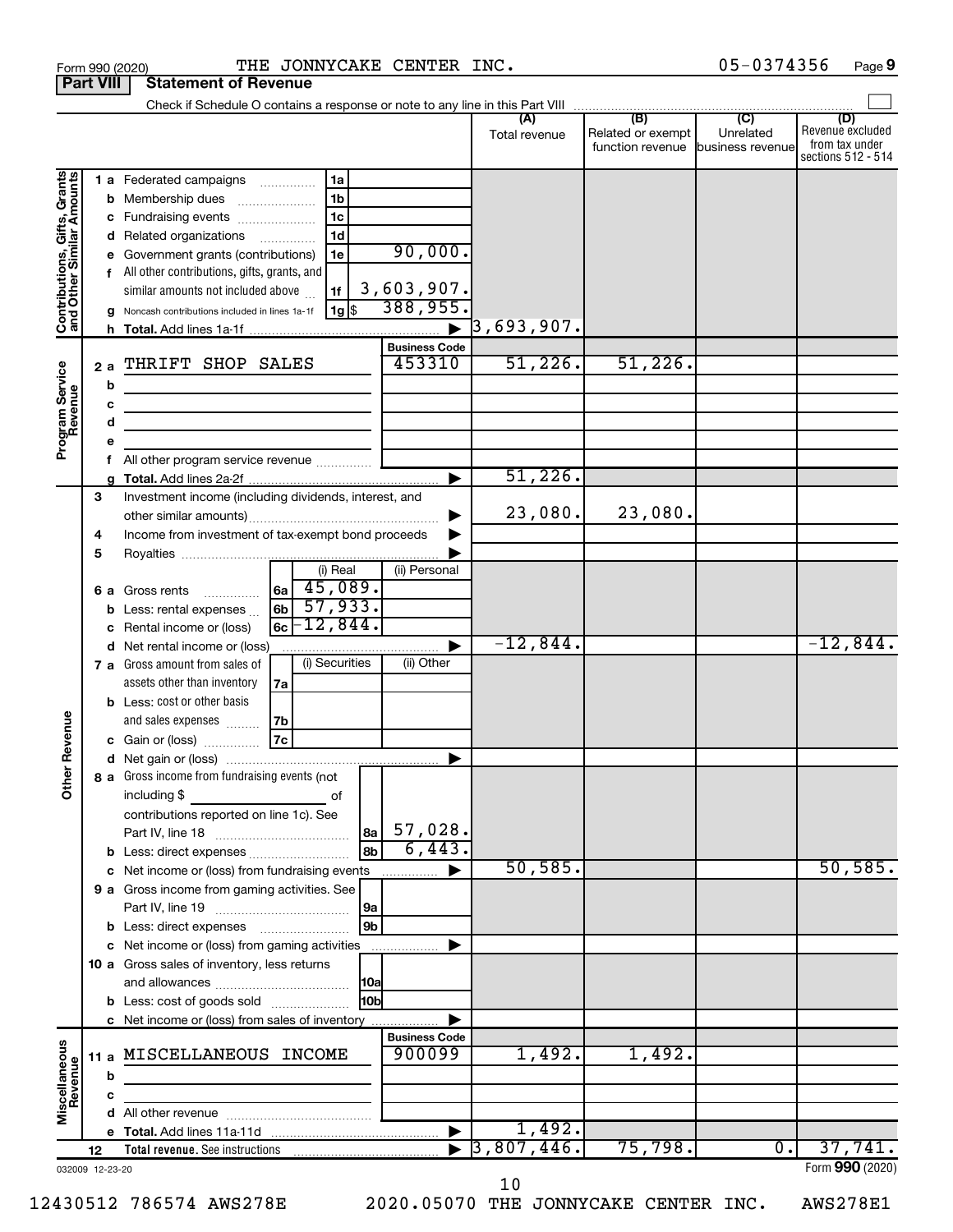**Part IX Statement of Functional Expenses**

Form 990 (2020) Page THE JONNYCAKE CENTER INC.

| Section 501(c)(3) and 501(c)(4) organizations must complete all columns. All other organizations must complete column (A). |  |  |
|----------------------------------------------------------------------------------------------------------------------------|--|--|

|          | Check if Schedule O contains a response or note to any line in this Part IX                                                                              |                       |                                    |                                    |                                |
|----------|----------------------------------------------------------------------------------------------------------------------------------------------------------|-----------------------|------------------------------------|------------------------------------|--------------------------------|
|          | Do not include amounts reported on lines 6b,<br>7b, 8b, 9b, and 10b of Part VIII.                                                                        | (A)<br>Total expenses | (B)<br>Program service<br>expenses | Management and<br>general expenses | (D)<br>Fundraising<br>expenses |
| 1.       | Grants and other assistance to domestic organizations                                                                                                    |                       |                                    |                                    |                                |
|          | and domestic governments. See Part IV, line 21                                                                                                           |                       |                                    |                                    |                                |
| 2        | Grants and other assistance to domestic                                                                                                                  |                       |                                    |                                    |                                |
|          | individuals. See Part IV, line 22                                                                                                                        | 250,369.              | 250,369.                           |                                    |                                |
| 3        | Grants and other assistance to foreign                                                                                                                   |                       |                                    |                                    |                                |
|          | organizations, foreign governments, and foreign                                                                                                          |                       |                                    |                                    |                                |
|          | individuals. See Part IV, lines 15 and 16                                                                                                                |                       |                                    |                                    |                                |
| 4        | Benefits paid to or for members                                                                                                                          |                       |                                    |                                    |                                |
| 5        | Compensation of current officers, directors,                                                                                                             |                       |                                    |                                    |                                |
|          | trustees, and key employees                                                                                                                              | 116,796.              | 75,917.                            | 11,680.                            | 29,199.                        |
| 6        | Compensation not included above to disqualified                                                                                                          |                       |                                    |                                    |                                |
|          | persons (as defined under section 4958(f)(1)) and                                                                                                        |                       |                                    |                                    |                                |
|          | persons described in section 4958(c)(3)(B)                                                                                                               | 306, 740.             | 237,936.                           | 16,086.                            | 52,718.                        |
| 7<br>8   | Other salaries and wages                                                                                                                                 |                       |                                    |                                    |                                |
|          | Pension plan accruals and contributions (include<br>section 401(k) and 403(b) employer contributions)                                                    |                       |                                    |                                    |                                |
| 9        |                                                                                                                                                          |                       |                                    |                                    |                                |
| 10       |                                                                                                                                                          | 81,767.               | 58,091.                            | 12,048.                            | 11,628.                        |
| 11       | Fees for services (nonemployees):                                                                                                                        |                       |                                    |                                    |                                |
| a        |                                                                                                                                                          |                       |                                    |                                    |                                |
| b        |                                                                                                                                                          |                       |                                    |                                    |                                |
| с        |                                                                                                                                                          |                       |                                    |                                    |                                |
| d        |                                                                                                                                                          |                       |                                    |                                    |                                |
| e        | Professional fundraising services. See Part IV, line 17                                                                                                  | 19,500.               |                                    |                                    | 19,500.                        |
| f        | Investment management fees                                                                                                                               |                       |                                    |                                    |                                |
| g        | Other. (If line 11g amount exceeds 10% of line 25,                                                                                                       |                       |                                    |                                    |                                |
|          | column (A) amount, list line 11g expenses on Sch O.)                                                                                                     | 42,369.               | 35, 241.                           | 1,524.<br>14,933.                  | 5,604.                         |
| 12       |                                                                                                                                                          | 26, 337.<br>26,108.   | 600.<br>8,860.                     | 10, 307.                           | 10,804.<br>6,941.              |
| 13       |                                                                                                                                                          |                       |                                    |                                    |                                |
| 14       |                                                                                                                                                          |                       |                                    |                                    |                                |
| 15<br>16 |                                                                                                                                                          | 55,779.               | 45,398.                            | 10,381.                            |                                |
| 17       | Travel                                                                                                                                                   | 2,784.                | 2,180.                             | 604.                               |                                |
| 18       | Payments of travel or entertainment expenses                                                                                                             |                       |                                    |                                    |                                |
|          | for any federal, state, or local public officials                                                                                                        |                       |                                    |                                    |                                |
| 19       | Conferences, conventions, and meetings                                                                                                                   |                       |                                    |                                    |                                |
| 20       | Interest                                                                                                                                                 |                       |                                    |                                    |                                |
| 21       |                                                                                                                                                          |                       |                                    |                                    |                                |
| 22       | Depreciation, depletion, and amortization                                                                                                                | 45,360.               | 29,938.                            | 6,350.                             | 9,072.                         |
| 23       | Insurance                                                                                                                                                | 36, 227.              | 23, 232.                           | 7,017.                             | 5,978.                         |
| 24       | Other expenses. Itemize expenses not covered<br>above (List miscellaneous expenses on line 24e. If<br>line 24e amount exceeds 10% of line 25, column (A) |                       |                                    |                                    |                                |
|          | amount, list line 24e expenses on Schedule O.)                                                                                                           |                       |                                    |                                    |                                |
| a        | FOOD AND OTHER PROGRAM                                                                                                                                   | 325,665.              | 325,665.                           |                                    |                                |
| b        | OTHER IN-KIND                                                                                                                                            | 79,412.               | 52,420.                            |                                    | 26,992.                        |
|          | <b>SUPPLIES</b>                                                                                                                                          | 20, 142.              | 13,218.                            | 6,035.                             | 889.                           |
| d        | PRINTING & POSTAGE                                                                                                                                       | 11,598.               | 1,561.                             | 2,488.                             | 7,549.                         |
| е        | All other expenses                                                                                                                                       | 33,580.               | 18,480.                            | 10, 316.                           | 4,784.                         |
| 25       | Total functional expenses. Add lines 1 through 24e                                                                                                       | 1,480,533.            | 1, 179, 106.                       | 109,769.                           | 191,658.                       |
| 26       | Joint costs. Complete this line only if the organization                                                                                                 |                       |                                    |                                    |                                |
|          | reported in column (B) joint costs from a combined<br>educational campaign and fundraising solicitation.                                                 |                       |                                    |                                    |                                |
|          | Check here $\blacktriangleright$<br>if following SOP 98-2 (ASC 958-720)                                                                                  |                       |                                    |                                    |                                |
|          |                                                                                                                                                          |                       |                                    |                                    | $000$ (2222)                   |

032010 12-23-20

12430512 786574 AWS278E 2020.05070 THE JONNYCAKE CENTER INC. AWS278E1

11

Form (2020) **990**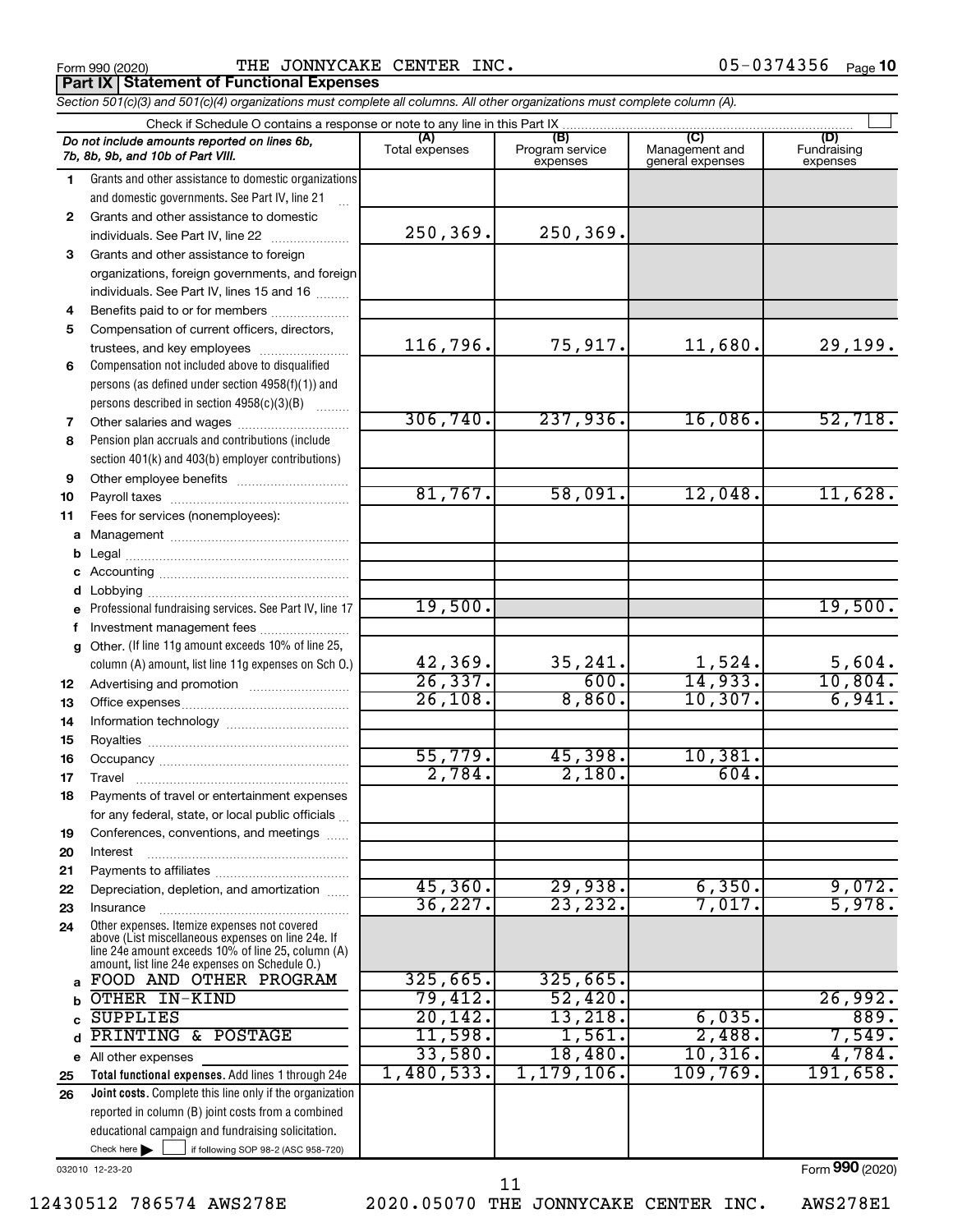$\overline{\phantom{0}}$ 

Form 990 (2020) THE JONNYCAKE CENTER INC.  $05-0374356$  Page

05-0374356 Page 11

|                             | ганл   | וסטות שוופכו                                                                                                                          |  |            |                          |                         |                    |
|-----------------------------|--------|---------------------------------------------------------------------------------------------------------------------------------------|--|------------|--------------------------|-------------------------|--------------------|
|                             |        |                                                                                                                                       |  |            |                          |                         |                    |
|                             |        |                                                                                                                                       |  |            | (A)<br>Beginning of year |                         | (B)<br>End of year |
|                             |        |                                                                                                                                       |  |            | 235, 158.                | $\mathbf{1}$            | 505,082.           |
|                             | 1      | Cash - non-interest-bearing                                                                                                           |  |            | 1, 234, 835.             | $\mathbf 2$             | 1,382,102.         |
|                             | 2      |                                                                                                                                       |  |            | 242,698.                 | 3                       | 344,502.           |
|                             | з      |                                                                                                                                       |  |            |                          | $\overline{\mathbf{4}}$ |                    |
|                             | 4<br>5 | Loans and other receivables from any current or former officer, director,                                                             |  |            |                          |                         |                    |
|                             |        |                                                                                                                                       |  |            |                          |                         |                    |
|                             |        | trustee, key employee, creator or founder, substantial contributor, or 35%                                                            |  |            |                          | 5                       |                    |
|                             | 6      | controlled entity or family member of any of these persons<br>Loans and other receivables from other disqualified persons (as defined |  |            |                          |                         |                    |
|                             |        | under section 4958(f)(1)), and persons described in section 4958(c)(3)(B)                                                             |  |            |                          | 6                       |                    |
|                             | 7      |                                                                                                                                       |  |            |                          | $\overline{7}$          |                    |
|                             | 8      |                                                                                                                                       |  |            |                          | 8                       |                    |
|                             | 9      |                                                                                                                                       |  |            | 50, 330.                 | 9                       | 16,566.            |
|                             |        | Prepaid expenses and deferred charges<br><b>10a</b> Land, buildings, and equipment: cost or other                                     |  |            |                          |                         |                    |
|                             |        |                                                                                                                                       |  | 2,980,509. |                          |                         |                    |
|                             | b      | basis. Complete Part VI of Schedule D  [10a]                                                                                          |  | 384, 278.  | 763,606.                 | 10 <sub>c</sub>         | 2,596,231.         |
|                             | 11     |                                                                                                                                       |  |            |                          | 11                      |                    |
|                             | 12     |                                                                                                                                       |  |            |                          | 12                      |                    |
|                             | 13     |                                                                                                                                       |  |            | 13                       |                         |                    |
|                             | 14     | Intangible assets                                                                                                                     |  |            | 14                       |                         |                    |
|                             | 15     |                                                                                                                                       |  |            | 76,008.                  | 15                      | 97,108.            |
|                             | 16     |                                                                                                                                       |  |            | 2,602,635.               | 16                      | 4,941,591.         |
|                             | 17     |                                                                                                                                       |  |            | 53,289.                  | 17                      | 70,536.            |
|                             | 18     |                                                                                                                                       |  |            |                          | 18                      |                    |
|                             | 19     |                                                                                                                                       |  | 19         |                          |                         |                    |
|                             | 20     |                                                                                                                                       |  |            | 20                       |                         |                    |
|                             | 21     | Escrow or custodial account liability. Complete Part IV of Schedule D                                                                 |  |            |                          | 21                      |                    |
|                             | 22     | Loans and other payables to any current or former officer, director,                                                                  |  |            |                          |                         |                    |
| Liabilities                 |        | trustee, key employee, creator or founder, substantial contributor, or 35%                                                            |  |            |                          |                         |                    |
|                             |        | controlled entity or family member of any of these persons                                                                            |  |            |                          | 22                      |                    |
|                             | 23     | Secured mortgages and notes payable to unrelated third parties                                                                        |  |            |                          | 23                      |                    |
|                             | 24     | Unsecured notes and loans payable to unrelated third parties                                                                          |  |            | 90,904.                  | 24                      | 85,700.            |
|                             | 25     | Other liabilities (including federal income tax, payables to related third                                                            |  |            |                          |                         |                    |
|                             |        | parties, and other liabilities not included on lines 17-24). Complete Part X                                                          |  |            |                          |                         |                    |
|                             |        | of Schedule D                                                                                                                         |  |            | 650.                     | 25                      | 650.               |
|                             | 26     | Total liabilities. Add lines 17 through 25                                                                                            |  |            | 144,843.                 | 26                      | 156,886.           |
|                             |        | Organizations that follow FASB ASC 958, check here $\blacktriangleright \;   \; \underline{X}  $                                      |  |            |                          |                         |                    |
|                             |        | and complete lines 27, 28, 32, and 33.                                                                                                |  |            |                          |                         |                    |
|                             | 27     | Net assets without donor restrictions                                                                                                 |  |            | 1,771,375.               | 27                      | 3,830,700.         |
|                             | 28     | Net assets with donor restrictions                                                                                                    |  |            | 686,417.                 | 28                      | 954,005.           |
|                             |        | Organizations that do not follow FASB ASC 958, check here $\blacktriangleright$                                                       |  |            |                          |                         |                    |
|                             |        | and complete lines 29 through 33.                                                                                                     |  |            |                          |                         |                    |
| Net Assets or Fund Balances | 29     |                                                                                                                                       |  |            |                          | 29                      |                    |
|                             | 30     | Paid-in or capital surplus, or land, building, or equipment fund <i>www.www.www.</i>                                                  |  |            |                          | 30                      |                    |
|                             | 31     | Retained earnings, endowment, accumulated income, or other funds                                                                      |  |            |                          | 31                      |                    |
|                             | 32     |                                                                                                                                       |  |            | 2,457,792.               | 32                      | 4,784,705.         |
|                             | 33     | Total liabilities and net assets/fund balances                                                                                        |  |            | 2,602,635.               | 33                      | 4,941,591.         |
|                             |        |                                                                                                                                       |  |            |                          |                         | Form 990 (2020)    |

**Part X Balance Sheet**<br>**Part X Balance Sheet**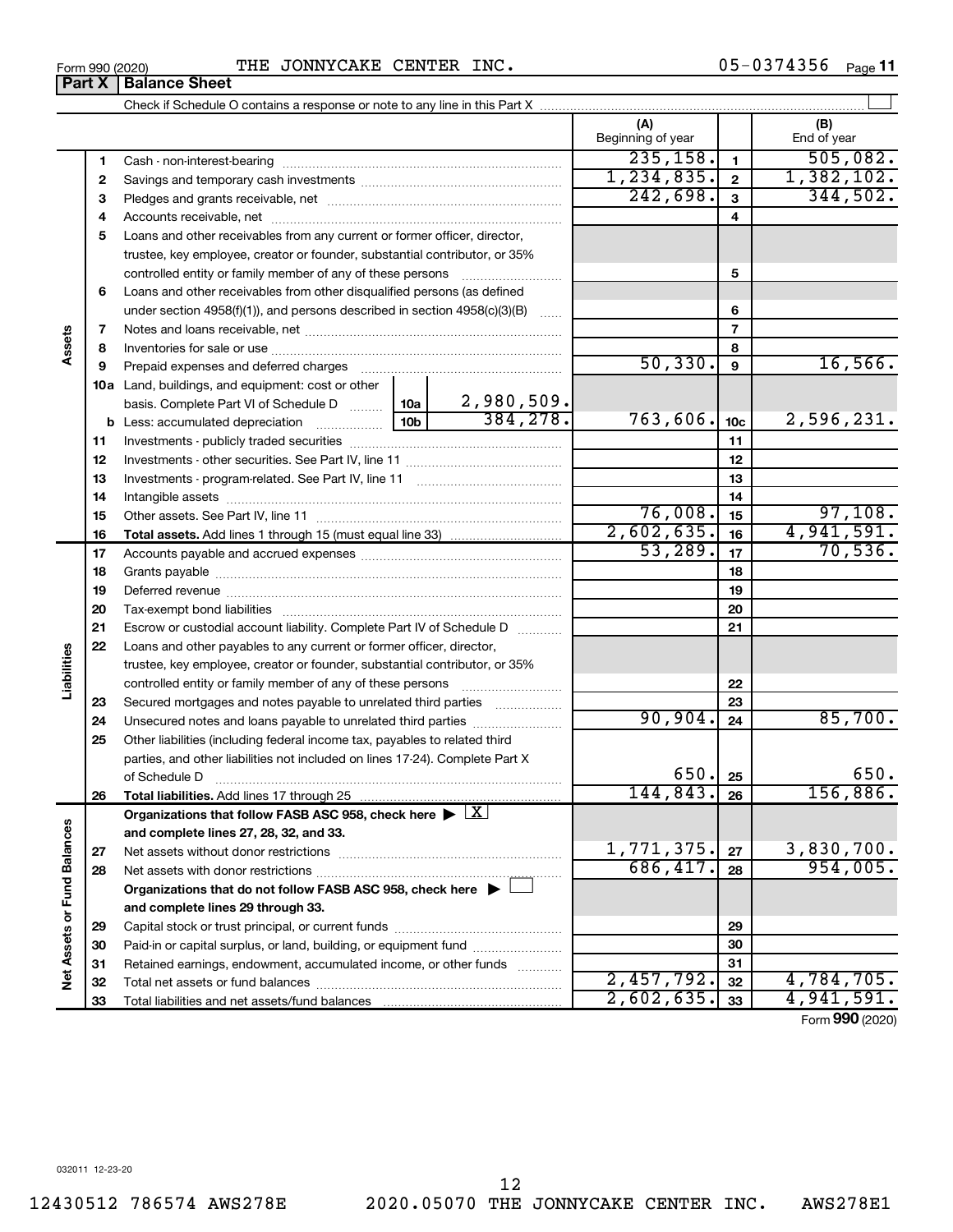|    | THE JONNYCAKE CENTER INC.<br>Form 990 (2020)                                                                                    |                | 05-0374356     |        | Page 12                 |
|----|---------------------------------------------------------------------------------------------------------------------------------|----------------|----------------|--------|-------------------------|
|    | <b>Part XI</b><br><b>Reconciliation of Net Assets</b>                                                                           |                |                |        |                         |
|    |                                                                                                                                 |                |                |        |                         |
|    |                                                                                                                                 |                |                |        |                         |
| 1  |                                                                                                                                 | $\mathbf{1}$   | 3,807,446.     |        |                         |
| 2  |                                                                                                                                 | $\overline{2}$ | 1,480,533.     |        |                         |
| 3  | Revenue less expenses. Subtract line 2 from line 1                                                                              | 3              | 2,326,913.     |        |                         |
| 4  |                                                                                                                                 | 4              | 2,457,792.     |        |                         |
| 5  |                                                                                                                                 | 5              |                |        |                         |
| 6  |                                                                                                                                 | 6              |                |        |                         |
| 7  |                                                                                                                                 | $\overline{7}$ |                |        |                         |
| 8  |                                                                                                                                 | 8              |                |        |                         |
| 9  | Other changes in net assets or fund balances (explain on Schedule O)                                                            | 9              |                |        | $\overline{0}$ .        |
| 10 | Net assets or fund balances at end of year. Combine lines 3 through 9 (must equal Part X, line 32,                              |                |                |        |                         |
|    |                                                                                                                                 | 10             | 4,784,705.     |        |                         |
|    | <b>Part XII</b> Financial Statements and Reporting                                                                              |                |                |        |                         |
|    |                                                                                                                                 |                |                |        | $\overline{\mathbf{x}}$ |
|    |                                                                                                                                 |                |                | Yes    | <b>No</b>               |
| 1. | $\lfloor \mathbf{X} \rfloor$ Accrual<br>Accounting method used to prepare the Form 990: [130] Cash<br>$\Box$ Other              |                |                |        |                         |
|    | If the organization changed its method of accounting from a prior year or checked "Other," explain in Schedule O.               |                |                |        |                         |
|    |                                                                                                                                 |                | 2a             |        | х                       |
|    | If "Yes," check a box below to indicate whether the financial statements for the year were compiled or reviewed on a            |                |                |        |                         |
|    | separate basis, consolidated basis, or both:                                                                                    |                |                |        |                         |
|    | Both consolidated and separate basis<br>Separate basis<br>Consolidated basis                                                    |                |                |        |                         |
|    |                                                                                                                                 |                | 2 <sub>b</sub> | х      |                         |
|    | If "Yes," check a box below to indicate whether the financial statements for the year were audited on a separate basis,         |                |                |        |                         |
|    | consolidated basis, or both:                                                                                                    |                |                |        |                         |
|    | $\lfloor \underline{X} \rfloor$ Separate basis<br>Consolidated basis<br>Both consolidated and separate basis                    |                |                |        |                         |
|    | c If "Yes" to line 2a or 2b, does the organization have a committee that assumes responsibility for oversight of the audit,     |                |                | х      |                         |
|    |                                                                                                                                 |                | 2c             |        |                         |
|    | If the organization changed either its oversight process or selection process during the tax year, explain on Schedule O.       |                |                |        |                         |
|    | 3a As a result of a federal award, was the organization required to undergo an audit or audits as set forth in the Single Audit |                |                |        |                         |
|    | Act and OMB Circular A-133?                                                                                                     |                | 3a             |        | x                       |
|    | b If "Yes," did the organization undergo the required audit or audits? If the organization did not undergo the required audit   |                |                |        |                         |
|    |                                                                                                                                 |                | 3b             | $\sim$ |                         |

Form (2020) **990**

032012 12-23-20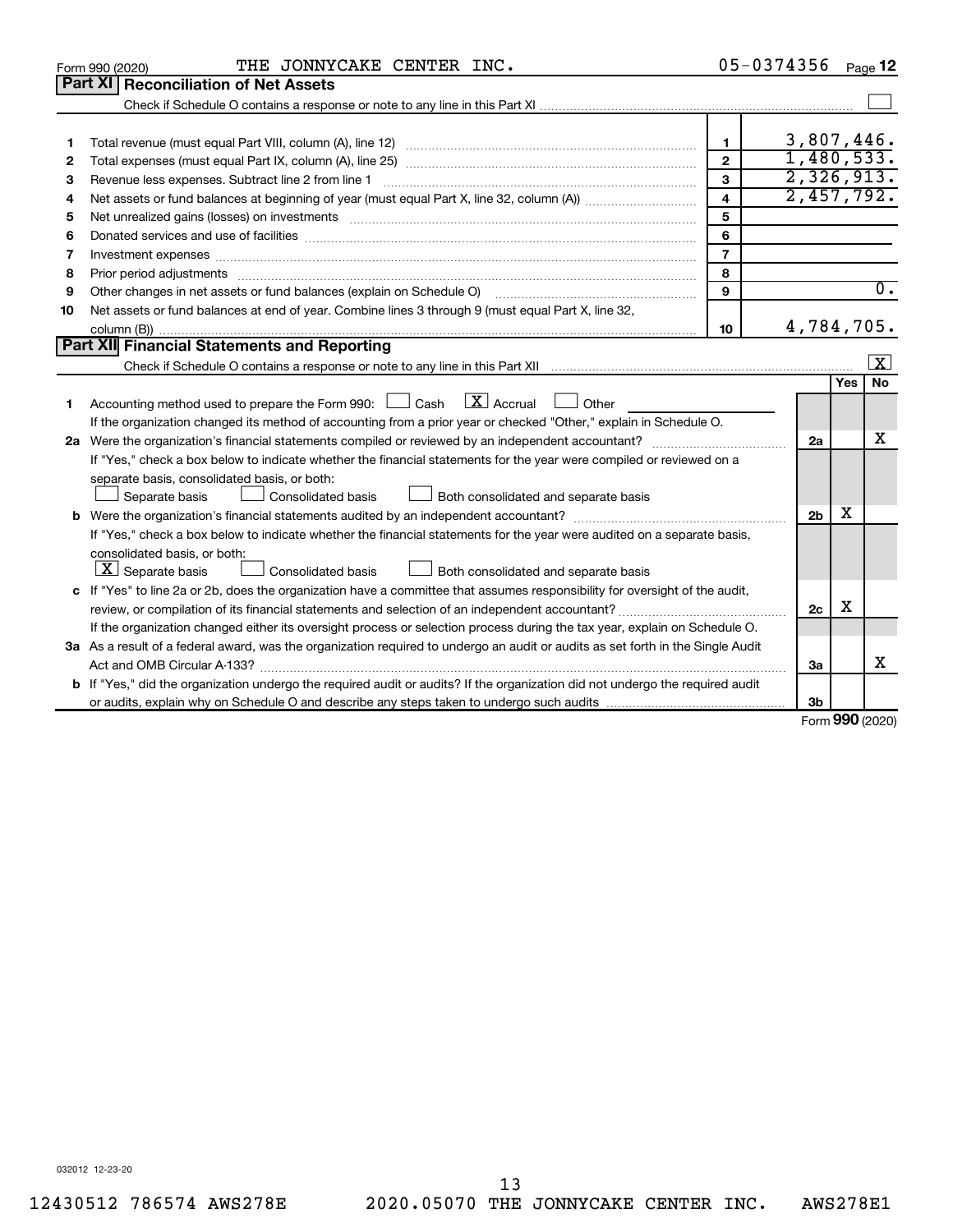**SCHEDULE A**

| (Form 990 or 990-EZ) |  |  |  |  |
|----------------------|--|--|--|--|
|----------------------|--|--|--|--|

# Form 990 or 990-EZ) **Public Charity Status and Public Support**<br>
Complete if the organization is a section 501(c)(3) organization or a section<br> **2020 4947(a)(1) nonexempt charitable trust.**

Department of the Treasury Internal Revenue Service

**| Attach to Form 990 or Form 990-EZ. | Go to www.irs.gov/Form990 for instructions and the latest information.**

| OMB No 1545-0047                    |
|-------------------------------------|
| W                                   |
| <b>Open to Public</b><br>Inspection |

| Name of the organization |  |
|--------------------------|--|
|--------------------------|--|

|                |                     | Name of the organization                                                                                                                     |          |                            |     |                                                                |                                                      |  | <b>Employer identification number</b> |  |  |  |
|----------------|---------------------|----------------------------------------------------------------------------------------------------------------------------------------------|----------|----------------------------|-----|----------------------------------------------------------------|------------------------------------------------------|--|---------------------------------------|--|--|--|
|                |                     |                                                                                                                                              |          | THE JONNYCAKE CENTER INC.  |     |                                                                |                                                      |  | 05-0374356                            |  |  |  |
|                | Part I              | Reason for Public Charity Status. (All organizations must complete this part.) See instructions.                                             |          |                            |     |                                                                |                                                      |  |                                       |  |  |  |
|                |                     | The organization is not a private foundation because it is: (For lines 1 through 12, check only one box.)                                    |          |                            |     |                                                                |                                                      |  |                                       |  |  |  |
| 1              |                     | A church, convention of churches, or association of churches described in section 170(b)(1)(A)(i).                                           |          |                            |     |                                                                |                                                      |  |                                       |  |  |  |
| 2              |                     | A school described in section 170(b)(1)(A)(ii). (Attach Schedule E (Form 990 or 990-EZ).)                                                    |          |                            |     |                                                                |                                                      |  |                                       |  |  |  |
| 3              |                     | A hospital or a cooperative hospital service organization described in section 170(b)(1)(A)(iii).                                            |          |                            |     |                                                                |                                                      |  |                                       |  |  |  |
| 4              |                     | A medical research organization operated in conjunction with a hospital described in section 170(b)(1)(A)(iii). Enter the hospital's name,   |          |                            |     |                                                                |                                                      |  |                                       |  |  |  |
|                |                     | city, and state:                                                                                                                             |          |                            |     |                                                                |                                                      |  |                                       |  |  |  |
| 5              |                     | An organization operated for the benefit of a college or university owned or operated by a governmental unit described in                    |          |                            |     |                                                                |                                                      |  |                                       |  |  |  |
|                |                     | section 170(b)(1)(A)(iv). (Complete Part II.)                                                                                                |          |                            |     |                                                                |                                                      |  |                                       |  |  |  |
| 6              |                     | A federal, state, or local government or governmental unit described in section 170(b)(1)(A)(v).                                             |          |                            |     |                                                                |                                                      |  |                                       |  |  |  |
| $\overline{7}$ | $\lfloor x \rfloor$ | An organization that normally receives a substantial part of its support from a governmental unit or from the general public described in    |          |                            |     |                                                                |                                                      |  |                                       |  |  |  |
|                |                     | section 170(b)(1)(A)(vi). (Complete Part II.)                                                                                                |          |                            |     |                                                                |                                                      |  |                                       |  |  |  |
| 8              |                     | A community trust described in section 170(b)(1)(A)(vi). (Complete Part II.)                                                                 |          |                            |     |                                                                |                                                      |  |                                       |  |  |  |
| 9              |                     | An agricultural research organization described in section 170(b)(1)(A)(ix) operated in conjunction with a land-grant college                |          |                            |     |                                                                |                                                      |  |                                       |  |  |  |
|                |                     | or university or a non-land-grant college of agriculture (see instructions). Enter the name, city, and state of the college or               |          |                            |     |                                                                |                                                      |  |                                       |  |  |  |
|                |                     | university:                                                                                                                                  |          |                            |     |                                                                |                                                      |  |                                       |  |  |  |
| 10             |                     | An organization that normally receives (1) more than 33 1/3% of its support from contributions, membership fees, and gross receipts from     |          |                            |     |                                                                |                                                      |  |                                       |  |  |  |
|                |                     | activities related to its exempt functions, subject to certain exceptions; and (2) no more than 33 1/3% of its support from gross investment |          |                            |     |                                                                |                                                      |  |                                       |  |  |  |
|                |                     | income and unrelated business taxable income (less section 511 tax) from businesses acquired by the organization after June 30, 1975.        |          |                            |     |                                                                |                                                      |  |                                       |  |  |  |
|                |                     | See section 509(a)(2). (Complete Part III.)                                                                                                  |          |                            |     |                                                                |                                                      |  |                                       |  |  |  |
| 11             |                     | An organization organized and operated exclusively to test for public safety. See section 509(a)(4).                                         |          |                            |     |                                                                |                                                      |  |                                       |  |  |  |
| 12             |                     | An organization organized and operated exclusively for the benefit of, to perform the functions of, or to carry out the purposes of one or   |          |                            |     |                                                                |                                                      |  |                                       |  |  |  |
|                |                     | more publicly supported organizations described in section 509(a)(1) or section 509(a)(2). See section 509(a)(3). Check the box in           |          |                            |     |                                                                |                                                      |  |                                       |  |  |  |
|                |                     | lines 12a through 12d that describes the type of supporting organization and complete lines 12e, 12f, and 12g.                               |          |                            |     |                                                                |                                                      |  |                                       |  |  |  |
| а              |                     | Type I. A supporting organization operated, supervised, or controlled by its supported organization(s), typically by giving                  |          |                            |     |                                                                |                                                      |  |                                       |  |  |  |
|                |                     | the supported organization(s) the power to regularly appoint or elect a majority of the directors or trustees of the supporting              |          |                            |     |                                                                |                                                      |  |                                       |  |  |  |
|                |                     | organization. You must complete Part IV, Sections A and B.                                                                                   |          |                            |     |                                                                |                                                      |  |                                       |  |  |  |
| b              |                     | Type II. A supporting organization supervised or controlled in connection with its supported organization(s), by having                      |          |                            |     |                                                                |                                                      |  |                                       |  |  |  |
|                |                     | control or management of the supporting organization vested in the same persons that control or manage the supported                         |          |                            |     |                                                                |                                                      |  |                                       |  |  |  |
|                |                     | organization(s). You must complete Part IV, Sections A and C.                                                                                |          |                            |     |                                                                |                                                      |  |                                       |  |  |  |
|                |                     | Type III functionally integrated. A supporting organization operated in connection with, and functionally integrated with,                   |          |                            |     |                                                                |                                                      |  |                                       |  |  |  |
|                |                     | its supported organization(s) (see instructions). You must complete Part IV, Sections A, D, and E.                                           |          |                            |     |                                                                |                                                      |  |                                       |  |  |  |
| d              |                     | Type III non-functionally integrated. A supporting organization operated in connection with its supported organization(s)                    |          |                            |     |                                                                |                                                      |  |                                       |  |  |  |
|                |                     | that is not functionally integrated. The organization generally must satisfy a distribution requirement and an attentiveness                 |          |                            |     |                                                                |                                                      |  |                                       |  |  |  |
|                |                     | requirement (see instructions). You must complete Part IV, Sections A and D, and Part V.                                                     |          |                            |     |                                                                |                                                      |  |                                       |  |  |  |
| е              |                     | Check this box if the organization received a written determination from the IRS that it is a Type I, Type II, Type III                      |          |                            |     |                                                                |                                                      |  |                                       |  |  |  |
|                |                     | functionally integrated, or Type III non-functionally integrated supporting organization.                                                    |          |                            |     |                                                                |                                                      |  |                                       |  |  |  |
|                |                     | f Enter the number of supported organizations                                                                                                |          |                            |     |                                                                |                                                      |  |                                       |  |  |  |
|                |                     | Provide the following information about the supported organization(s).                                                                       |          | (iii) Type of organization |     |                                                                |                                                      |  | (vi) Amount of other                  |  |  |  |
|                |                     | (i) Name of supported<br>organization                                                                                                        | (ii) EIN | (described on lines 1-10   |     | (iv) Is the organization listed<br>in your governing document? | (v) Amount of monetary<br>support (see instructions) |  | support (see instructions)            |  |  |  |
|                |                     |                                                                                                                                              |          | above (see instructions))  | Yes | No                                                             |                                                      |  |                                       |  |  |  |
|                |                     |                                                                                                                                              |          |                            |     |                                                                |                                                      |  |                                       |  |  |  |
|                |                     |                                                                                                                                              |          |                            |     |                                                                |                                                      |  |                                       |  |  |  |
|                |                     |                                                                                                                                              |          |                            |     |                                                                |                                                      |  |                                       |  |  |  |
|                |                     |                                                                                                                                              |          |                            |     |                                                                |                                                      |  |                                       |  |  |  |
|                |                     |                                                                                                                                              |          |                            |     |                                                                |                                                      |  |                                       |  |  |  |
|                |                     |                                                                                                                                              |          |                            |     |                                                                |                                                      |  |                                       |  |  |  |
|                |                     |                                                                                                                                              |          |                            |     |                                                                |                                                      |  |                                       |  |  |  |
|                |                     |                                                                                                                                              |          |                            |     |                                                                |                                                      |  |                                       |  |  |  |
|                |                     |                                                                                                                                              |          |                            |     |                                                                |                                                      |  |                                       |  |  |  |
| Total          |                     |                                                                                                                                              |          |                            |     |                                                                |                                                      |  |                                       |  |  |  |

LHA For Paperwork Reduction Act Notice, see the Instructions for Form 990 or 990-EZ. 032021 01-25-21 Schedule A (Form 990 or 990-EZ) 2020 14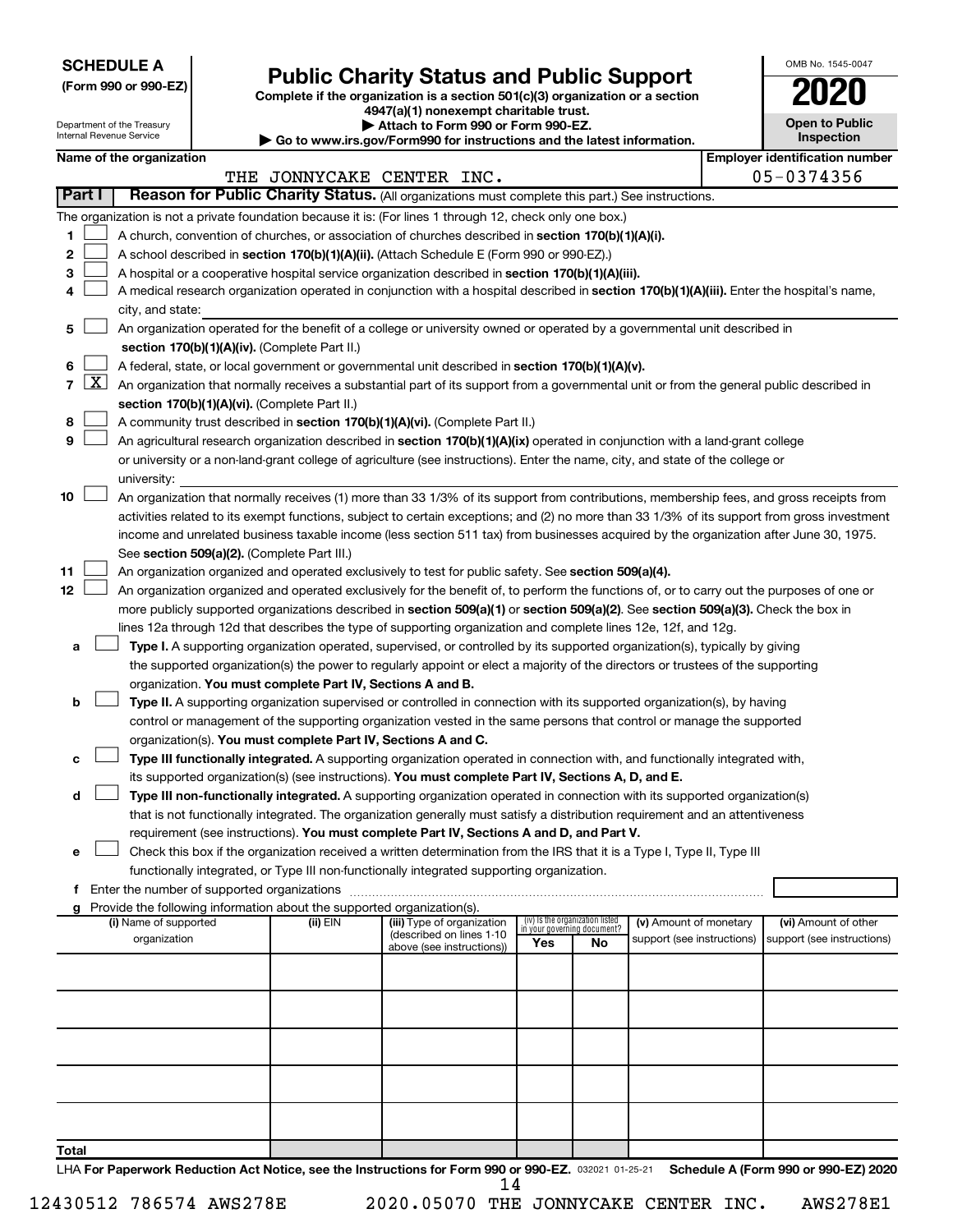#### Schedule A (Form 990 or 990-EZ) 2020 THE JONNYCAKE CENTER INC.  $05-0374356$  Page

05-0374356 <sub>Page 2</sub>

**Part II Support Schedule for Organizations Described in Sections 170(b)(1)(A)(iv) and 170(b)(1)(A)(vi)**

(Complete only if you checked the box on line 5, 7, or 8 of Part I or if the organization failed to qualify under Part III. If the organization fails to qualify under the tests listed below, please complete Part III.)

|    | <b>Section A. Public Support</b>                                                                                                                                                                                                                               |          |           |            |            |          |                                    |
|----|----------------------------------------------------------------------------------------------------------------------------------------------------------------------------------------------------------------------------------------------------------------|----------|-----------|------------|------------|----------|------------------------------------|
|    | Calendar year (or fiscal year beginning in)                                                                                                                                                                                                                    | (a) 2016 | (b) 2017  | $(c)$ 2018 | $(d)$ 2019 | (e) 2020 | (f) Total                          |
|    | 1 Gifts, grants, contributions, and                                                                                                                                                                                                                            |          |           |            |            |          |                                    |
|    | membership fees received. (Do not                                                                                                                                                                                                                              |          |           |            |            |          |                                    |
|    | include any "unusual grants.")                                                                                                                                                                                                                                 | 880,509. | 926, 837. | 1220695.   | 3287077.   |          | 3693907.10009025.                  |
|    | 2 Tax revenues levied for the organ-                                                                                                                                                                                                                           |          |           |            |            |          |                                    |
|    | ization's benefit and either paid to                                                                                                                                                                                                                           |          |           |            |            |          |                                    |
|    | or expended on its behalf                                                                                                                                                                                                                                      |          |           |            |            |          |                                    |
|    | 3 The value of services or facilities                                                                                                                                                                                                                          |          |           |            |            |          |                                    |
|    | furnished by a governmental unit to                                                                                                                                                                                                                            |          |           |            |            |          |                                    |
|    | the organization without charge                                                                                                                                                                                                                                |          |           |            |            |          |                                    |
|    | 4 Total. Add lines 1 through 3                                                                                                                                                                                                                                 | 880,509. | 926,837.  | 1220695.   | 3287077.   |          | 3693907.10009025.                  |
| 5. | The portion of total contributions                                                                                                                                                                                                                             |          |           |            |            |          |                                    |
|    | by each person (other than a                                                                                                                                                                                                                                   |          |           |            |            |          |                                    |
|    | governmental unit or publicly                                                                                                                                                                                                                                  |          |           |            |            |          |                                    |
|    | supported organization) included                                                                                                                                                                                                                               |          |           |            |            |          |                                    |
|    | on line 1 that exceeds 2% of the                                                                                                                                                                                                                               |          |           |            |            |          |                                    |
|    | amount shown on line 11,                                                                                                                                                                                                                                       |          |           |            |            |          |                                    |
|    | column (f)                                                                                                                                                                                                                                                     |          |           |            |            |          | 213,156.                           |
|    | 6 Public support. Subtract line 5 from line 4.                                                                                                                                                                                                                 |          |           |            |            |          | 9795869.                           |
|    | <b>Section B. Total Support</b>                                                                                                                                                                                                                                |          |           |            |            |          |                                    |
|    | Calendar year (or fiscal year beginning in)                                                                                                                                                                                                                    | (a) 2016 | (b) 2017  | $(c)$ 2018 | $(d)$ 2019 | (e) 2020 | (f) Total                          |
|    | <b>7</b> Amounts from line 4                                                                                                                                                                                                                                   | 880,509. | 926,837.  | 1220695.   | 3287077    |          | <u>3693907.10009025.</u>           |
|    | 8 Gross income from interest,                                                                                                                                                                                                                                  |          |           |            |            |          |                                    |
|    | dividends, payments received on                                                                                                                                                                                                                                |          |           |            |            |          |                                    |
|    | securities loans, rents, royalties,                                                                                                                                                                                                                            |          |           |            |            |          |                                    |
|    | and income from similar sources                                                                                                                                                                                                                                | 2,406.   | 2,497.    | 4,987.     | 10,650.    | 23,080.  | 43,620.                            |
|    | 9 Net income from unrelated business                                                                                                                                                                                                                           |          |           |            |            |          |                                    |
|    | activities, whether or not the                                                                                                                                                                                                                                 |          |           |            |            |          |                                    |
|    | business is regularly carried on                                                                                                                                                                                                                               |          |           |            |            |          |                                    |
|    | 10 Other income. Do not include gain                                                                                                                                                                                                                           |          |           |            |            |          |                                    |
|    | or loss from the sale of capital                                                                                                                                                                                                                               |          |           |            |            |          |                                    |
|    | assets (Explain in Part VI.)                                                                                                                                                                                                                                   | 4,658.   | 10, 393.  |            |            | 1,492.   | 16,543.                            |
|    | 11 Total support. Add lines 7 through 10                                                                                                                                                                                                                       |          |           |            |            |          | 10069188.                          |
|    | <b>12</b> Gross receipts from related activities, etc. (see instructions)                                                                                                                                                                                      |          |           |            |            | 12       | 1,140,716.                         |
|    | 13 First 5 years. If the Form 990 is for the organization's first, second, third, fourth, or fifth tax year as a section 501(c)(3)                                                                                                                             |          |           |            |            |          |                                    |
|    | organization, check this box and stop here                                                                                                                                                                                                                     |          |           |            |            |          |                                    |
|    | <b>Section C. Computation of Public Support Percentage</b>                                                                                                                                                                                                     |          |           |            |            |          |                                    |
|    |                                                                                                                                                                                                                                                                |          |           |            |            | 14       | 97.29<br>%<br>94.85                |
|    |                                                                                                                                                                                                                                                                |          |           |            |            | 15       | %                                  |
|    | 16a 33 1/3% support test - 2020. If the organization did not check the box on line 13, and line 14 is 33 1/3% or more, check this box and                                                                                                                      |          |           |            |            |          |                                    |
|    | stop here. The organization qualifies as a publicly supported organization                                                                                                                                                                                     |          |           |            |            |          | $\blacktriangleright$ $\mathbf{X}$ |
|    | b 33 1/3% support test - 2019. If the organization did not check a box on line 13 or 16a, and line 15 is 33 1/3% or more, check this box                                                                                                                       |          |           |            |            |          |                                    |
|    |                                                                                                                                                                                                                                                                |          |           |            |            |          |                                    |
|    | 17a 10% -facts-and-circumstances test - 2020. If the organization did not check a box on line 13, 16a, or 16b, and line 14 is 10% or more,                                                                                                                     |          |           |            |            |          |                                    |
|    | and if the organization meets the facts-and-circumstances test, check this box and stop here. Explain in Part VI how the organization                                                                                                                          |          |           |            |            |          |                                    |
|    | meets the facts-and-circumstances test. The organization qualifies as a publicly supported organization                                                                                                                                                        |          |           |            |            |          |                                    |
|    | b 10% -facts-and-circumstances test - 2019. If the organization did not check a box on line 13, 16a, 16b, or 17a, and line 15 is 10% or                                                                                                                        |          |           |            |            |          |                                    |
|    | more, and if the organization meets the facts-and-circumstances test, check this box and stop here. Explain in Part VI how the                                                                                                                                 |          |           |            |            |          |                                    |
|    |                                                                                                                                                                                                                                                                |          |           |            |            |          |                                    |
|    | organization meets the facts-and-circumstances test. The organization qualifies as a publicly supported organization<br>18 Private foundation. If the organization did not check a box on line 13, 16a, 16b, 17a, or 17b, check this box and see instructions. |          |           |            |            |          |                                    |

**Schedule A (Form 990 or 990-EZ) 2020**

032022 01-25-21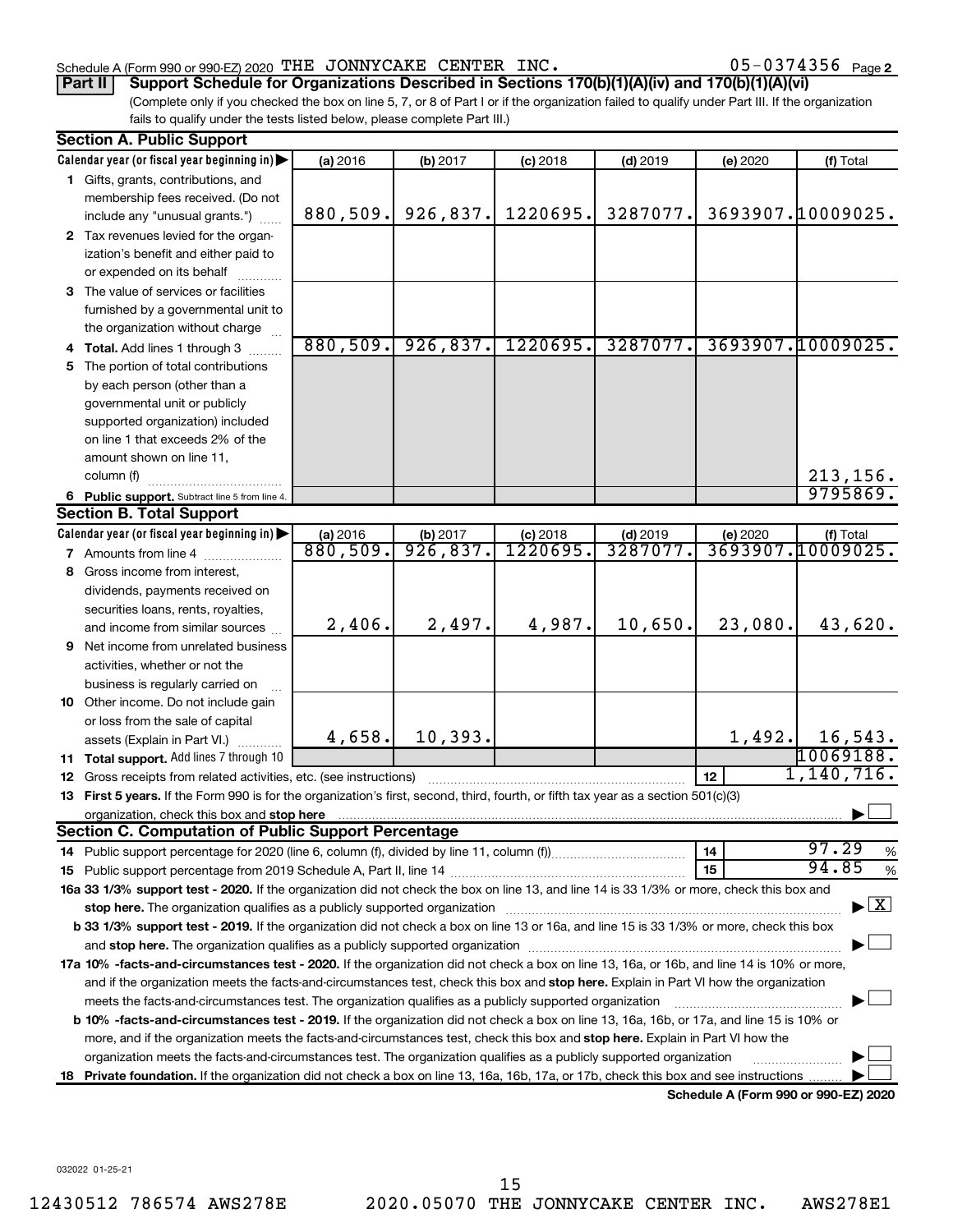#### Schedule A (Form 990 or 990-EZ) 2020 THE JONNYCAKE CENTER INC.  $05-0374356$  Page

(Complete only if you checked the box on line 10 of Part I or if the organization failed to qualify under Part II. If the organization fails to **Part III Support Schedule for Organizations Described in Section 509(a)(2)** 

qualify under the tests listed below, please complete Part II.)

| $\mathbf{2}$<br>3<br>4 | 1 Gifts, grants, contributions, and<br>membership fees received. (Do not<br>include any "unusual grants.")<br>Gross receipts from admissions,<br>merchandise sold or services per-<br>formed, or facilities furnished in<br>any activity that is related to the<br>organization's tax-exempt purpose |          |          |            |            |    |          |                                      |
|------------------------|------------------------------------------------------------------------------------------------------------------------------------------------------------------------------------------------------------------------------------------------------------------------------------------------------|----------|----------|------------|------------|----|----------|--------------------------------------|
|                        |                                                                                                                                                                                                                                                                                                      |          |          |            |            |    |          |                                      |
|                        |                                                                                                                                                                                                                                                                                                      |          |          |            |            |    |          |                                      |
|                        |                                                                                                                                                                                                                                                                                                      |          |          |            |            |    |          |                                      |
|                        |                                                                                                                                                                                                                                                                                                      |          |          |            |            |    |          |                                      |
|                        | Gross receipts from activities that                                                                                                                                                                                                                                                                  |          |          |            |            |    |          |                                      |
|                        | are not an unrelated trade or bus-                                                                                                                                                                                                                                                                   |          |          |            |            |    |          |                                      |
|                        | iness under section 513                                                                                                                                                                                                                                                                              |          |          |            |            |    |          |                                      |
|                        | Tax revenues levied for the organ-                                                                                                                                                                                                                                                                   |          |          |            |            |    |          |                                      |
|                        | ization's benefit and either paid to<br>or expended on its behalf<br>.                                                                                                                                                                                                                               |          |          |            |            |    |          |                                      |
| 5                      | The value of services or facilities                                                                                                                                                                                                                                                                  |          |          |            |            |    |          |                                      |
|                        | furnished by a governmental unit to<br>the organization without charge                                                                                                                                                                                                                               |          |          |            |            |    |          |                                      |
|                        | Total. Add lines 1 through 5                                                                                                                                                                                                                                                                         |          |          |            |            |    |          |                                      |
| 6                      | 7a Amounts included on lines 1, 2, and                                                                                                                                                                                                                                                               |          |          |            |            |    |          |                                      |
|                        | 3 received from disqualified persons                                                                                                                                                                                                                                                                 |          |          |            |            |    |          |                                      |
|                        | <b>b</b> Amounts included on lines 2 and 3 received                                                                                                                                                                                                                                                  |          |          |            |            |    |          |                                      |
|                        | from other than disqualified persons that<br>exceed the greater of \$5,000 or 1% of the<br>amount on line 13 for the year                                                                                                                                                                            |          |          |            |            |    |          |                                      |
|                        | c Add lines 7a and 7b                                                                                                                                                                                                                                                                                |          |          |            |            |    |          |                                      |
|                        | 8 Public support. (Subtract line 7c from line 6.)                                                                                                                                                                                                                                                    |          |          |            |            |    |          |                                      |
|                        | <b>Section B. Total Support</b>                                                                                                                                                                                                                                                                      |          |          |            |            |    |          |                                      |
|                        | Calendar year (or fiscal year beginning in)                                                                                                                                                                                                                                                          | (a) 2016 | (b) 2017 | $(c)$ 2018 | $(d)$ 2019 |    | (e) 2020 | (f) Total                            |
|                        | 9 Amounts from line 6                                                                                                                                                                                                                                                                                |          |          |            |            |    |          |                                      |
|                        | <b>10a</b> Gross income from interest,<br>dividends, payments received on<br>securities loans, rents, royalties,<br>and income from similar sources                                                                                                                                                  |          |          |            |            |    |          |                                      |
|                        | <b>b</b> Unrelated business taxable income                                                                                                                                                                                                                                                           |          |          |            |            |    |          |                                      |
|                        | (less section 511 taxes) from businesses<br>acquired after June 30, 1975                                                                                                                                                                                                                             |          |          |            |            |    |          |                                      |
|                        | c Add lines 10a and 10b                                                                                                                                                                                                                                                                              |          |          |            |            |    |          |                                      |
| 11                     | Net income from unrelated business<br>activities not included in line 10b.<br>whether or not the business is<br>regularly carried on                                                                                                                                                                 |          |          |            |            |    |          |                                      |
|                        | <b>12</b> Other income. Do not include gain<br>or loss from the sale of capital<br>assets (Explain in Part VI.)                                                                                                                                                                                      |          |          |            |            |    |          |                                      |
|                        | 13 Total support. (Add lines 9, 10c, 11, and 12.)                                                                                                                                                                                                                                                    |          |          |            |            |    |          |                                      |
|                        | 14 First 5 years. If the Form 990 is for the organization's first, second, third, fourth, or fifth tax year as a section 501(c)(3) organization,                                                                                                                                                     |          |          |            |            |    |          |                                      |
|                        |                                                                                                                                                                                                                                                                                                      |          |          |            |            |    |          |                                      |
|                        | <b>Section C. Computation of Public Support Percentage</b>                                                                                                                                                                                                                                           |          |          |            |            |    |          |                                      |
|                        |                                                                                                                                                                                                                                                                                                      |          |          |            |            | 15 |          | %                                    |
|                        |                                                                                                                                                                                                                                                                                                      |          |          |            |            | 16 |          | %                                    |
|                        | Section D. Computation of Investment Income Percentage                                                                                                                                                                                                                                               |          |          |            |            |    |          |                                      |
|                        |                                                                                                                                                                                                                                                                                                      |          |          |            |            | 17 |          | %                                    |
|                        |                                                                                                                                                                                                                                                                                                      |          |          |            |            | 18 |          | %                                    |
|                        | 19a 33 1/3% support tests - 2020. If the organization did not check the box on line 14, and line 15 is more than 33 1/3%, and line 17 is not                                                                                                                                                         |          |          |            |            |    |          |                                      |
|                        | more than 33 1/3%, check this box and stop here. The organization qualifies as a publicly supported organization                                                                                                                                                                                     |          |          |            |            |    |          |                                      |
|                        | <b>b 33 1/3% support tests - 2019.</b> If the organization did not check a box on line 14 or line 19a, and line 16 is more than 33 1/3%, and                                                                                                                                                         |          |          |            |            |    |          |                                      |
|                        | line 18 is not more than 33 1/3%, check this box and stop here. The organization qualifies as a publicly supported organization                                                                                                                                                                      |          |          |            |            |    |          |                                      |
|                        |                                                                                                                                                                                                                                                                                                      |          |          |            |            |    |          |                                      |
|                        | 032023 01-25-21                                                                                                                                                                                                                                                                                      |          |          | 16         |            |    |          | Schedule A (Form 990 or 990-EZ) 2020 |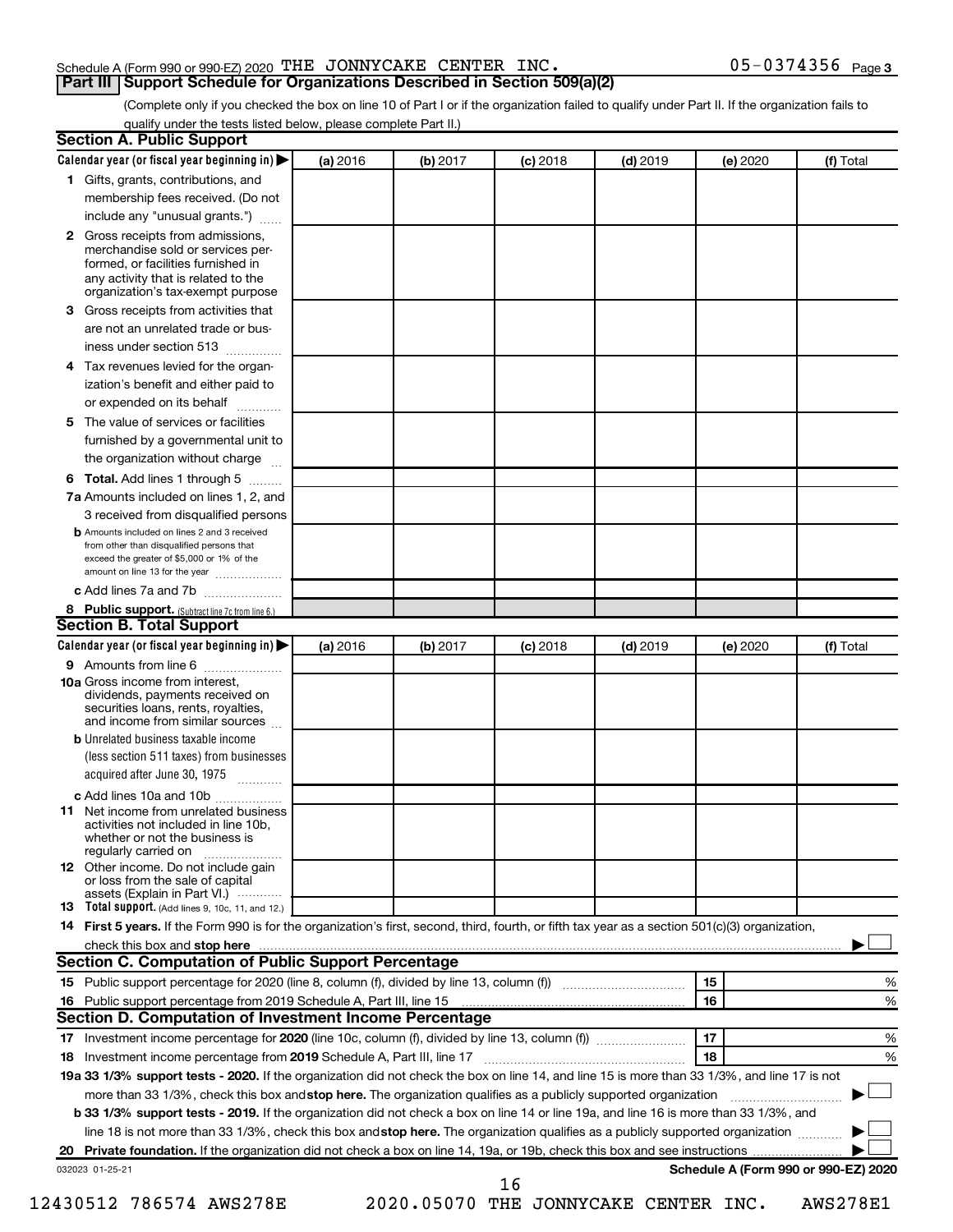**1**

**2**

**3a**

**3b**

**3c**

**4a**

**4b**

**4c**

**5a**

**5b 5c**

**6**

**7**

**8**

**9a**

**9b**

**9c**

**10a**

**10b**

**Yes No**

#### **Part IV Supporting Organizations**

(Complete only if you checked a box in line 12 on Part I. If you checked box 12a, Part I, complete Sections A and B. If you checked box 12b, Part I, complete Sections A and C. If you checked box 12c, Part I, complete Sections A, D, and E. If you checked box 12d, Part I, complete Sections A and D, and complete Part V.)

#### **Section A. All Supporting Organizations**

- **1** Are all of the organization's supported organizations listed by name in the organization's governing documents? If "No," describe in Part VI how the supported organizations are designated. If designated by *class or purpose, describe the designation. If historic and continuing relationship, explain.*
- **2** Did the organization have any supported organization that does not have an IRS determination of status under section 509(a)(1) or (2)? If "Yes," explain in Part **VI** how the organization determined that the supported *organization was described in section 509(a)(1) or (2).*
- **3a** Did the organization have a supported organization described in section 501(c)(4), (5), or (6)? If "Yes," answer *lines 3b and 3c below.*
- **b** Did the organization confirm that each supported organization qualified under section 501(c)(4), (5), or (6) and satisfied the public support tests under section 509(a)(2)? If "Yes," describe in Part VI when and how the *organization made the determination.*
- **c** Did the organization ensure that all support to such organizations was used exclusively for section 170(c)(2)(B) purposes? If "Yes," explain in Part VI what controls the organization put in place to ensure such use.
- **4 a** *If* Was any supported organization not organized in the United States ("foreign supported organization")? *"Yes," and if you checked box 12a or 12b in Part I, answer lines 4b and 4c below.*
- **b** Did the organization have ultimate control and discretion in deciding whether to make grants to the foreign supported organization? If "Yes," describe in Part VI how the organization had such control and discretion *despite being controlled or supervised by or in connection with its supported organizations.*
- **c** Did the organization support any foreign supported organization that does not have an IRS determination under sections 501(c)(3) and 509(a)(1) or (2)? If "Yes," explain in Part VI what controls the organization used *to ensure that all support to the foreign supported organization was used exclusively for section 170(c)(2)(B) purposes.*
- **5a** Did the organization add, substitute, or remove any supported organizations during the tax year? If "Yes," answer lines 5b and 5c below (if applicable). Also, provide detail in **Part VI,** including (i) the names and EIN *numbers of the supported organizations added, substituted, or removed; (ii) the reasons for each such action; (iii) the authority under the organization's organizing document authorizing such action; and (iv) how the action was accomplished (such as by amendment to the organizing document).*
- **b Type I or Type II only.** Was any added or substituted supported organization part of a class already designated in the organization's organizing document?
- **c Substitutions only.**  Was the substitution the result of an event beyond the organization's control?
- **6** Did the organization provide support (whether in the form of grants or the provision of services or facilities) to **Part VI.** support or benefit one or more of the filing organization's supported organizations? If "Yes," provide detail in anyone other than (i) its supported organizations, (ii) individuals that are part of the charitable class benefited by one or more of its supported organizations, or (iii) other supporting organizations that also
- **7** Did the organization provide a grant, loan, compensation, or other similar payment to a substantial contributor regard to a substantial contributor? If "Yes," complete Part I of Schedule L (Form 990 or 990-EZ). (as defined in section 4958(c)(3)(C)), a family member of a substantial contributor, or a 35% controlled entity with
- **8** Did the organization make a loan to a disqualified person (as defined in section 4958) not described in line 7? *If "Yes," complete Part I of Schedule L (Form 990 or 990-EZ).*
- **9 a** Was the organization controlled directly or indirectly at any time during the tax year by one or more in section 509(a)(1) or (2))? If "Yes," provide detail in **Part VI.** disqualified persons, as defined in section 4946 (other than foundation managers and organizations described
- **b** Did one or more disqualified persons (as defined in line 9a) hold a controlling interest in any entity in which the supporting organization had an interest? If "Yes," provide detail in Part VI.
- **c** Did a disqualified person (as defined in line 9a) have an ownership interest in, or derive any personal benefit from, assets in which the supporting organization also had an interest? If "Yes," provide detail in Part VI.
- **10 a** Was the organization subject to the excess business holdings rules of section 4943 because of section supporting organizations)? If "Yes," answer line 10b below. 4943(f) (regarding certain Type II supporting organizations, and all Type III non-functionally integrated
	- **b** Did the organization have any excess business holdings in the tax year? (Use Schedule C, Form 4720, to *determine whether the organization had excess business holdings.)*

032024 01-25-21

**Schedule A (Form 990 or 990-EZ) 2020**

12430512 786574 AWS278E 2020.05070 THE JONNYCAKE CENTER INC. AWS278E1

17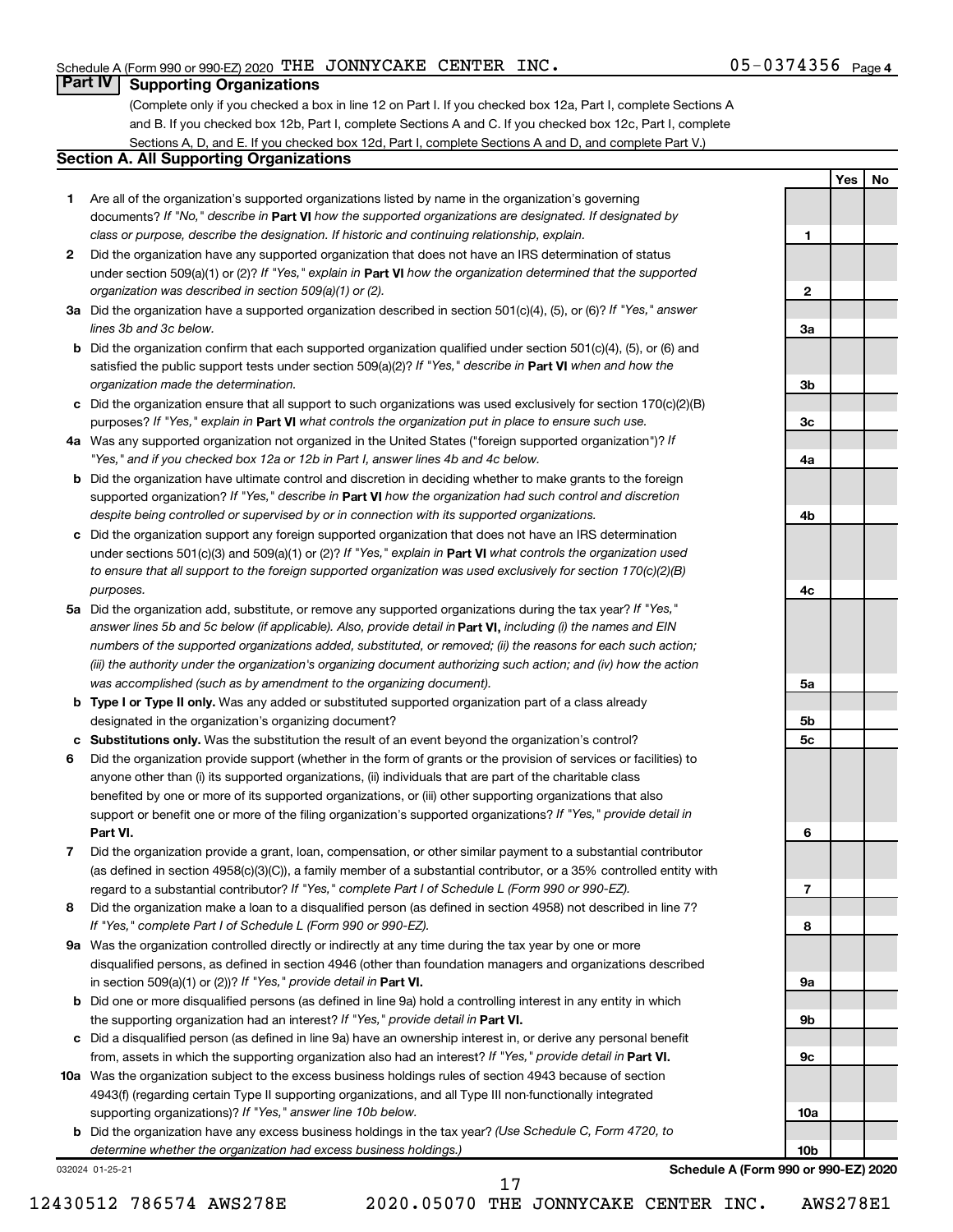#### Schedule A (Form 990 or 990-EZ) 2020 THE JONNYCAKE CENTER INC.  $05-0374356$  Page **Part IV Supporting Organizations** *(continued)*

|              |                                                                                                                                                                                                                                                            |              | Yes        | No  |
|--------------|------------------------------------------------------------------------------------------------------------------------------------------------------------------------------------------------------------------------------------------------------------|--------------|------------|-----|
| 11.          | Has the organization accepted a gift or contribution from any of the following persons?                                                                                                                                                                    |              |            |     |
|              | a A person who directly or indirectly controls, either alone or together with persons described in lines 11b and                                                                                                                                           |              |            |     |
|              | 11c below, the governing body of a supported organization?                                                                                                                                                                                                 | 11a          |            |     |
|              | <b>b</b> A family member of a person described in line 11a above?                                                                                                                                                                                          | 11b          |            |     |
|              | c A 35% controlled entity of a person described in line 11a or 11b above? If "Yes" to line 11a, 11b, or 11c, provide                                                                                                                                       |              |            |     |
|              | detail in <b>Part VI.</b>                                                                                                                                                                                                                                  | 11c          |            |     |
|              | <b>Section B. Type I Supporting Organizations</b>                                                                                                                                                                                                          |              |            |     |
|              |                                                                                                                                                                                                                                                            |              | <b>Yes</b> | No  |
| 1            | Did the governing body, members of the governing body, officers acting in their official capacity, or membership of one or                                                                                                                                 |              |            |     |
|              | more supported organizations have the power to regularly appoint or elect at least a majority of the organization's officers,                                                                                                                              |              |            |     |
|              | directors, or trustees at all times during the tax year? If "No," describe in Part VI how the supported organization(s)                                                                                                                                    |              |            |     |
|              | effectively operated, supervised, or controlled the organization's activities. If the organization had more than one supported<br>organization, describe how the powers to appoint and/or remove officers, directors, or trustees were allocated among the |              |            |     |
|              | supported organizations and what conditions or restrictions, if any, applied to such powers during the tax year.                                                                                                                                           | 1            |            |     |
| $\mathbf{2}$ | Did the organization operate for the benefit of any supported organization other than the supported                                                                                                                                                        |              |            |     |
|              | organization(s) that operated, supervised, or controlled the supporting organization? If "Yes," explain in                                                                                                                                                 |              |            |     |
|              | Part VI how providing such benefit carried out the purposes of the supported organization(s) that operated,                                                                                                                                                |              |            |     |
|              | supervised, or controlled the supporting organization.                                                                                                                                                                                                     | $\mathbf{2}$ |            |     |
|              | Section C. Type II Supporting Organizations                                                                                                                                                                                                                |              |            |     |
|              |                                                                                                                                                                                                                                                            |              | <b>Yes</b> | No  |
| 1.           | Were a majority of the organization's directors or trustees during the tax year also a majority of the directors                                                                                                                                           |              |            |     |
|              | or trustees of each of the organization's supported organization(s)? If "No," describe in Part VI how control                                                                                                                                              |              |            |     |
|              | or management of the supporting organization was vested in the same persons that controlled or managed                                                                                                                                                     |              |            |     |
|              | the supported organization(s).                                                                                                                                                                                                                             | 1            |            |     |
|              | Section D. All Type III Supporting Organizations                                                                                                                                                                                                           |              |            |     |
|              |                                                                                                                                                                                                                                                            |              | <b>Yes</b> | No. |
| 1            | Did the organization provide to each of its supported organizations, by the last day of the fifth month of the                                                                                                                                             |              |            |     |
|              | organization's tax year, (i) a written notice describing the type and amount of support provided during the prior tax                                                                                                                                      |              |            |     |
|              | year, (ii) a copy of the Form 990 that was most recently filed as of the date of notification, and (iii) copies of the                                                                                                                                     |              |            |     |
|              | organization's governing documents in effect on the date of notification, to the extent not previously provided?                                                                                                                                           | 1            |            |     |
| 2            | Were any of the organization's officers, directors, or trustees either (i) appointed or elected by the supported                                                                                                                                           |              |            |     |
|              | organization(s) or (ii) serving on the governing body of a supported organization? If "No," explain in Part VI how                                                                                                                                         |              |            |     |
|              | the organization maintained a close and continuous working relationship with the supported organization(s).                                                                                                                                                | $\mathbf{2}$ |            |     |
| 3            | By reason of the relationship described in line 2, above, did the organization's supported organizations have a                                                                                                                                            |              |            |     |
|              | significant voice in the organization's investment policies and in directing the use of the organization's                                                                                                                                                 |              |            |     |
|              | income or assets at all times during the tax year? If "Yes," describe in Part VI the role the organization's                                                                                                                                               |              |            |     |
|              | supported organizations played in this regard.                                                                                                                                                                                                             | З            |            |     |
|              | Section E. Type III Functionally Integrated Supporting Organizations                                                                                                                                                                                       |              |            |     |
| 1            | Check the box next to the method that the organization used to satisfy the Integral Part Test during the yealsee instructions).                                                                                                                            |              |            |     |
| а            | The organization satisfied the Activities Test. Complete line 2 below.                                                                                                                                                                                     |              |            |     |
| b            | The organization is the parent of each of its supported organizations. Complete line 3 below.                                                                                                                                                              |              |            |     |
| с            | The organization supported a governmental entity. Describe in Part VI how you supported a governmental entity (see instructions).                                                                                                                          |              |            |     |
| 2            | Activities Test. Answer lines 2a and 2b below.                                                                                                                                                                                                             |              | Yes        | No  |
| а            | Did substantially all of the organization's activities during the tax year directly further the exempt purposes of                                                                                                                                         |              |            |     |
|              | the supported organization(s) to which the organization was responsive? If "Yes," then in Part VI identify                                                                                                                                                 |              |            |     |
|              | those supported organizations and explain how these activities directly furthered their exempt purposes,                                                                                                                                                   |              |            |     |
|              | how the organization was responsive to those supported organizations, and how the organization determined                                                                                                                                                  |              |            |     |
|              | that these activities constituted substantially all of its activities.                                                                                                                                                                                     | 2a           |            |     |
|              | <b>b</b> Did the activities described in line 2a, above, constitute activities that, but for the organization's involvement,                                                                                                                               |              |            |     |
|              | one or more of the organization's supported organization(s) would have been engaged in? If "Yes," explain in                                                                                                                                               |              |            |     |
|              | <b>Part VI</b> the reasons for the organization's position that its supported organization(s) would have engaged in                                                                                                                                        |              |            |     |
|              | these activities but for the organization's involvement.                                                                                                                                                                                                   | 2b           |            |     |
| 3            | Parent of Supported Organizations. Answer lines 3a and 3b below.                                                                                                                                                                                           |              |            |     |
|              | a Did the organization have the power to regularly appoint or elect a majority of the officers, directors, or                                                                                                                                              |              |            |     |
|              | trustees of each of the supported organizations? If "Yes" or "No" provide details in Part VI.                                                                                                                                                              | За           |            |     |
|              | <b>b</b> Did the organization exercise a substantial degree of direction over the policies, programs, and activities of each                                                                                                                               |              |            |     |
|              | of its supported organizations? If "Yes," describe in Part VI the role played by the organization in this regard.                                                                                                                                          | 3b           |            |     |
|              | Schedule A (Form 990 or 990-EZ) 2020<br>032025 01-25-21<br>18                                                                                                                                                                                              |              |            |     |
|              |                                                                                                                                                                                                                                                            |              |            |     |

<sup>12430512 786574</sup> AWS278E 2020.05070 THE JONNYCAKE CENTER INC. AWS278E1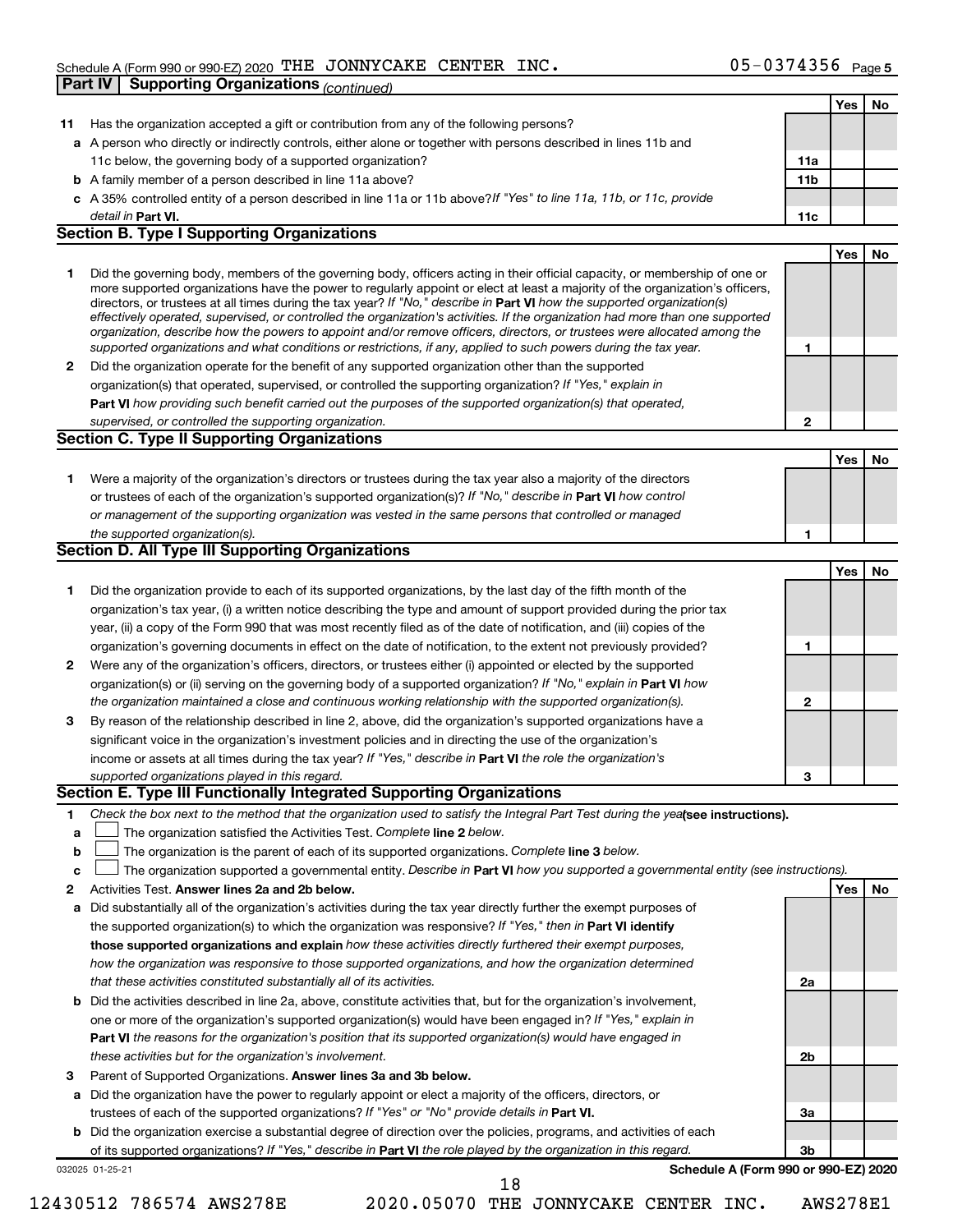#### Schedule A (Form 990 or 990-EZ) 2020 THE JONNYCAKE CENTER INC.  $05-0374356$  Page **Part V Type III Non-Functionally Integrated 509(a)(3) Supporting Organizations**

1 **Letter See instructions.** Check here if the organization satisfied the Integral Part Test as a qualifying trust on Nov. 20, 1970 (*explain in* Part **VI**). See instructions. All other Type III non-functionally integrated supporting organizations must complete Sections A through E.

|    | Section A - Adjusted Net Income                                                                                                   | (A) Prior Year | (B) Current Year<br>(optional) |                                |
|----|-----------------------------------------------------------------------------------------------------------------------------------|----------------|--------------------------------|--------------------------------|
| 1  | Net short-term capital gain                                                                                                       | 1              |                                |                                |
| 2  | Recoveries of prior-year distributions                                                                                            | $\mathbf{2}$   |                                |                                |
| З  | Other gross income (see instructions)                                                                                             | З              |                                |                                |
| 4  | Add lines 1 through 3.                                                                                                            | 4              |                                |                                |
| 5  | Depreciation and depletion                                                                                                        | 5              |                                |                                |
| 6  | Portion of operating expenses paid or incurred for production or                                                                  |                |                                |                                |
|    | collection of gross income or for management, conservation, or                                                                    |                |                                |                                |
|    | maintenance of property held for production of income (see instructions)                                                          | 6              |                                |                                |
| 7  | Other expenses (see instructions)                                                                                                 | $\overline{7}$ |                                |                                |
| 8  | Adjusted Net Income (subtract lines 5, 6, and 7 from line 4)                                                                      | 8              |                                |                                |
|    | <b>Section B - Minimum Asset Amount</b>                                                                                           |                | (A) Prior Year                 | (B) Current Year<br>(optional) |
| 1  | Aggregate fair market value of all non-exempt-use assets (see                                                                     |                |                                |                                |
|    | instructions for short tax year or assets held for part of year):                                                                 |                |                                |                                |
|    | a Average monthly value of securities                                                                                             | 1a             |                                |                                |
|    | <b>b</b> Average monthly cash balances                                                                                            | 1 <sub>b</sub> |                                |                                |
|    | c Fair market value of other non-exempt-use assets                                                                                | 1c             |                                |                                |
|    | d Total (add lines 1a, 1b, and 1c)                                                                                                | 1d             |                                |                                |
|    | e Discount claimed for blockage or other factors                                                                                  |                |                                |                                |
|    | (explain in detail in <b>Part VI</b> ):                                                                                           |                |                                |                                |
| 2  | Acquisition indebtedness applicable to non-exempt-use assets                                                                      | $\mathbf{2}$   |                                |                                |
| 3  | Subtract line 2 from line 1d.                                                                                                     | 3              |                                |                                |
| 4  | Cash deemed held for exempt use. Enter 0.015 of line 3 (for greater amount,                                                       |                |                                |                                |
|    | see instructions).                                                                                                                | 4              |                                |                                |
| 5  | Net value of non-exempt-use assets (subtract line 4 from line 3)                                                                  | 5              |                                |                                |
| 6  | Multiply line 5 by 0.035.                                                                                                         | 6              |                                |                                |
| 7  | Recoveries of prior-year distributions                                                                                            | $\overline{7}$ |                                |                                |
| 8  | Minimum Asset Amount (add line 7 to line 6)                                                                                       | 8              |                                |                                |
|    | <b>Section C - Distributable Amount</b>                                                                                           |                |                                | <b>Current Year</b>            |
| 1. | Adjusted net income for prior year (from Section A, line 8, column A)                                                             | 1              |                                |                                |
| 2  | Enter 0.85 of line 1.                                                                                                             | $\overline{2}$ |                                |                                |
| з  | Minimum asset amount for prior year (from Section B, line 8, column A)                                                            | 3              |                                |                                |
| 4  | Enter greater of line 2 or line 3.                                                                                                | 4              |                                |                                |
| 5  | Income tax imposed in prior year                                                                                                  | 5              |                                |                                |
| 6  | <b>Distributable Amount.</b> Subtract line 5 from line 4, unless subject to                                                       |                |                                |                                |
|    | emergency temporary reduction (see instructions).                                                                                 | 6              |                                |                                |
| 7  | Check here if the current year is the organization's first as a non-functionally integrated Type III supporting organization (see |                |                                |                                |

instructions).

**Schedule A (Form 990 or 990-EZ) 2020**

032026 01-25-21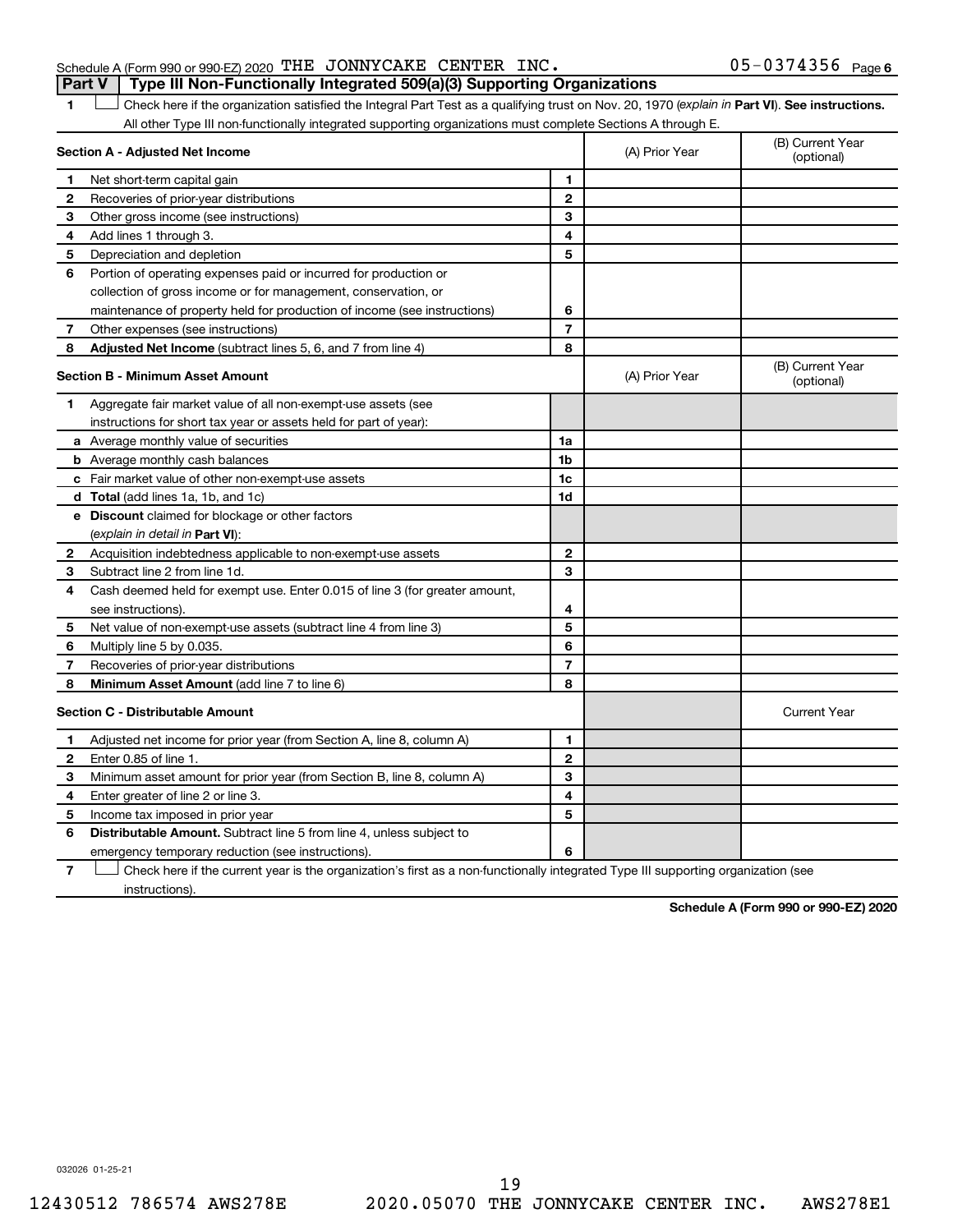#### Schedule A (Form 990 or 990-EZ) 2020 THE JONNYCAKE CENTER INC . USING MILL BELL ON STATER Page THE JONNYCAKE CENTER INC. 05-0374356

| Part V | Type III Non-Functionally Integrated 509(a)(3) Supporting Organizations (continued)        |                                    |                                               |    |                                                  |
|--------|--------------------------------------------------------------------------------------------|------------------------------------|-----------------------------------------------|----|--------------------------------------------------|
|        | <b>Section D - Distributions</b>                                                           |                                    |                                               |    | <b>Current Year</b>                              |
| 1      | Amounts paid to supported organizations to accomplish exempt purposes                      |                                    | 1                                             |    |                                                  |
| 2      | Amounts paid to perform activity that directly furthers exempt purposes of supported       |                                    |                                               |    |                                                  |
|        | organizations, in excess of income from activity                                           |                                    |                                               | 2  |                                                  |
| 3      | Administrative expenses paid to accomplish exempt purposes of supported organizations      |                                    |                                               | 3  |                                                  |
| 4      | Amounts paid to acquire exempt-use assets                                                  |                                    |                                               | 4  |                                                  |
| 5      | Qualified set-aside amounts (prior IRS approval required - provide details in Part VI)     |                                    |                                               | 5  |                                                  |
| 6      | Other distributions (describe in Part VI). See instructions.                               |                                    |                                               | 6  |                                                  |
| 7      | Total annual distributions. Add lines 1 through 6.                                         |                                    |                                               | 7  |                                                  |
| 8      | Distributions to attentive supported organizations to which the organization is responsive |                                    |                                               |    |                                                  |
|        | ( <i>provide details in Part VI</i> ). See instructions.                                   |                                    |                                               | 8  |                                                  |
| 9      | Distributable amount for 2020 from Section C, line 6                                       |                                    |                                               | 9  |                                                  |
| 10     | Line 8 amount divided by line 9 amount                                                     |                                    |                                               | 10 |                                                  |
|        | <b>Section E - Distribution Allocations (see instructions)</b>                             | (i)<br><b>Excess Distributions</b> | (ii)<br><b>Underdistributions</b><br>Pre-2020 |    | (iii)<br><b>Distributable</b><br>Amount for 2020 |
| 1      | Distributable amount for 2020 from Section C, line 6                                       |                                    |                                               |    |                                                  |
| 2      | Underdistributions, if any, for years prior to 2020 (reason-                               |                                    |                                               |    |                                                  |
|        | able cause required - explain in Part VI). See instructions.                               |                                    |                                               |    |                                                  |
| З      | Excess distributions carryover, if any, to 2020                                            |                                    |                                               |    |                                                  |
|        | a From 2015                                                                                |                                    |                                               |    |                                                  |
|        | $b$ From 2016                                                                              |                                    |                                               |    |                                                  |
|        | c From 2017                                                                                |                                    |                                               |    |                                                  |
|        | <b>d</b> From 2018                                                                         |                                    |                                               |    |                                                  |
|        | e From 2019                                                                                |                                    |                                               |    |                                                  |
|        | f Total of lines 3a through 3e                                                             |                                    |                                               |    |                                                  |
|        | g Applied to underdistributions of prior years                                             |                                    |                                               |    |                                                  |
|        | <b>h</b> Applied to 2020 distributable amount                                              |                                    |                                               |    |                                                  |
| Ť.     | Carryover from 2015 not applied (see instructions)                                         |                                    |                                               |    |                                                  |
|        | Remainder. Subtract lines 3g, 3h, and 3i from line 3f.                                     |                                    |                                               |    |                                                  |
| 4      | Distributions for 2020 from Section D,                                                     |                                    |                                               |    |                                                  |
|        | line 7:                                                                                    |                                    |                                               |    |                                                  |
|        | a Applied to underdistributions of prior years                                             |                                    |                                               |    |                                                  |
|        | <b>b</b> Applied to 2020 distributable amount                                              |                                    |                                               |    |                                                  |
|        | c Remainder. Subtract lines 4a and 4b from line 4.                                         |                                    |                                               |    |                                                  |
| 5      | Remaining underdistributions for years prior to 2020, if                                   |                                    |                                               |    |                                                  |
|        | any. Subtract lines 3g and 4a from line 2. For result greater                              |                                    |                                               |    |                                                  |
|        | than zero, explain in Part VI. See instructions.                                           |                                    |                                               |    |                                                  |
| 6      | Remaining underdistributions for 2020. Subtract lines 3h                                   |                                    |                                               |    |                                                  |
|        | and 4b from line 1. For result greater than zero, explain in                               |                                    |                                               |    |                                                  |
|        | <b>Part VI.</b> See instructions.                                                          |                                    |                                               |    |                                                  |
| 7      | Excess distributions carryover to 2021. Add lines 3j                                       |                                    |                                               |    |                                                  |
|        | and 4c.                                                                                    |                                    |                                               |    |                                                  |
| 8      | Breakdown of line 7:                                                                       |                                    |                                               |    |                                                  |
|        | a Excess from 2016                                                                         |                                    |                                               |    |                                                  |
|        | <b>b</b> Excess from 2017                                                                  |                                    |                                               |    |                                                  |
|        | c Excess from 2018                                                                         |                                    |                                               |    |                                                  |
|        | d Excess from 2019                                                                         |                                    |                                               |    |                                                  |
|        | e Excess from 2020                                                                         |                                    |                                               |    |                                                  |

**Schedule A (Form 990 or 990-EZ) 2020**

032027 01-25-21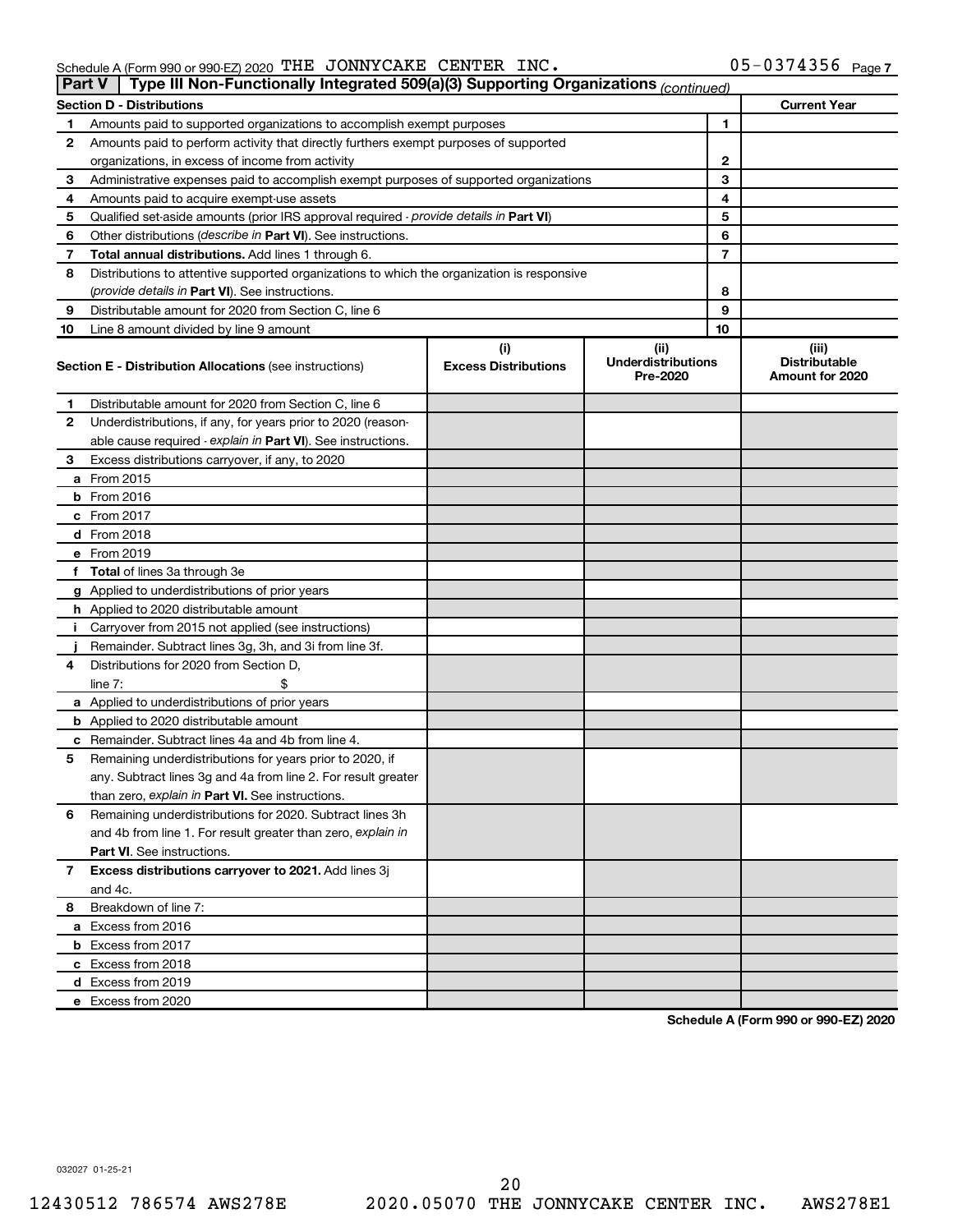| Schedule A (Form 990 or 990-EZ) 2020 THE JONNYCAKE CENTER INC.                                                                                                                                                                                                                                                                                                                                                                                                                                                                                                                                                |                                            |                                                             | $05 - 0374356$ Page 8 |
|---------------------------------------------------------------------------------------------------------------------------------------------------------------------------------------------------------------------------------------------------------------------------------------------------------------------------------------------------------------------------------------------------------------------------------------------------------------------------------------------------------------------------------------------------------------------------------------------------------------|--------------------------------------------|-------------------------------------------------------------|-----------------------|
| <b>Part VI</b><br>Supplemental Information. Provide the explanations required by Part II, line 10; Part II, line 17a or 17b; Part III, line 12;<br>Part IV, Section A, lines 1, 2, 3b, 3c, 4b, 4c, 5a, 6, 9a, 9b, 9c, 11a, 11b, and 11c; Part IV, Section B, lines 1 and 2; Part IV, Section C,<br>line 1; Part IV, Section D, lines 2 and 3; Part IV, Section E, lines 1c, 2a, 2b, 3a, and 3b; Part V, line 1; Part V, Section B, line 1e; Part V,<br>Section D, lines 5, 6, and 8; and Part V, Section E, lines 2, 5, and 6. Also complete this part for any additional information.<br>(See instructions.) |                                            |                                                             |                       |
| SCHEDULE A, PART II, SECTION A                                                                                                                                                                                                                                                                                                                                                                                                                                                                                                                                                                                |                                            |                                                             |                       |
| THE 2019 COLUMN INCLUDES THE FISCAL YEAR OF JULY 1, 2019 THROUGH JUNE                                                                                                                                                                                                                                                                                                                                                                                                                                                                                                                                         |                                            |                                                             |                       |
| 30,2020 AS WELL AS THE SHORT YEAR OF JANUARY 1, 2019 TO JUNE 30, 2019.                                                                                                                                                                                                                                                                                                                                                                                                                                                                                                                                        |                                            |                                                             |                       |
| THE ORGANIZATION CHANGED FROM A CALENDAR YEAR TO A FISCAL YEAR ENDED                                                                                                                                                                                                                                                                                                                                                                                                                                                                                                                                          |                                            |                                                             |                       |
| JUNE 30 BEGINNING ON JUNE 30, 2019.                                                                                                                                                                                                                                                                                                                                                                                                                                                                                                                                                                           |                                            | THE AMOUNTS IN THE 2019 COLUMN                              |                       |
| WERE COMBINED TO ENSURE THAT ALL AMOUNTS WITHIN THE 5 YEAR PERIOD ARE                                                                                                                                                                                                                                                                                                                                                                                                                                                                                                                                         |                                            |                                                             |                       |
| INCLUDED.                                                                                                                                                                                                                                                                                                                                                                                                                                                                                                                                                                                                     |                                            | THE INFORMATION FOR THE YEARS PRIOR ARE FOR CALENDAR YEARS. |                       |
|                                                                                                                                                                                                                                                                                                                                                                                                                                                                                                                                                                                                               |                                            |                                                             |                       |
|                                                                                                                                                                                                                                                                                                                                                                                                                                                                                                                                                                                                               |                                            |                                                             |                       |
|                                                                                                                                                                                                                                                                                                                                                                                                                                                                                                                                                                                                               |                                            |                                                             |                       |
|                                                                                                                                                                                                                                                                                                                                                                                                                                                                                                                                                                                                               |                                            |                                                             |                       |
|                                                                                                                                                                                                                                                                                                                                                                                                                                                                                                                                                                                                               |                                            |                                                             |                       |
|                                                                                                                                                                                                                                                                                                                                                                                                                                                                                                                                                                                                               |                                            |                                                             |                       |
|                                                                                                                                                                                                                                                                                                                                                                                                                                                                                                                                                                                                               |                                            |                                                             |                       |
|                                                                                                                                                                                                                                                                                                                                                                                                                                                                                                                                                                                                               |                                            |                                                             |                       |
|                                                                                                                                                                                                                                                                                                                                                                                                                                                                                                                                                                                                               |                                            |                                                             |                       |
|                                                                                                                                                                                                                                                                                                                                                                                                                                                                                                                                                                                                               |                                            |                                                             |                       |
|                                                                                                                                                                                                                                                                                                                                                                                                                                                                                                                                                                                                               |                                            |                                                             |                       |
|                                                                                                                                                                                                                                                                                                                                                                                                                                                                                                                                                                                                               |                                            |                                                             |                       |
|                                                                                                                                                                                                                                                                                                                                                                                                                                                                                                                                                                                                               |                                            |                                                             |                       |
|                                                                                                                                                                                                                                                                                                                                                                                                                                                                                                                                                                                                               |                                            |                                                             |                       |
|                                                                                                                                                                                                                                                                                                                                                                                                                                                                                                                                                                                                               |                                            |                                                             |                       |
|                                                                                                                                                                                                                                                                                                                                                                                                                                                                                                                                                                                                               |                                            |                                                             |                       |
|                                                                                                                                                                                                                                                                                                                                                                                                                                                                                                                                                                                                               |                                            |                                                             |                       |
|                                                                                                                                                                                                                                                                                                                                                                                                                                                                                                                                                                                                               |                                            |                                                             |                       |
|                                                                                                                                                                                                                                                                                                                                                                                                                                                                                                                                                                                                               |                                            |                                                             |                       |
|                                                                                                                                                                                                                                                                                                                                                                                                                                                                                                                                                                                                               |                                            |                                                             |                       |
| 032028 01-25-21                                                                                                                                                                                                                                                                                                                                                                                                                                                                                                                                                                                               |                                            | Schedule A (Form 990 or 990-EZ) 2020                        |                       |
| 12430512 786574 AWS278E                                                                                                                                                                                                                                                                                                                                                                                                                                                                                                                                                                                       | 21<br>2020.05070 THE JONNYCAKE CENTER INC. |                                                             | <b>AWS278E1</b>       |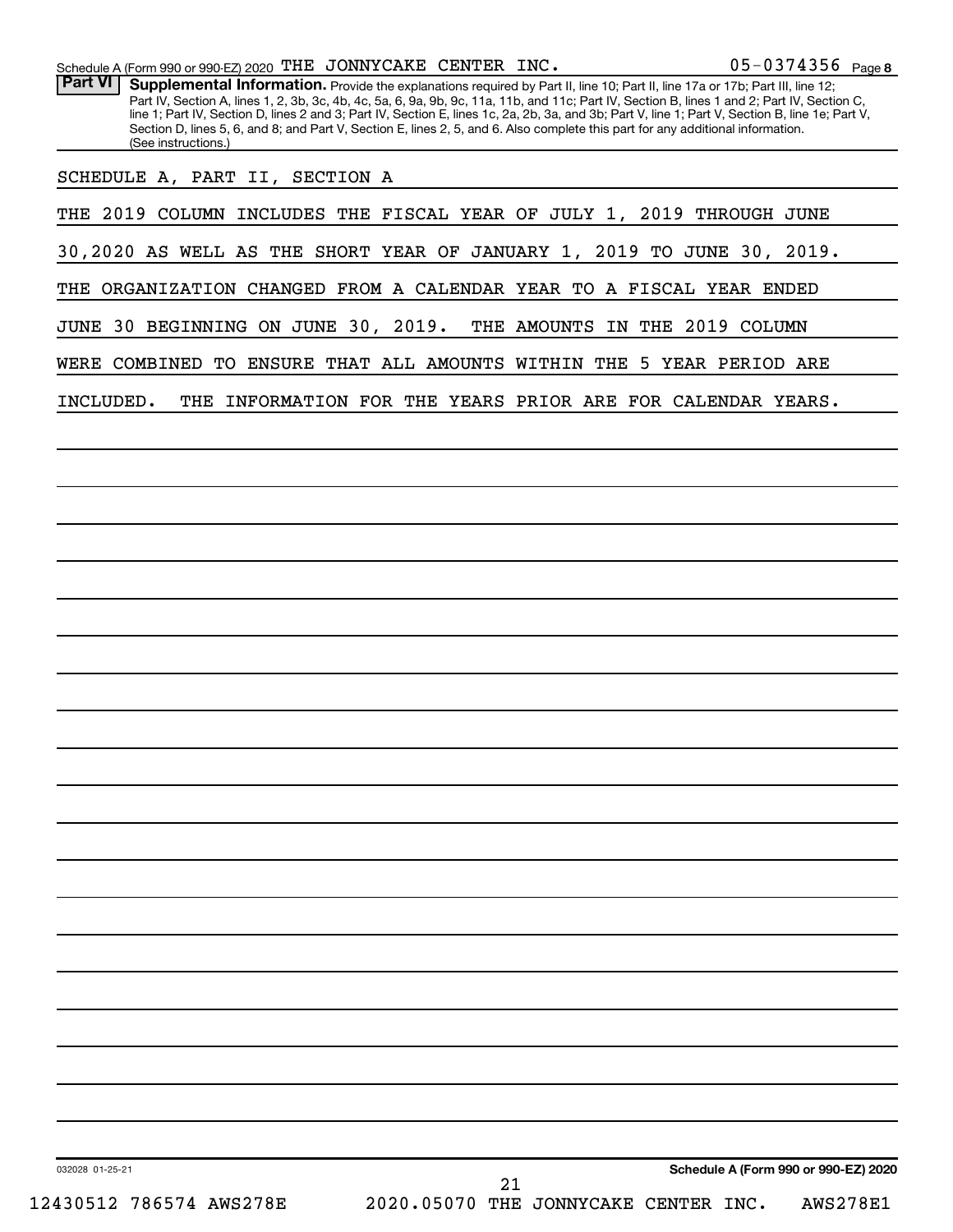023171 04-01-20

# **Identification of Excess Contributions Included on Part II, Line 5 Schedule A <sup>2020</sup>**

**\*\* Do Not File \*\* \*\*\* Not Open to Public Inspection \*\*\***

| <b>Contributor's Name</b>                                 | <b>Total</b><br>Contributions | <b>Excess</b><br><b>Contributions</b> |
|-----------------------------------------------------------|-------------------------------|---------------------------------------|
| ERIC HARRAH TRUST                                         | 365,924.                      | 164,540.                              |
| CHAMPLIN FOUNDATION                                       | 250,000.                      | 48,616.                               |
|                                                           |                               |                                       |
|                                                           |                               |                                       |
|                                                           |                               |                                       |
|                                                           |                               |                                       |
|                                                           |                               |                                       |
|                                                           |                               |                                       |
|                                                           |                               |                                       |
|                                                           |                               |                                       |
|                                                           |                               |                                       |
|                                                           |                               |                                       |
|                                                           |                               |                                       |
|                                                           |                               |                                       |
|                                                           |                               |                                       |
|                                                           |                               |                                       |
|                                                           |                               |                                       |
|                                                           |                               |                                       |
|                                                           |                               |                                       |
|                                                           |                               |                                       |
|                                                           |                               |                                       |
|                                                           |                               |                                       |
|                                                           |                               |                                       |
| Total Excess Contributions to Schedule A, Part II, Line 5 |                               | 213, 156.                             |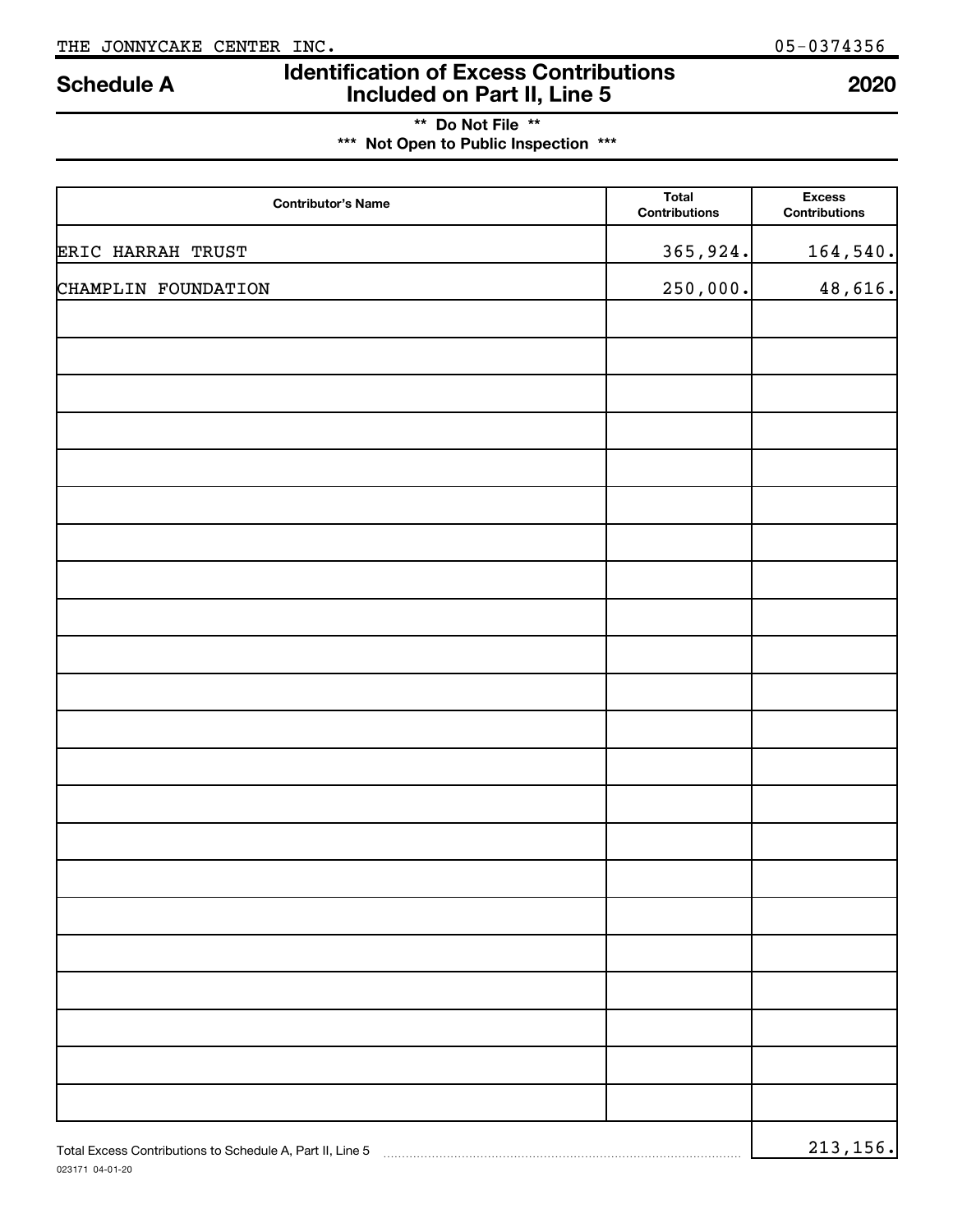Department of the Treasury Internal Revenue Service **(Form 990, 990-EZ,**

Name of the organization

#### \*\* PUBLIC DISCLOSURE COPY \*\*

# **Schedule B Schedule of Contributors**

**or 990-PF) | Attach to Form 990, Form 990-EZ, or Form 990-PF. | Go to www.irs.gov/Form990 for the latest information.** OMB No. 1545-0047

**2020**

**Employer identification number**

|  | 05-0374356 |  |  |  |  |  |  |  |  |
|--|------------|--|--|--|--|--|--|--|--|
|--|------------|--|--|--|--|--|--|--|--|

|                                       |          | THE JUNNICANE CENTER INC.                                   |  |
|---------------------------------------|----------|-------------------------------------------------------------|--|
| <b>Organization type (check one):</b> |          |                                                             |  |
| Filers of:                            | Section: |                                                             |  |
| Form 990 or 990-EZ                    |          | $\boxed{\mathbf{X}}$ 501(c)( 3) (enter number) organization |  |

THE JONNYCAKE CENTER INC. 05-0374356

| $\boxed{\phantom{1}}$ 4947(a)(1) nonexempt charitable trust <b>not</b> treated as a private foundation |
|--------------------------------------------------------------------------------------------------------|
|                                                                                                        |

| 527 political organization |  |
|----------------------------|--|
|----------------------------|--|

|  | $\Box$ 501(c)(3) exempt private foundation |
|--|--------------------------------------------|
|--|--------------------------------------------|

4947(a)(1) nonexempt charitable trust treated as a private foundation  $\Box$ 

501(c)(3) taxable private foundation  $\Box$ 

Check if your organization is covered by the General Rule or a Special Rule.

**Note:**  Only a section 501(c)(7), (8), or (10) organization can check boxes for both the General Rule and a Special Rule. See instructions.

#### **General Rule**

 $\Box$ 

 $\Box$ 

Form 990-PF

For an organization filing Form 990, 990-EZ, or 990-PF that received, during the year, contributions totaling \$5,000 or more (in money or property) from any one contributor. Complete Parts I and II. See instructions for determining a contributor's total contributions.

#### **Special Rules**

any one contributor, during the year, total contributions of the greater of (1) \$5,000; or (2) 2% of the amount on (i) Form 990, Part VIII, line 1h;  $\boxed{\text{X}}$  For an organization described in section 501(c)(3) filing Form 990 or 990-EZ that met the 33 1/3% support test of the regulations under sections 509(a)(1) and 170(b)(1)(A)(vi), that checked Schedule A (Form 990 or 990-EZ), Part II, line 13, 16a, or 16b, and that received from or (ii) Form 990-EZ, line 1. Complete Parts I and II.

For an organization described in section 501(c)(7), (8), or (10) filing Form 990 or 990-EZ that received from any one contributor, during the year, total contributions of more than \$1,000 exclusively for religious, charitable, scientific, literary, or educational purposes, or for the prevention of cruelty to children or animals. Complete Parts I (entering "N/A" in column (b) instead of the contributor name and address), II, and III.  $\Box$ 

purpose. Don't complete any of the parts unless the General Rule applies to this organization because it received nonexclusively year, contributions exclusively for religious, charitable, etc., purposes, but no such contributions totaled more than \$1,000. If this box is checked, enter here the total contributions that were received during the year for an exclusively religious, charitable, etc., For an organization described in section 501(c)(7), (8), or (10) filing Form 990 or 990-EZ that received from any one contributor, during the religious, charitable, etc., contributions totaling \$5,000 or more during the year  $~\ldots\ldots\ldots\ldots\ldots\ldots\ldots\ldots\blacktriangleright~$ \$

**Caution:**  An organization that isn't covered by the General Rule and/or the Special Rules doesn't file Schedule B (Form 990, 990-EZ, or 990-PF),  **must** but it answer "No" on Part IV, line 2, of its Form 990; or check the box on line H of its Form 990-EZ or on its Form 990-PF, Part I, line 2, to certify that it doesn't meet the filing requirements of Schedule B (Form 990, 990-EZ, or 990-PF).

**For Paperwork Reduction Act Notice, see the instructions for Form 990, 990-EZ, or 990-PF. Schedule B (Form 990, 990-EZ, or 990-PF) (2020)** LHA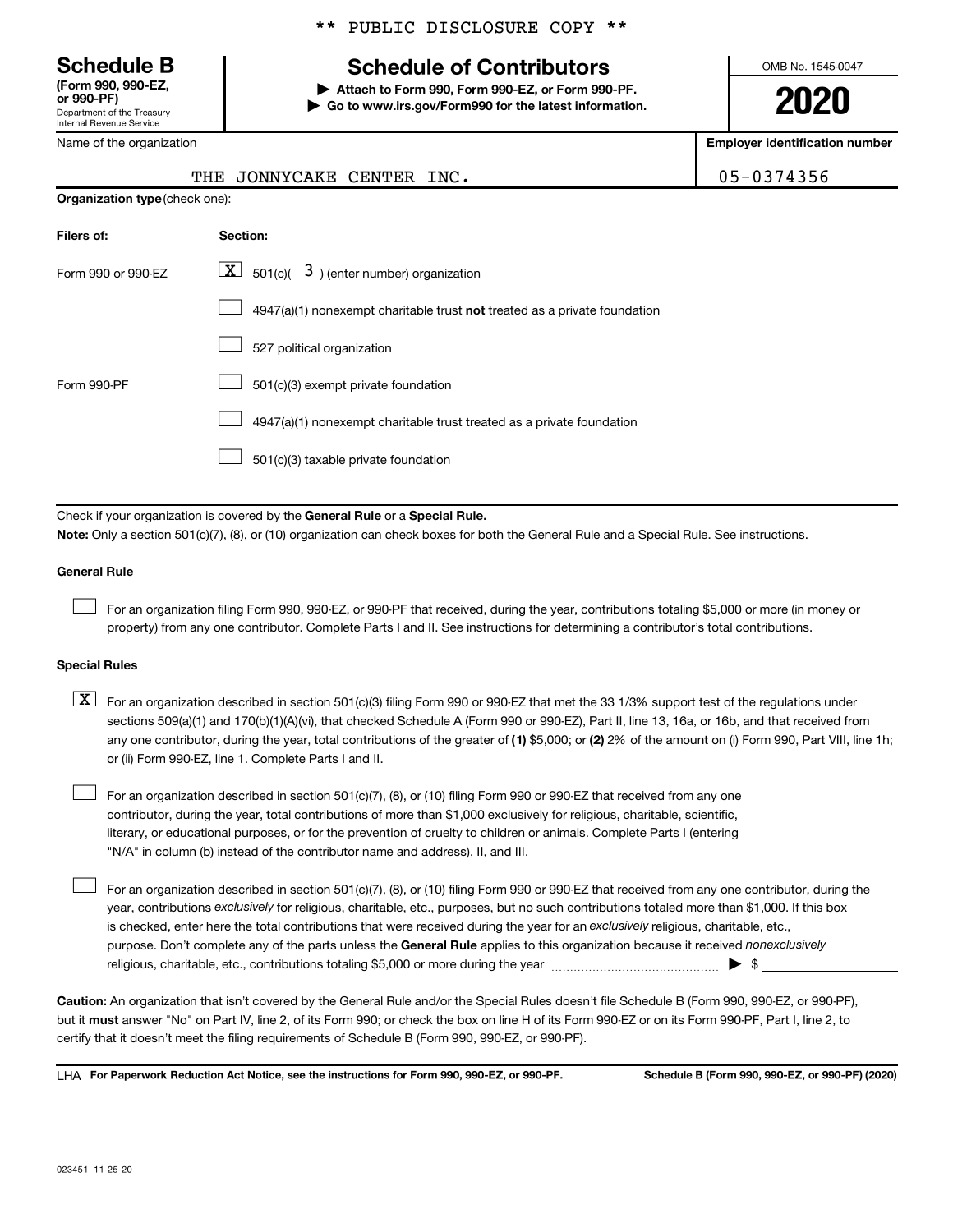Name of organization

**Employer identification number**

THE JONNYCAKE CENTER INC. 2008 2012 105-0374356

| Part I           | Contributors (see instructions). Use duplicate copies of Part I if additional space is needed. |                                   |                                                                                                                 |
|------------------|------------------------------------------------------------------------------------------------|-----------------------------------|-----------------------------------------------------------------------------------------------------------------|
| (a)<br>No.       | (b)<br>Name, address, and ZIP + 4                                                              | (c)<br><b>Total contributions</b> | (d)<br>Type of contribution                                                                                     |
| 1                |                                                                                                | 125,000.<br>\$                    | $\boxed{\textbf{X}}$<br>Person<br>Payroll<br><b>Noncash</b><br>(Complete Part II for<br>noncash contributions.) |
| (a)<br>No.       | (b)<br>Name, address, and ZIP + 4                                                              | (c)<br><b>Total contributions</b> | (d)<br>Type of contribution                                                                                     |
| $\boldsymbol{2}$ |                                                                                                | 5,000.<br>\$                      | $\boxed{\textbf{X}}$<br>Person<br>Payroll<br><b>Noncash</b><br>(Complete Part II for<br>noncash contributions.) |
| (a)<br>No.       | (b)<br>Name, address, and ZIP + 4                                                              | (c)<br><b>Total contributions</b> | (d)<br>Type of contribution                                                                                     |
| 3                |                                                                                                | 30,000.<br>\$                     | $\boxed{\mathbf{X}}$<br>Person<br>Payroll<br><b>Noncash</b><br>(Complete Part II for<br>noncash contributions.) |
| (a)<br>No.       | (b)<br>Name, address, and ZIP + 4                                                              | (c)<br><b>Total contributions</b> | (d)<br>Type of contribution                                                                                     |
| 4                |                                                                                                | 10,000.<br>\$                     | $\boxed{\mathbf{X}}$<br>Person<br>Payroll<br><b>Noncash</b><br>(Complete Part II for<br>noncash contributions.) |
| (a)<br>No.       | (b)<br>Name, address, and ZIP + 4                                                              | (c)<br><b>Total contributions</b> | (d)<br>Type of contribution                                                                                     |
| 5                |                                                                                                | 7,500.<br>\$                      | $\boxed{\textbf{X}}$<br>Person<br>Payroll<br><b>Noncash</b><br>(Complete Part II for<br>noncash contributions.) |
| (a)<br>No.       | (b)<br>Name, address, and ZIP + 4                                                              | (c)<br><b>Total contributions</b> | (d)<br>Type of contribution                                                                                     |
| 6                |                                                                                                | 10,000.<br>\$                     | $\boxed{\mathbf{X}}$<br>Person<br>Payroll<br>Noncash<br>(Complete Part II for<br>noncash contributions.)        |
| 023452 11-25-20  |                                                                                                | 23                                | Schedule B (Form 990, 990-EZ, or 990-PF) (2020)                                                                 |

12430512 786574 AWS278E 2020.05070 THE JONNYCAKE CENTER INC. AWS278E1

**2**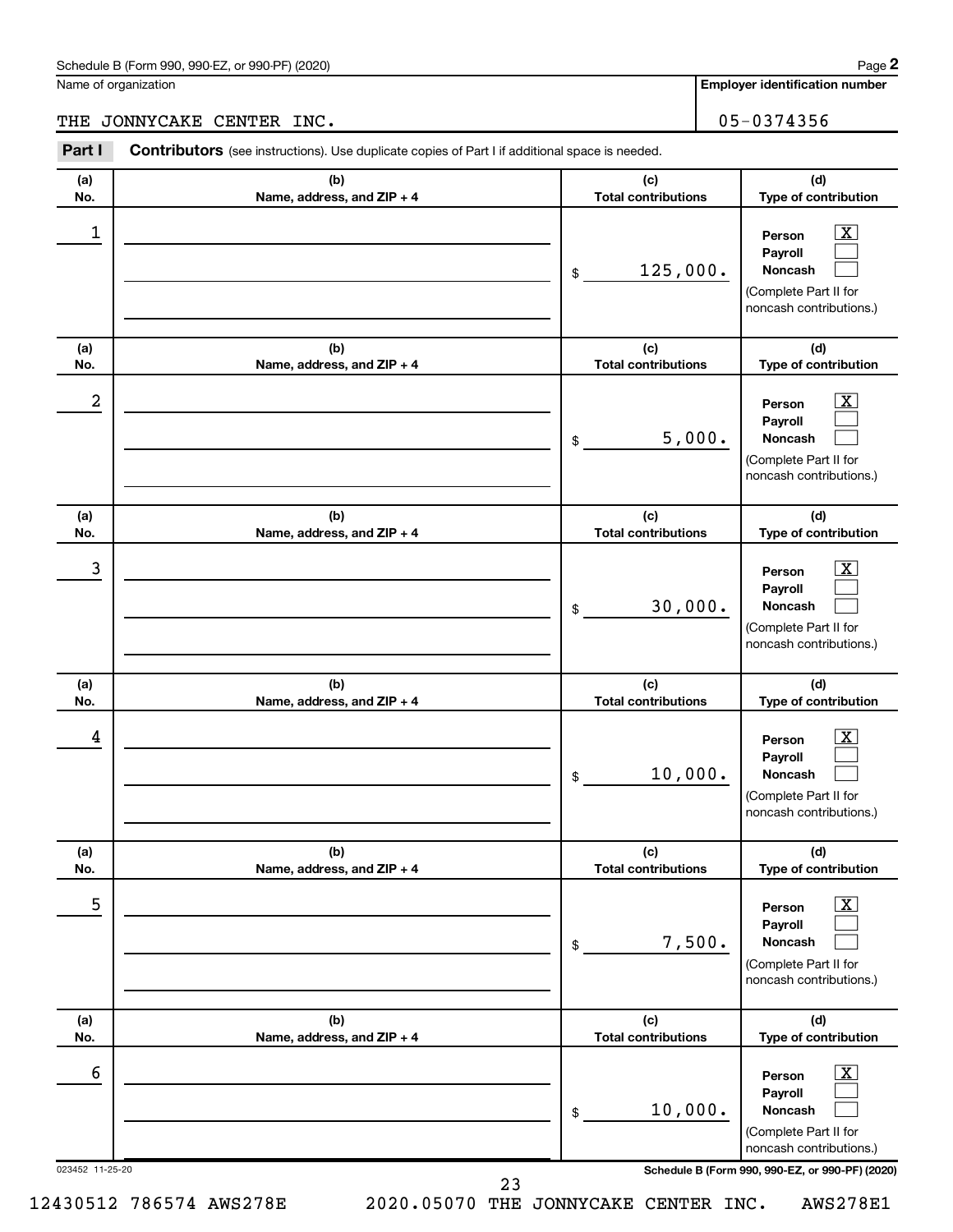Name of organization

**Employer identification number**

## THE JONNYCAKE CENTER INC. 05-0374356

| Part I          | <b>Contributors</b> (see instructions). Use duplicate copies of Part I if additional space is needed. |                                   |                                                                                                                    |  |
|-----------------|-------------------------------------------------------------------------------------------------------|-----------------------------------|--------------------------------------------------------------------------------------------------------------------|--|
| (a)<br>No.      | (b)<br>Name, address, and ZIP + 4                                                                     | (c)<br><b>Total contributions</b> | (d)<br>Type of contribution                                                                                        |  |
| 7               |                                                                                                       | 5,000.<br>\$                      | $\mathbf{X}$<br>Person<br>Payroll<br><b>Noncash</b><br>(Complete Part II for<br>noncash contributions.)            |  |
| (a)<br>No.      | (b)<br>Name, address, and ZIP + 4                                                                     | (c)<br><b>Total contributions</b> | (d)<br>Type of contribution                                                                                        |  |
| 8               |                                                                                                       | 5,000.<br>\$                      | $\mathbf{X}$<br>Person<br>Payroll<br><b>Noncash</b><br>(Complete Part II for<br>noncash contributions.)            |  |
| (a)<br>No.      | (b)<br>Name, address, and ZIP + 4                                                                     | (c)<br><b>Total contributions</b> | (d)<br>Type of contribution                                                                                        |  |
| 9               |                                                                                                       | 10,000.<br>\$                     | $\mathbf{X}$<br>Person<br>Payroll<br><b>Noncash</b><br>(Complete Part II for<br>noncash contributions.)            |  |
| (a)<br>No.      | (b)<br>Name, address, and ZIP + 4                                                                     | (c)<br><b>Total contributions</b> | (d)<br>Type of contribution                                                                                        |  |
| 10              |                                                                                                       | 5,000.<br>\$                      | $\mathbf{X}$<br>Person<br>Payroll<br><b>Noncash</b><br>(Complete Part II for<br>noncash contributions.)            |  |
| (a)<br>No.      | (b)<br>Name, address, and ZIP + 4                                                                     | (c)<br><b>Total contributions</b> | (d)<br>Type of contribution                                                                                        |  |
| 11              |                                                                                                       | 5,000.<br>\$                      | $\overline{\mathbf{X}}$<br>Person<br>Payroll<br><b>Noncash</b><br>(Complete Part II for<br>noncash contributions.) |  |
| (a)<br>No.      | (b)<br>Name, address, and ZIP + 4                                                                     | (c)<br><b>Total contributions</b> | (d)<br>Type of contribution                                                                                        |  |
| 12              |                                                                                                       | 5,000.<br>\$                      | $\overline{\mathbf{X}}$<br>Person<br>Payroll<br><b>Noncash</b><br>(Complete Part II for<br>noncash contributions.) |  |
| 023452 11-25-20 |                                                                                                       | 24                                | Schedule B (Form 990, 990-EZ, or 990-PF) (2020)                                                                    |  |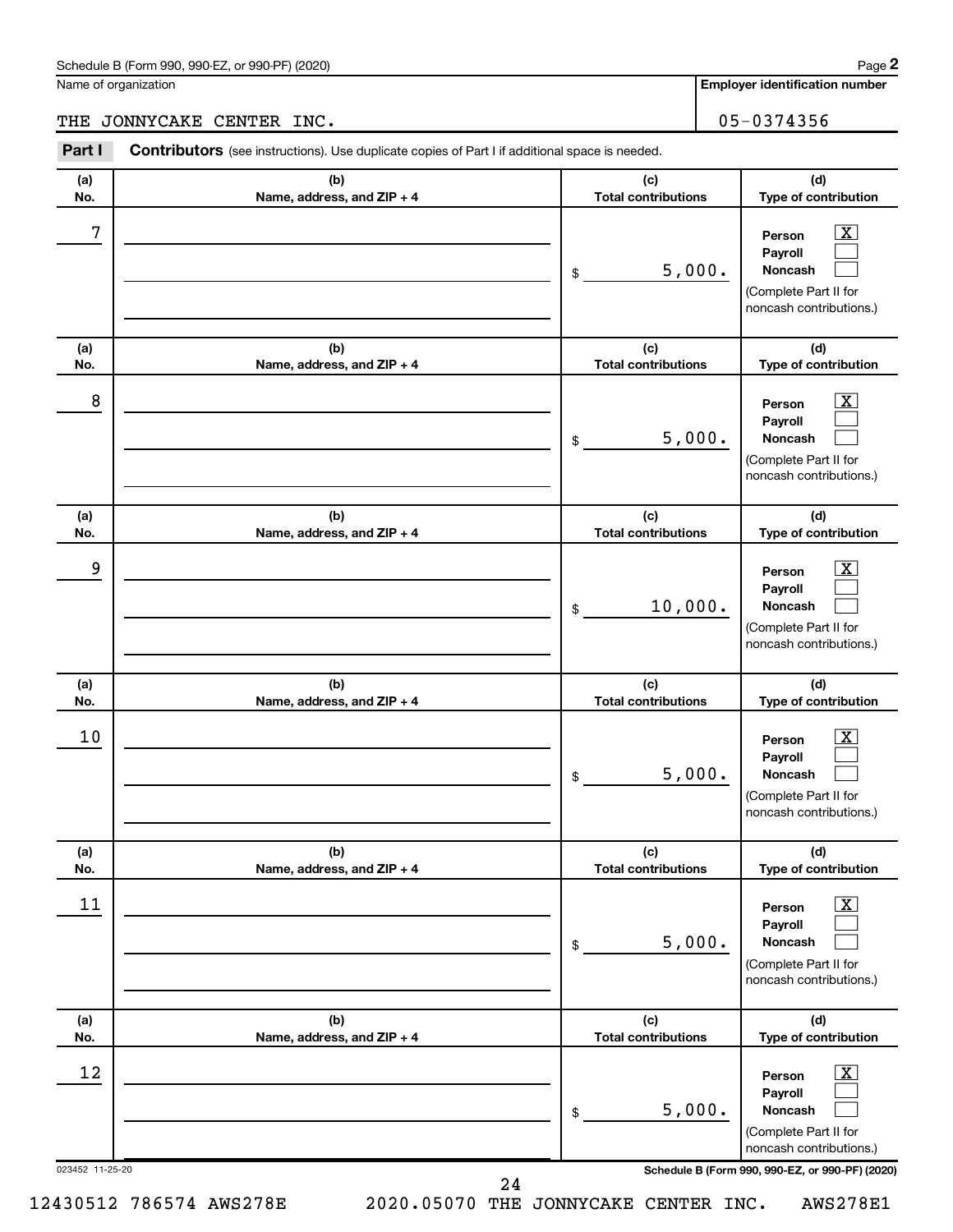Name of organization

#### THE JONNYCAKE CENTER INC. 05-0374356

| (a)<br>No.<br>13      | (b)<br>Name, address, and ZIP + 4 | (c)<br>(d)<br><b>Total contributions</b><br>Type of contribution                                                                                                                      |
|-----------------------|-----------------------------------|---------------------------------------------------------------------------------------------------------------------------------------------------------------------------------------|
|                       |                                   |                                                                                                                                                                                       |
|                       |                                   | $\overline{\mathbf{X}}$<br>Person<br>Payroll<br>20,000.<br><b>Noncash</b><br>\$<br>(Complete Part II for<br>noncash contributions.)                                                   |
| (a)<br>No.            | (b)<br>Name, address, and ZIP + 4 | (c)<br>(d)<br><b>Total contributions</b><br>Type of contribution                                                                                                                      |
| 14                    |                                   | $\overline{\mathbf{X}}$<br>Person<br>Payroll<br>5,000.<br><b>Noncash</b><br>\$<br>(Complete Part II for<br>noncash contributions.)                                                    |
| (a)<br>No.            | (b)<br>Name, address, and ZIP + 4 | (c)<br>(d)<br><b>Total contributions</b><br>Type of contribution                                                                                                                      |
| 15                    |                                   | $\overline{\mathbf{X}}$<br>Person<br>Payroll<br>10,000.<br><b>Noncash</b><br>\$<br>(Complete Part II for<br>noncash contributions.)                                                   |
| (a)<br>No.            | (b)<br>Name, address, and ZIP + 4 | (c)<br>(d)<br><b>Total contributions</b><br>Type of contribution                                                                                                                      |
| 16                    |                                   | $\overline{\mathbf{X}}$<br>Person<br>Payroll<br>171,800.<br>Noncash<br>\$<br>(Complete Part II for<br>noncash contributions.)                                                         |
| (a)<br>No.            | (b)<br>Name, address, and ZIP + 4 | (d)<br>(c)<br><b>Total contributions</b><br>Type of contribution                                                                                                                      |
| 17                    |                                   | $\overline{\mathbf{X}}$<br>Person<br>Payroll<br>5,000.<br><b>Noncash</b><br>\$<br>(Complete Part II for<br>noncash contributions.)                                                    |
| (a)<br>No.            | (b)<br>Name, address, and ZIP + 4 | (c)<br>(d)<br><b>Total contributions</b><br>Type of contribution                                                                                                                      |
| 18<br>023452 11-25-20 |                                   | $\overline{\mathbf{X}}$<br>Person<br>Payroll<br>5,000.<br><b>Noncash</b><br>\$<br>(Complete Part II for<br>noncash contributions.)<br>Schedule B (Form 990, 990-EZ, or 990-PF) (2020) |

25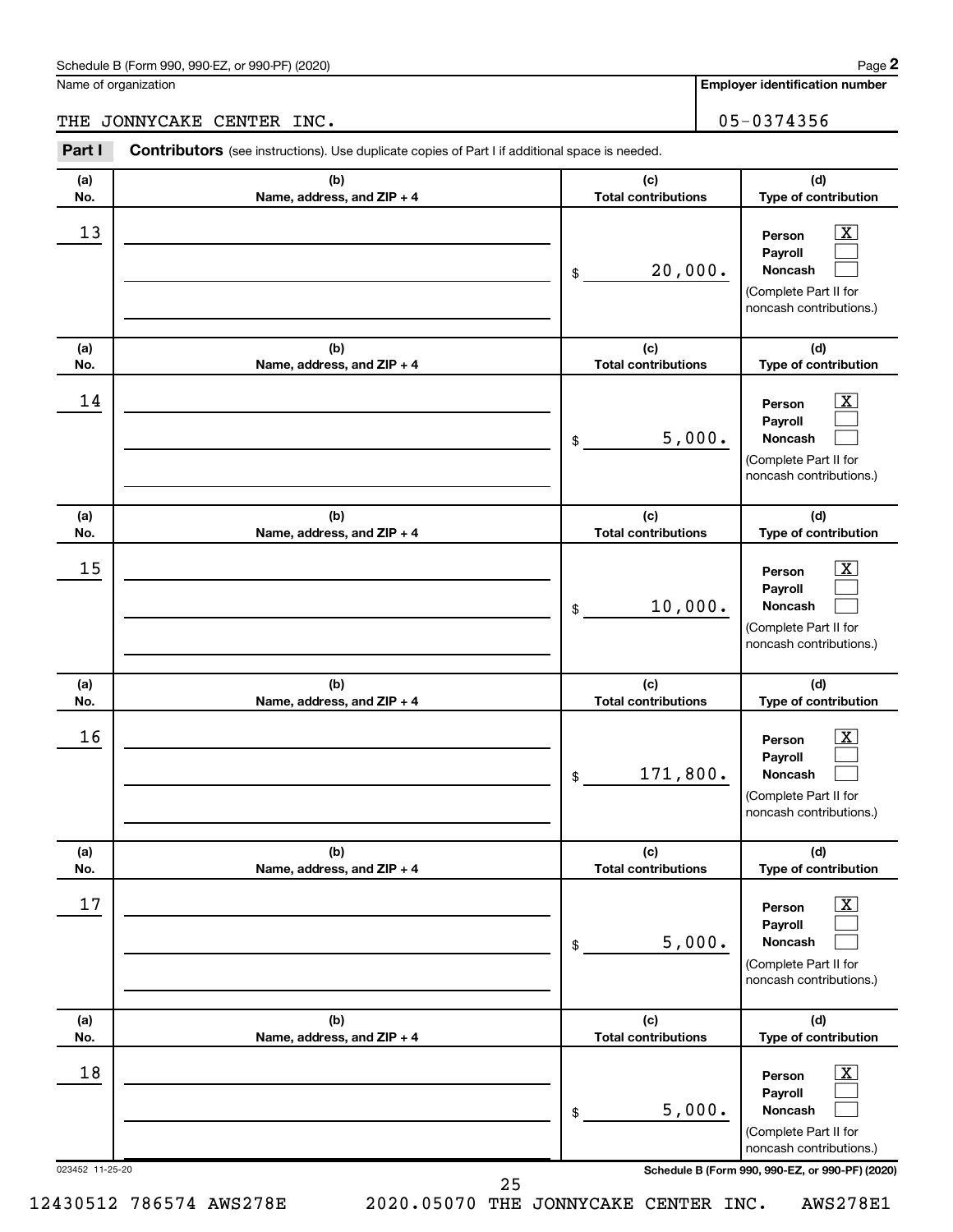Name of organization

#### THE JONNYCAKE CENTER INC. 05-0374356

| Part I          | <b>Contributors</b> (see instructions). Use duplicate copies of Part I if additional space is needed. |                                   |                                                                                                                    |  |
|-----------------|-------------------------------------------------------------------------------------------------------|-----------------------------------|--------------------------------------------------------------------------------------------------------------------|--|
| (a)<br>No.      | (b)<br>Name, address, and ZIP + 4                                                                     | (c)<br><b>Total contributions</b> | (d)<br>Type of contribution                                                                                        |  |
| 19              |                                                                                                       | 17,250.<br>\$                     | $\mathbf{X}$<br>Person<br>Payroll<br><b>Noncash</b><br>(Complete Part II for<br>noncash contributions.)            |  |
| (a)<br>No.      | (b)<br>Name, address, and ZIP + 4                                                                     | (c)<br><b>Total contributions</b> | (d)<br>Type of contribution                                                                                        |  |
| 20              |                                                                                                       | 5,000.<br>\$                      | $\mathbf{X}$<br>Person<br>Payroll<br><b>Noncash</b><br>(Complete Part II for<br>noncash contributions.)            |  |
| (a)<br>No.      | (b)<br>Name, address, and ZIP + 4                                                                     | (c)<br><b>Total contributions</b> | (d)<br>Type of contribution                                                                                        |  |
| 21              |                                                                                                       | 5,000.<br>\$                      | $\overline{\mathbf{x}}$<br>Person<br>Payroll<br><b>Noncash</b><br>(Complete Part II for<br>noncash contributions.) |  |
| (a)<br>No.      | (b)<br>Name, address, and ZIP + 4                                                                     | (c)<br><b>Total contributions</b> | (d)<br>Type of contribution                                                                                        |  |
| 22              |                                                                                                       | 5,000.<br>\$                      | $\overline{\mathbf{x}}$<br>Person<br>Payroll<br>Noncash<br>(Complete Part II for<br>noncash contributions.)        |  |
| (a)<br>No.      | (b)<br>Name, address, and ZIP + 4                                                                     | (c)<br><b>Total contributions</b> | (d)<br>Type of contribution                                                                                        |  |
| 23              |                                                                                                       | 10,000.<br>\$                     | $\overline{\mathbf{x}}$<br>Person<br>Payroll<br><b>Noncash</b><br>(Complete Part II for<br>noncash contributions.) |  |
| (a)<br>No.      | (b)<br>Name, address, and ZIP + 4                                                                     | (c)<br><b>Total contributions</b> | (d)<br>Type of contribution                                                                                        |  |
| 24              |                                                                                                       | 10,000.<br>\$                     | $\mathbf{X}$<br>Person<br>Payroll<br><b>Noncash</b><br>(Complete Part II for<br>noncash contributions.)            |  |
| 023452 11-25-20 | 26                                                                                                    |                                   | Schedule B (Form 990, 990-EZ, or 990-PF) (2020)                                                                    |  |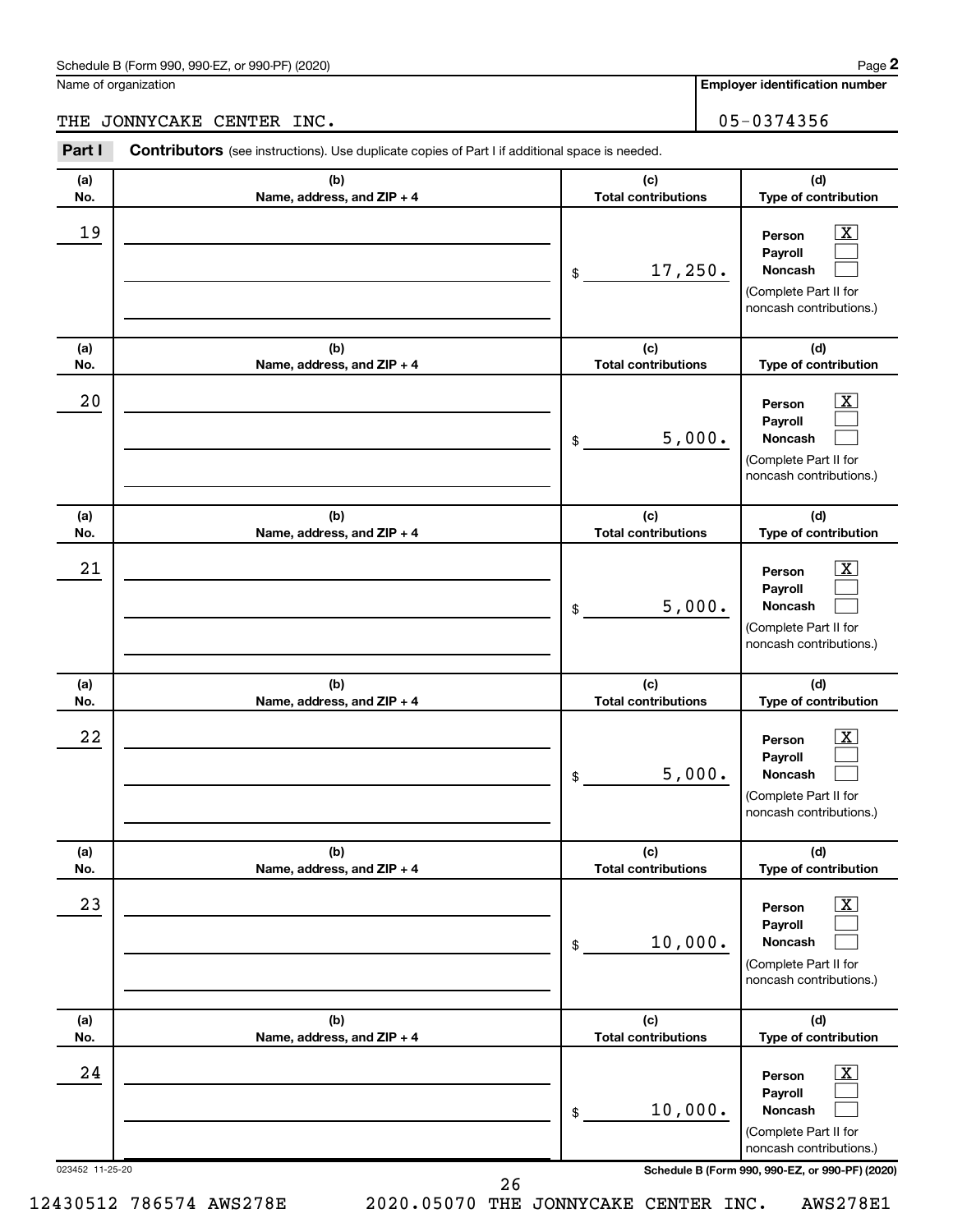Name of organization

#### THE JONNYCAKE CENTER INC. 05-0374356

| (a) | (b)                        | (c)                        |                                                                                                             |
|-----|----------------------------|----------------------------|-------------------------------------------------------------------------------------------------------------|
| No. | Name, address, and ZIP + 4 | <b>Total contributions</b> |                                                                                                             |
| 25  |                            | 5,000.<br>\$               | $\overline{\text{X}}$<br>Person<br>Payroll<br>Noncash<br>(Complete Part II for<br>noncash contributions.)   |
| (a) | (b)                        | (c)                        | (d)                                                                                                         |
| No. | Name, address, and ZIP + 4 | <b>Total contributions</b> | Type of contribution                                                                                        |
| 26  |                            | 15,000.<br>\$              | $\overline{\mathbf{X}}$<br>Person<br>Payroll<br>Noncash<br>(Complete Part II for<br>noncash contributions.) |
| (a) | (b)                        | (c)                        | (d)                                                                                                         |
| No. | Name, address, and ZIP + 4 | <b>Total contributions</b> | Type of contribution                                                                                        |
| 27  |                            | 25,000.<br>\$              | $\overline{\mathbf{X}}$<br>Person<br>Payroll<br>Noncash<br>(Complete Part II for<br>noncash contributions.) |
| (a) | (b)                        | (c)                        | (d)                                                                                                         |
| No. | Name, address, and ZIP + 4 | <b>Total contributions</b> | Type of contribution                                                                                        |
| 28  |                            | 25,000.<br>\$              | $\overline{\mathbf{X}}$<br>Person<br>Payroll<br>Noncash<br>(Complete Part II for<br>noncash contributions.) |
| (a) | (b)                        | (c)                        | (d)                                                                                                         |
| No. | Name, address, and ZIP + 4 | <b>Total contributions</b> | Type of contribution                                                                                        |
| 29  |                            | 150,000.<br>\$             | $\mathbf{X}$<br>Person<br>Payroll<br>Noncash<br>(Complete Part II for<br>noncash contributions.)            |
| (a) | (b)                        | (c)                        | (d)                                                                                                         |
| No. | Name, address, and ZIP + 4 | <b>Total contributions</b> | Type of contribution                                                                                        |
| 30  |                            | 5,000.<br>\$               | $\overline{\text{X}}$<br>Person<br>Payroll<br>Noncash<br>(Complete Part II for<br>noncash contributions.)   |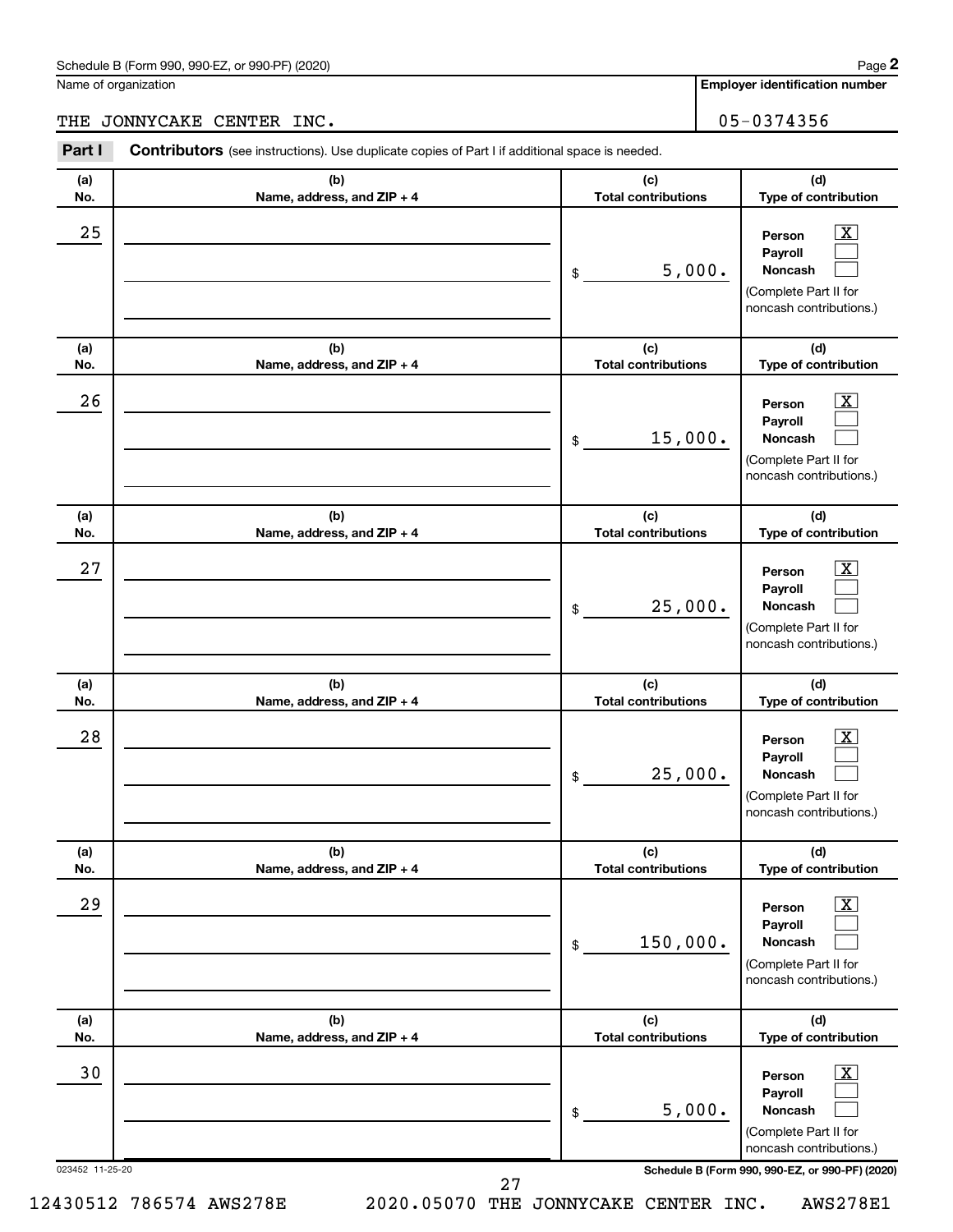Name of organization

#### THE JONNYCAKE CENTER INC. 05-0374356

| Part I                | <b>Contributors</b> (see instructions). Use duplicate copies of Part I if additional space is needed. |                                   |                                                                                                                                                            |
|-----------------------|-------------------------------------------------------------------------------------------------------|-----------------------------------|------------------------------------------------------------------------------------------------------------------------------------------------------------|
| (a)<br>No.            | (b)<br>Name, address, and ZIP + 4                                                                     | (c)<br><b>Total contributions</b> | (d)<br>Type of contribution                                                                                                                                |
| 31                    |                                                                                                       | 10,183.<br>\$                     | $\mathbf{X}$<br>Person<br>Payroll<br><b>Noncash</b><br>(Complete Part II for<br>noncash contributions.)                                                    |
| (a)<br>No.            | (b)<br>Name, address, and ZIP + 4                                                                     | (c)<br><b>Total contributions</b> | (d)<br>Type of contribution                                                                                                                                |
| 32                    |                                                                                                       | 45,000.<br>\$                     | $\mathbf{X}$<br>Person<br>Payroll<br><b>Noncash</b><br>(Complete Part II for<br>noncash contributions.)                                                    |
| (a)<br>No.            | (b)<br>Name, address, and ZIP + 4                                                                     | (c)<br><b>Total contributions</b> | (d)<br>Type of contribution                                                                                                                                |
| 33                    |                                                                                                       | 50,000.<br>\$                     | $\overline{\mathbf{x}}$<br>Person<br>Payroll<br><b>Noncash</b><br>(Complete Part II for<br>noncash contributions.)                                         |
| (a)<br>No.            | (b)<br>Name, address, and ZIP + 4                                                                     | (c)<br><b>Total contributions</b> | (d)<br>Type of contribution                                                                                                                                |
| 34                    |                                                                                                       | 5,000.<br>\$                      | $\overline{\mathbf{x}}$<br>Person<br>Payroll<br>Noncash<br>(Complete Part II for<br>noncash contributions.)                                                |
| (a)<br>No.            | (b)<br>Name, address, and ZIP + 4                                                                     | (c)<br><b>Total contributions</b> | (d)<br>Type of contribution                                                                                                                                |
| 35                    |                                                                                                       | 35,000.<br>\$                     | $\overline{\mathbf{X}}$<br>Person<br>Payroll<br><b>Noncash</b><br>(Complete Part II for<br>noncash contributions.)                                         |
| (a)<br>No.            | (b)<br>Name, address, and ZIP + 4                                                                     | (c)<br><b>Total contributions</b> | (d)<br>Type of contribution                                                                                                                                |
| 36<br>023452 11-25-20 |                                                                                                       | 5,000.<br>\$                      | $\mathbf{X}$<br>Person<br>Payroll<br><b>Noncash</b><br>(Complete Part II for<br>noncash contributions.)<br>Schedule B (Form 990, 990-EZ, or 990-PF) (2020) |
|                       |                                                                                                       | 28                                |                                                                                                                                                            |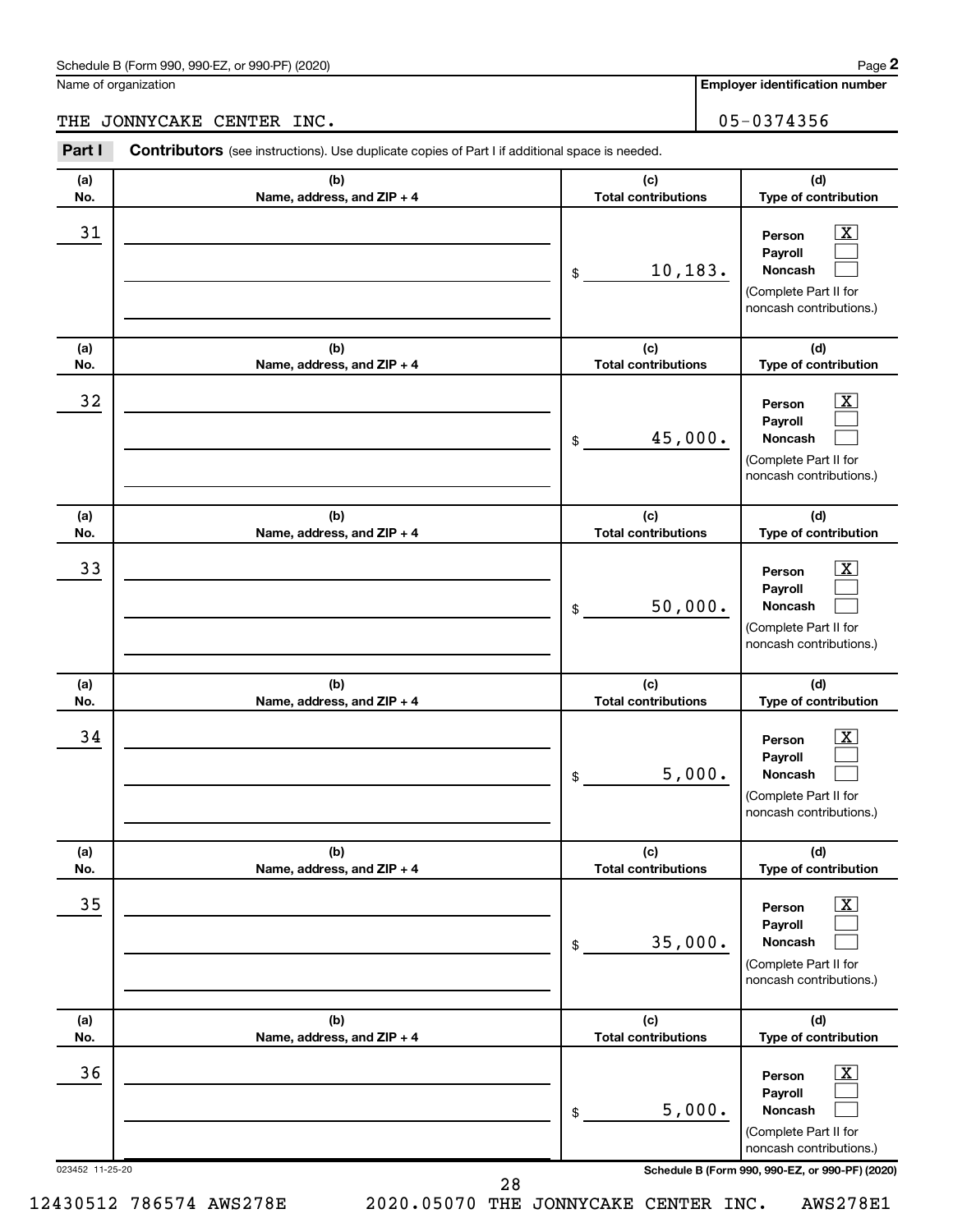Name of organization

## THE JONNYCAKE CENTER INC. 05-0374356

| Part I          | <b>Contributors</b> (see instructions). Use duplicate copies of Part I if additional space is needed. |                                   |                                                                                                                 |  |
|-----------------|-------------------------------------------------------------------------------------------------------|-----------------------------------|-----------------------------------------------------------------------------------------------------------------|--|
| (a)<br>No.      | (b)<br>Name, address, and ZIP + 4                                                                     | (c)<br><b>Total contributions</b> | (d)<br>Type of contribution                                                                                     |  |
| 37              |                                                                                                       | 5,000.<br>\$                      | $\mathbf{X}$<br>Person<br>Payroll<br><b>Noncash</b><br>(Complete Part II for<br>noncash contributions.)         |  |
| (a)<br>No.      | (b)<br>Name, address, and ZIP + 4                                                                     | (c)<br><b>Total contributions</b> | (d)<br>Type of contribution                                                                                     |  |
| 38              |                                                                                                       | 5,000.<br>\$                      | $\mathbf{X}$<br>Person<br>Payroll<br><b>Noncash</b><br>(Complete Part II for<br>noncash contributions.)         |  |
| (a)<br>No.      | (b)<br>Name, address, and ZIP + 4                                                                     | (c)<br><b>Total contributions</b> | (d)<br>Type of contribution                                                                                     |  |
| 39              |                                                                                                       | 5,000.<br>\$                      | $\mathbf{X}$<br>Person<br>Payroll<br><b>Noncash</b><br>(Complete Part II for<br>noncash contributions.)         |  |
| (a)<br>No.      | (b)<br>Name, address, and ZIP + 4                                                                     | (c)<br><b>Total contributions</b> | (d)<br>Type of contribution                                                                                     |  |
| 40              |                                                                                                       | 10,000.<br>\$                     | $\mathbf{X}$<br>Person<br>Payroll<br><b>Noncash</b><br>(Complete Part II for<br>noncash contributions.)         |  |
| (a)<br>No.      | (b)<br>Name, address, and ZIP + 4                                                                     | (c)<br><b>Total contributions</b> | (d)<br>Type of contribution                                                                                     |  |
| 41              |                                                                                                       | 5,000.<br>\$                      | $\boxed{\textbf{X}}$<br>Person<br>Payroll<br><b>Noncash</b><br>(Complete Part II for<br>noncash contributions.) |  |
| (a)<br>No.      | (b)<br>Name, address, and ZIP + 4                                                                     | (c)<br><b>Total contributions</b> | (d)<br>Type of contribution                                                                                     |  |
| 42              |                                                                                                       | 10,000.<br>\$                     | $\boxed{\textbf{X}}$<br>Person<br>Payroll<br><b>Noncash</b><br>(Complete Part II for<br>noncash contributions.) |  |
| 023452 11-25-20 |                                                                                                       | 29                                | Schedule B (Form 990, 990-EZ, or 990-PF) (2020)                                                                 |  |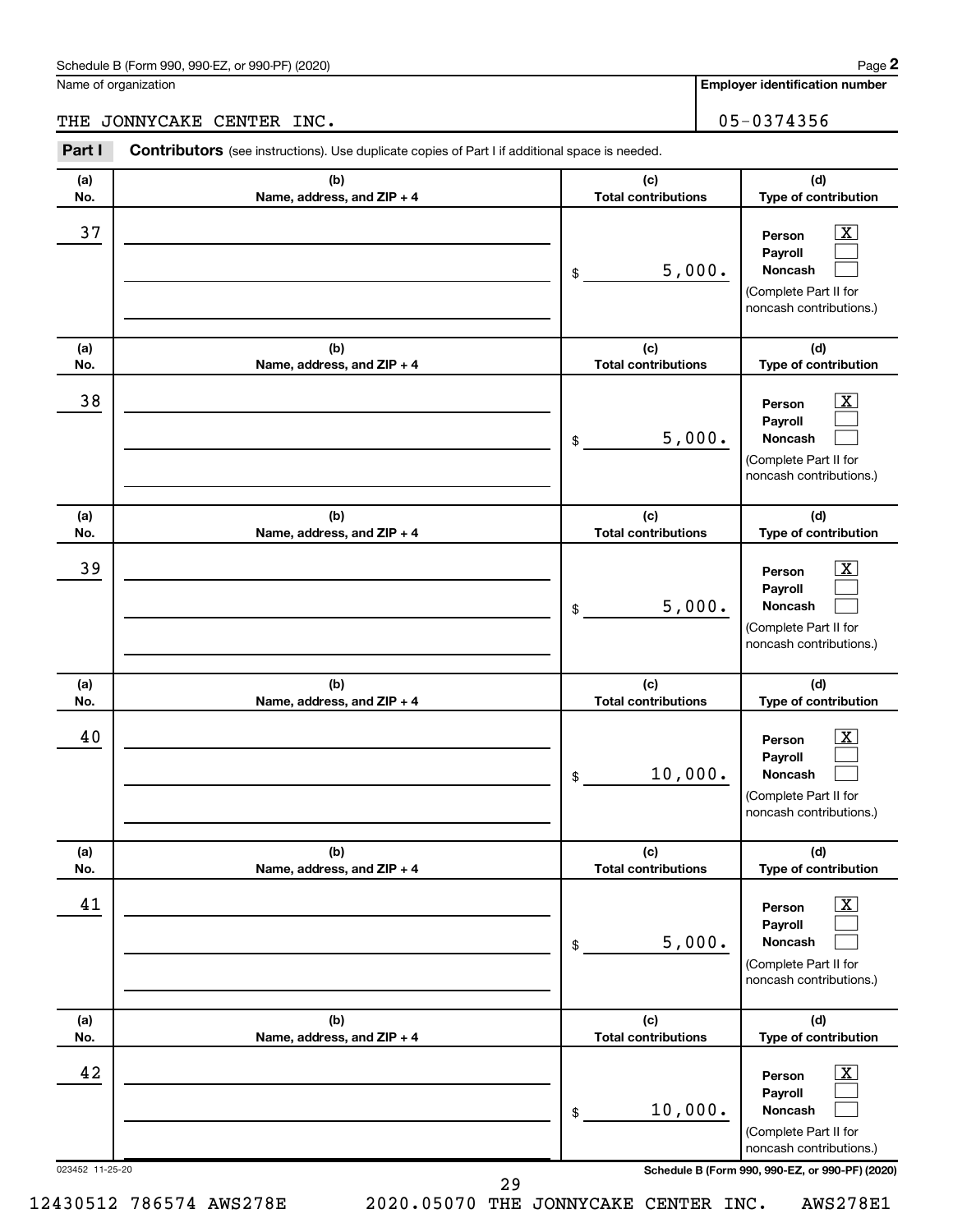Name of organization

#### THE JONNYCAKE CENTER INC. 05-0374356

| Part I          | <b>Contributors</b> (see instructions). Use duplicate copies of Part I if additional space is needed. |                                   |                                                                                                                 |  |
|-----------------|-------------------------------------------------------------------------------------------------------|-----------------------------------|-----------------------------------------------------------------------------------------------------------------|--|
| (a)<br>No.      | (b)<br>Name, address, and ZIP + 4                                                                     | (c)<br><b>Total contributions</b> | (d)<br>Type of contribution                                                                                     |  |
| 43              |                                                                                                       | 8,874.<br>\$                      | $\mathbf{X}$<br>Person<br>Payroll<br><b>Noncash</b><br>(Complete Part II for<br>noncash contributions.)         |  |
| (a)<br>No.      | (b)<br>Name, address, and ZIP + 4                                                                     | (c)<br><b>Total contributions</b> | (d)<br>Type of contribution                                                                                     |  |
| 44              |                                                                                                       | 5,000.<br>\$                      | $\mathbf{X}$<br>Person<br>Payroll<br><b>Noncash</b><br>(Complete Part II for<br>noncash contributions.)         |  |
| (a)<br>No.      | (b)<br>Name, address, and ZIP + 4                                                                     | (c)<br><b>Total contributions</b> | (d)<br>Type of contribution                                                                                     |  |
| 45              |                                                                                                       | 10,000.<br>\$                     | $\mathbf{X}$<br>Person<br>Payroll<br><b>Noncash</b><br>(Complete Part II for<br>noncash contributions.)         |  |
| (a)<br>No.      | (b)<br>Name, address, and ZIP + 4                                                                     | (c)<br><b>Total contributions</b> | (d)<br>Type of contribution                                                                                     |  |
| 46              |                                                                                                       | 5,000.<br>\$                      | $\mathbf{X}$<br>Person<br>Payroll<br><b>Noncash</b><br>(Complete Part II for<br>noncash contributions.)         |  |
| (a)<br>No.      | (b)<br>Name, address, and ZIP + 4                                                                     | (c)<br><b>Total contributions</b> | (d)<br>Type of contribution                                                                                     |  |
| 47              |                                                                                                       | 13,565.<br>\$                     | $\boxed{\textbf{X}}$<br>Person<br>Payroll<br><b>Noncash</b><br>(Complete Part II for<br>noncash contributions.) |  |
| (a)<br>No.      | (b)<br>Name, address, and ZIP + 4                                                                     | (c)<br><b>Total contributions</b> | (d)<br>Type of contribution                                                                                     |  |
| 48              |                                                                                                       | 5,000.<br>\$                      | $\boxed{\textbf{X}}$<br>Person<br>Payroll<br><b>Noncash</b><br>(Complete Part II for<br>noncash contributions.) |  |
| 023452 11-25-20 | 30                                                                                                    |                                   | Schedule B (Form 990, 990-EZ, or 990-PF) (2020)                                                                 |  |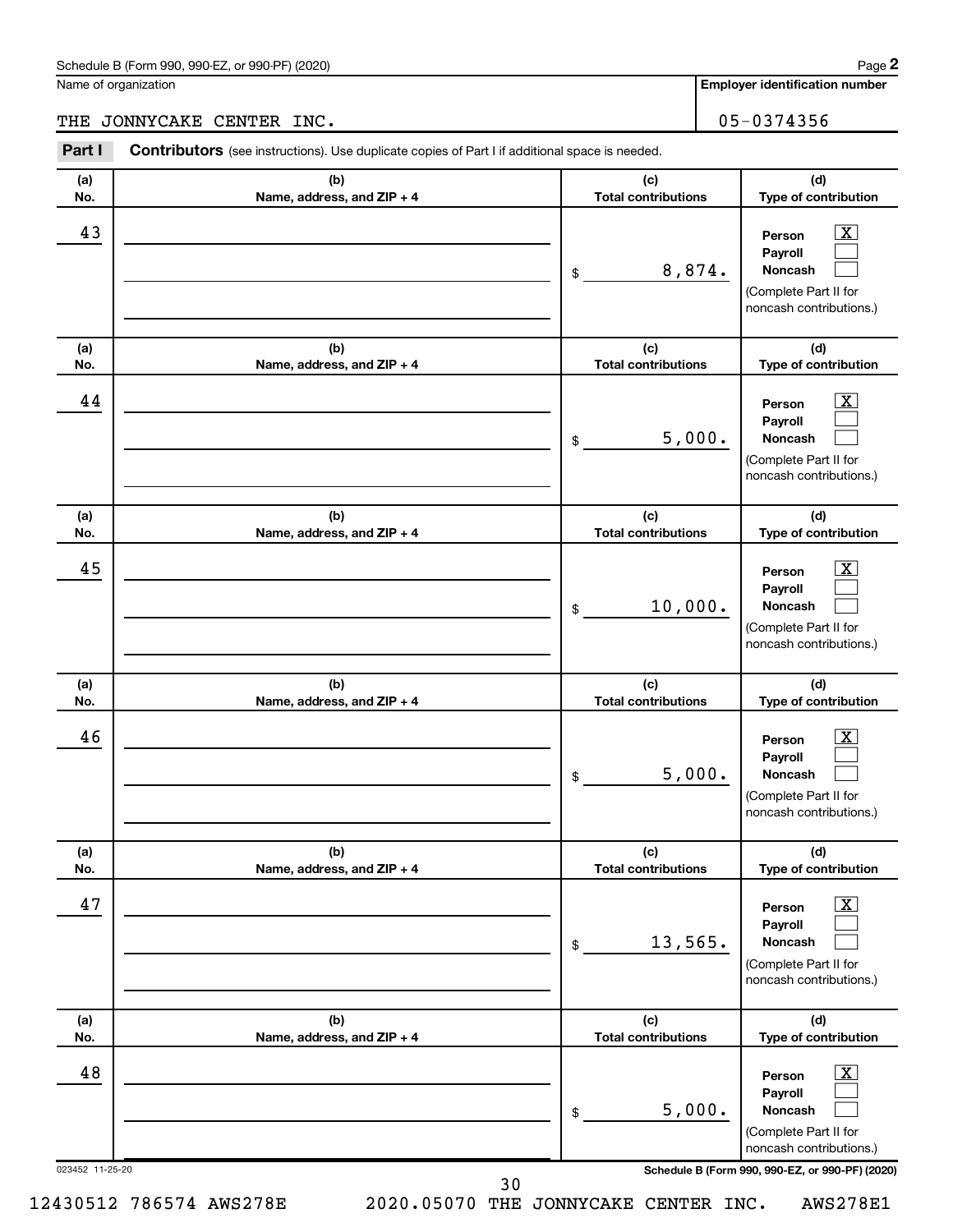Name of organization

**Employer identification number**

## THE JONNYCAKE CENTER INC. 05-0374356

|                       | Part I<br><b>Contributors</b> (see instructions). Use duplicate copies of Part I if additional space is needed. |                                   |                                                                                                                                                     |  |
|-----------------------|-----------------------------------------------------------------------------------------------------------------|-----------------------------------|-----------------------------------------------------------------------------------------------------------------------------------------------------|--|
| (a)<br>No.            | (b)<br>Name, address, and ZIP + 4                                                                               | (c)<br><b>Total contributions</b> | (d)<br>Type of contribution                                                                                                                         |  |
| 49                    |                                                                                                                 | 5,000.<br>\$                      | $\mathbf{X}$<br>Person<br>Payroll<br><b>Noncash</b><br>(Complete Part II for<br>noncash contributions.)                                             |  |
| (a)<br>No.            | (b)<br>Name, address, and ZIP + 4                                                                               | (c)<br><b>Total contributions</b> | (d)<br>Type of contribution                                                                                                                         |  |
| 50                    |                                                                                                                 | 57,500.<br>\$                     | $\mathbf{X}$<br>Person<br>Payroll<br>Noncash<br>(Complete Part II for<br>noncash contributions.)                                                    |  |
| (a)<br>No.            | (b)<br>Name, address, and ZIP + 4                                                                               | (c)<br><b>Total contributions</b> | (d)<br>Type of contribution                                                                                                                         |  |
| 51                    |                                                                                                                 | 25,000.<br>\$                     | $\mathbf{X}$<br>Person<br>Payroll<br><b>Noncash</b><br>(Complete Part II for<br>noncash contributions.)                                             |  |
| (a)<br>No.            | (b)<br>Name, address, and ZIP + 4                                                                               | (c)<br><b>Total contributions</b> | (d)<br>Type of contribution                                                                                                                         |  |
| 52                    |                                                                                                                 | 5,000.<br>\$                      | $\mathbf{X}$<br>Person<br>Payroll<br><b>Noncash</b>                                                                                                 |  |
|                       |                                                                                                                 |                                   | (Complete Part II for<br>noncash contributions.)                                                                                                    |  |
| (a)<br>No.            | (b)<br>Name, address, and ZIP + 4                                                                               | (c)<br><b>Total contributions</b> | (d)<br>Type of contribution                                                                                                                         |  |
| 53                    |                                                                                                                 | 15,000.<br>\$                     | $\overline{\mathbf{X}}$<br>Person<br>Payroll<br>Noncash<br>(Complete Part II for<br>noncash contributions.)                                         |  |
| (a)<br>No.            | (b)<br>Name, address, and ZIP + 4                                                                               | (c)<br><b>Total contributions</b> | (d)<br>Type of contribution                                                                                                                         |  |
| 54<br>023452 11-25-20 |                                                                                                                 | 30,000.<br>\$                     | $\mathbf{X}$<br>Person<br>Payroll<br>Noncash<br>(Complete Part II for<br>noncash contributions.)<br>Schedule B (Form 990, 990-EZ, or 990-PF) (2020) |  |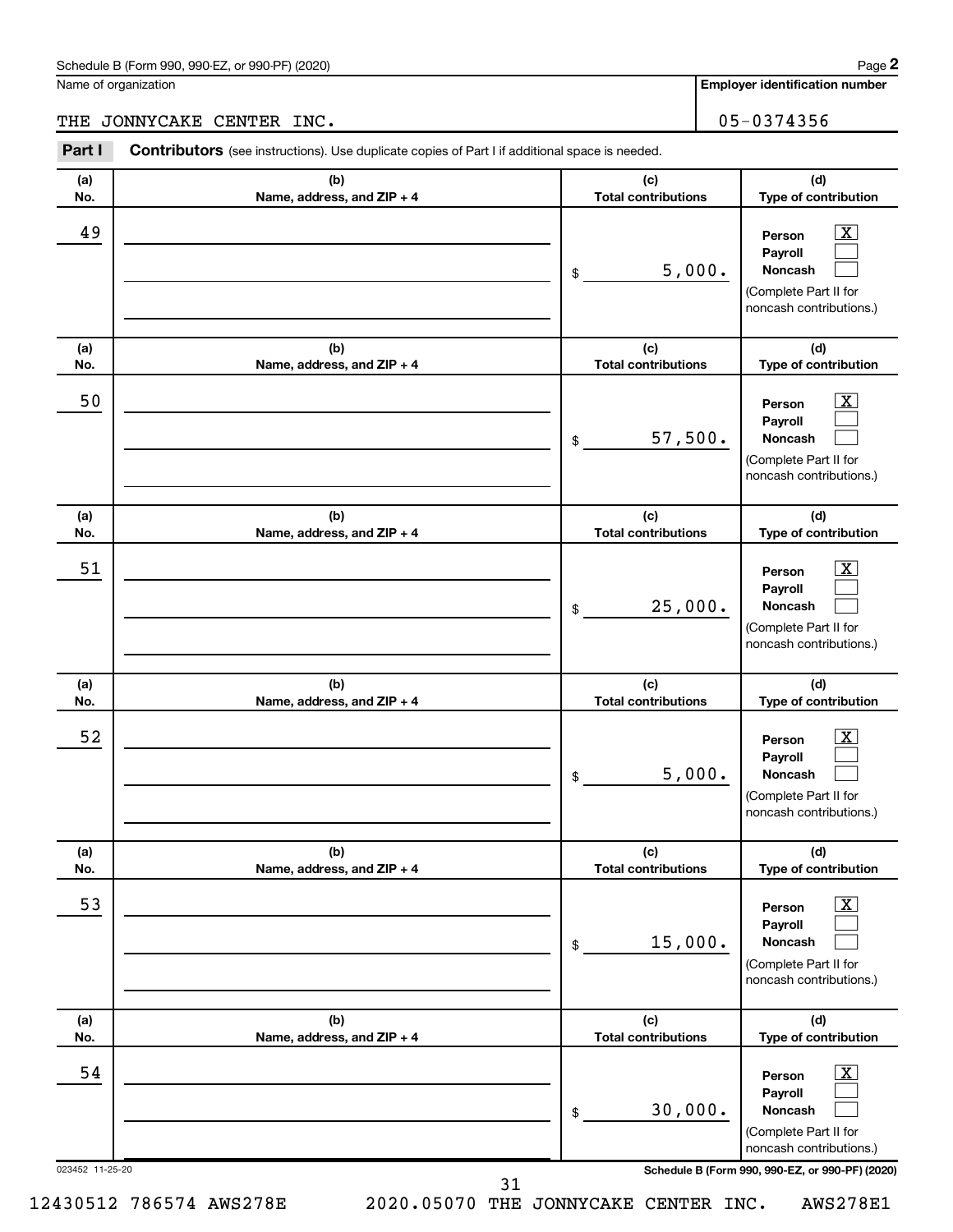Name of organization

**Employer identification number**

THE JONNYCAKE CENTER INC. 05-0374356

Part II Noncash Property (see instructions). Use duplicate copies of Part II if additional space is needed.

| No.<br>from<br>Part I        | (b)<br>Description of noncash property given | (c)<br>FMV (or estimate)<br>(See instructions.) | (d)<br>Date received                            |
|------------------------------|----------------------------------------------|-------------------------------------------------|-------------------------------------------------|
|                              |                                              | \$                                              |                                                 |
| (a)<br>No.<br>from<br>Part I | (b)<br>Description of noncash property given | (c)<br>FMV (or estimate)<br>(See instructions.) | (d)<br>Date received                            |
|                              |                                              | \$                                              |                                                 |
| (a)<br>No.<br>from<br>Part I | (b)<br>Description of noncash property given | (c)<br>FMV (or estimate)<br>(See instructions.) | (d)<br>Date received                            |
|                              |                                              | \$                                              |                                                 |
| (a)<br>No.<br>from<br>Part I | (b)<br>Description of noncash property given | (c)<br>FMV (or estimate)<br>(See instructions.) | (d)<br>Date received                            |
|                              |                                              | \$                                              |                                                 |
| (a)<br>No.<br>from<br>Part I | (b)<br>Description of noncash property given | (c)<br>FMV (or estimate)<br>(See instructions.) | (d)<br>Date received                            |
|                              |                                              | \$                                              |                                                 |
| (a)<br>No.<br>from<br>Part I | (b)<br>Description of noncash property given | (c)<br>FMV (or estimate)<br>(See instructions.) | (d)<br>Date received                            |
|                              |                                              | \$                                              | Schedule B (Form 990, 990-EZ, or 990-PF) (2020) |

**3**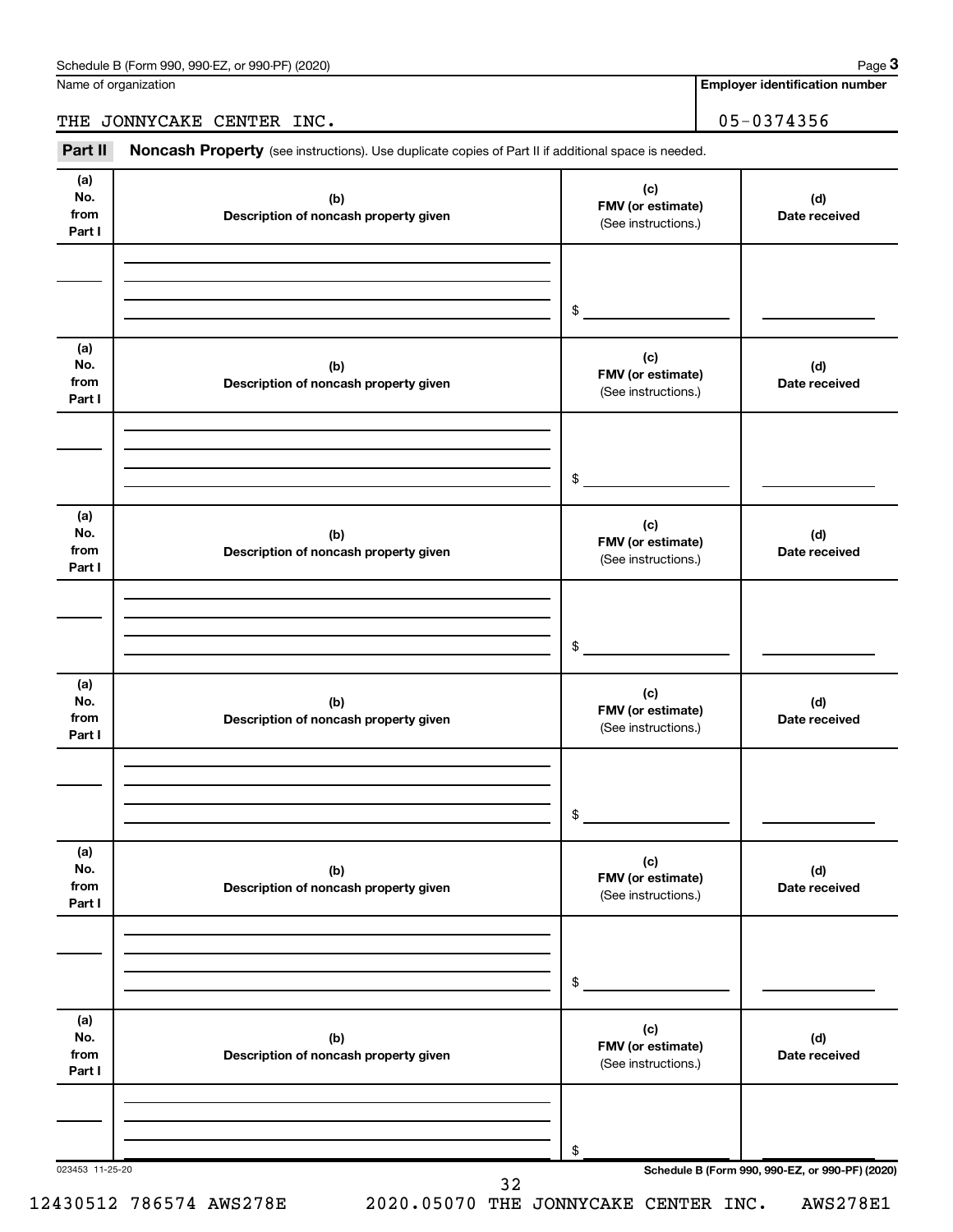**4**

| Name of organization       |                                                                                                                                                                                                                                                                                                                                                                                                                                                                                                             |                      | <b>Employer identification number</b>           |
|----------------------------|-------------------------------------------------------------------------------------------------------------------------------------------------------------------------------------------------------------------------------------------------------------------------------------------------------------------------------------------------------------------------------------------------------------------------------------------------------------------------------------------------------------|----------------------|-------------------------------------------------|
|                            | THE JONNYCAKE CENTER INC.                                                                                                                                                                                                                                                                                                                                                                                                                                                                                   |                      | 05-0374356                                      |
| Part III                   | Exclusively religious, charitable, etc., contributions to organizations described in section 501(c)(7), (8), or (10) that total more than \$1,000 for the year<br>from any one contributor. Complete columns (a) through (e) and the following line entry. For organizations<br>completing Part III, enter the total of exclusively religious, charitable, etc., contributions of \$1,000 or less for the year. (Enter this info. once.)<br>Use duplicate copies of Part III if additional space is needed. |                      |                                                 |
| (a) No.<br>`from<br>Part I | (b) Purpose of gift                                                                                                                                                                                                                                                                                                                                                                                                                                                                                         | (c) Use of gift      | (d) Description of how gift is held             |
|                            |                                                                                                                                                                                                                                                                                                                                                                                                                                                                                                             |                      |                                                 |
|                            |                                                                                                                                                                                                                                                                                                                                                                                                                                                                                                             | (e) Transfer of gift |                                                 |
|                            | Transferee's name, address, and ZIP + 4                                                                                                                                                                                                                                                                                                                                                                                                                                                                     |                      | Relationship of transferor to transferee        |
| (a) No.<br>`from<br>Part I | (b) Purpose of gift                                                                                                                                                                                                                                                                                                                                                                                                                                                                                         | (c) Use of gift      | (d) Description of how gift is held             |
|                            |                                                                                                                                                                                                                                                                                                                                                                                                                                                                                                             |                      |                                                 |
|                            |                                                                                                                                                                                                                                                                                                                                                                                                                                                                                                             | (e) Transfer of gift |                                                 |
|                            | Transferee's name, address, and ZIP + 4                                                                                                                                                                                                                                                                                                                                                                                                                                                                     |                      | Relationship of transferor to transferee        |
| (a) No.<br>`from           | (b) Purpose of gift                                                                                                                                                                                                                                                                                                                                                                                                                                                                                         | (c) Use of gift      | (d) Description of how gift is held             |
| Part I                     |                                                                                                                                                                                                                                                                                                                                                                                                                                                                                                             |                      |                                                 |
|                            |                                                                                                                                                                                                                                                                                                                                                                                                                                                                                                             | (e) Transfer of gift |                                                 |
|                            | Transferee's name, address, and ZIP + 4                                                                                                                                                                                                                                                                                                                                                                                                                                                                     |                      | Relationship of transferor to transferee        |
| (a) No.<br>from<br>Part I  | (b) Purpose of gift                                                                                                                                                                                                                                                                                                                                                                                                                                                                                         | (c) Use of gift      | (d) Description of how gift is held             |
|                            |                                                                                                                                                                                                                                                                                                                                                                                                                                                                                                             |                      |                                                 |
|                            | Transferee's name, address, and ZIP + 4                                                                                                                                                                                                                                                                                                                                                                                                                                                                     | (e) Transfer of gift | Relationship of transferor to transferee        |
|                            |                                                                                                                                                                                                                                                                                                                                                                                                                                                                                                             |                      |                                                 |
| 023454 11-25-20            |                                                                                                                                                                                                                                                                                                                                                                                                                                                                                                             | 33                   | Schedule B (Form 990, 990-EZ, or 990-PF) (2020) |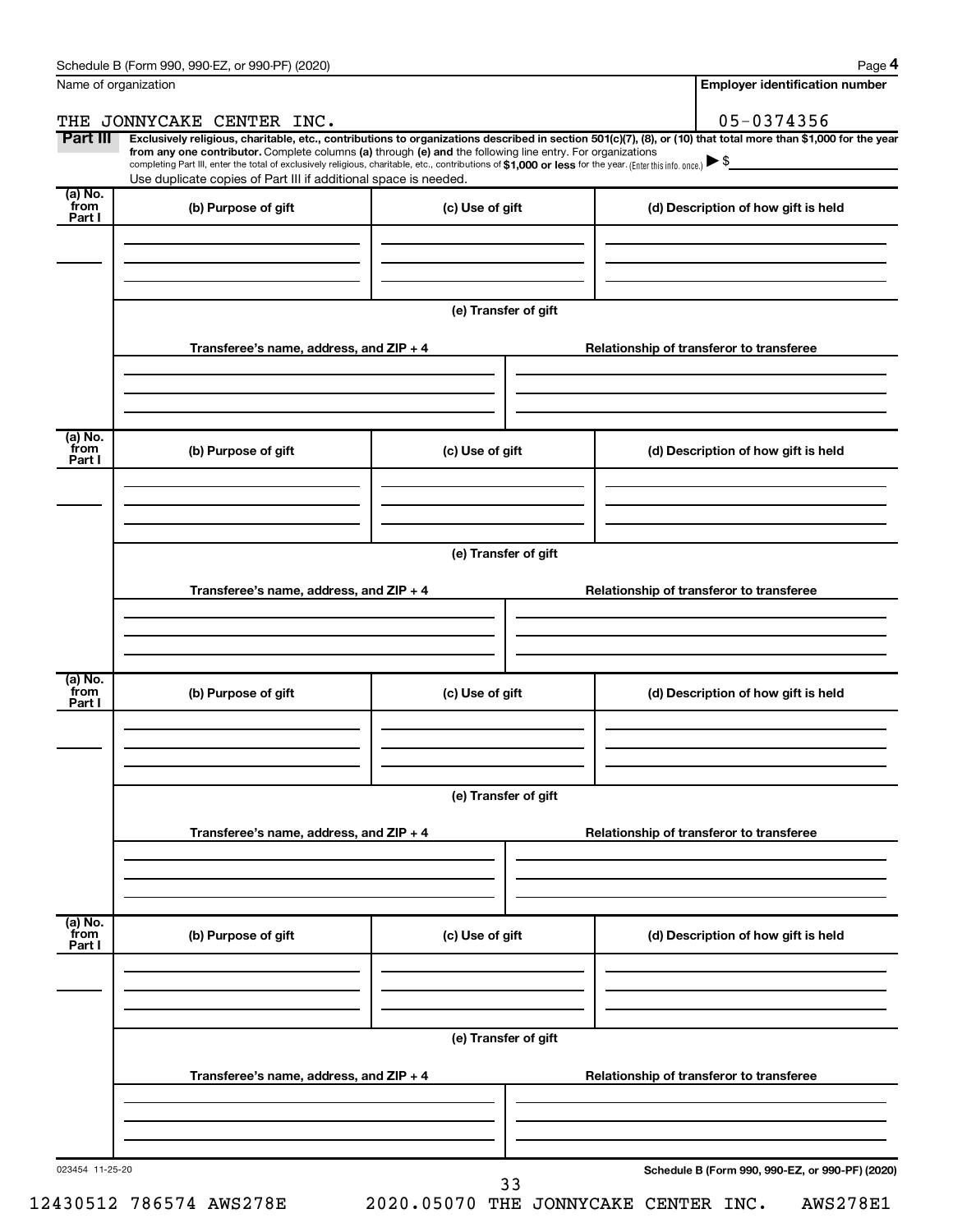# **SCHEDULE D Supplemental Financial Statements**<br> **Form 990 2020**<br> **Part IV** line 6.7.8.9.10, 11a, 11b, 11d, 11d, 11d, 11d, 11d, 12a, 0r, 12b

**(Form 990) | Complete if the organization answered "Yes" on Form 990, Part IV, line 6, 7, 8, 9, 10, 11a, 11b, 11c, 11d, 11e, 11f, 12a, or 12b.**

**| Attach to Form 990. |Go to www.irs.gov/Form990 for instructions and the latest information.**



Department of the Treasury Internal Revenue Service

#### Name of the organization<br>
THE JONNYCAKE CENTER INC.<br> **Employer identification number**<br>
05-0374356 THE JONNYCAKE CENTER INC.

| Part I   | Organizations Maintaining Donor Advised Funds or Other Similar Funds or Accounts. Complete if the<br>organization answered "Yes" on Form 990, Part IV, line 6.                                                                 |                         |                                                    |
|----------|--------------------------------------------------------------------------------------------------------------------------------------------------------------------------------------------------------------------------------|-------------------------|----------------------------------------------------|
|          |                                                                                                                                                                                                                                | (a) Donor advised funds | (b) Funds and other accounts                       |
| 1.       |                                                                                                                                                                                                                                |                         |                                                    |
| 2        | Aggregate value of contributions to (during year)                                                                                                                                                                              |                         |                                                    |
| З        | Aggregate value of grants from (during year)                                                                                                                                                                                   |                         |                                                    |
| 4        |                                                                                                                                                                                                                                |                         |                                                    |
| 5        | Did the organization inform all donors and donor advisors in writing that the assets held in donor advised funds                                                                                                               |                         |                                                    |
|          |                                                                                                                                                                                                                                |                         | Yes<br>No                                          |
| 6        | Did the organization inform all grantees, donors, and donor advisors in writing that grant funds can be used only                                                                                                              |                         |                                                    |
|          | for charitable purposes and not for the benefit of the donor or donor advisor, or for any other purpose conferring                                                                                                             |                         |                                                    |
|          |                                                                                                                                                                                                                                |                         | Yes<br>No                                          |
| Part II  | Conservation Easements. Complete if the organization answered "Yes" on Form 990, Part IV, line 7.                                                                                                                              |                         |                                                    |
| 1.       | Purpose(s) of conservation easements held by the organization (check all that apply).                                                                                                                                          |                         |                                                    |
|          | Preservation of land for public use (for example, recreation or education)                                                                                                                                                     |                         | Preservation of a historically important land area |
|          | Protection of natural habitat                                                                                                                                                                                                  |                         | Preservation of a certified historic structure     |
|          | Preservation of open space                                                                                                                                                                                                     |                         |                                                    |
| 2        | Complete lines 2a through 2d if the organization held a qualified conservation contribution in the form of a conservation easement on the last                                                                                 |                         |                                                    |
|          | day of the tax year.                                                                                                                                                                                                           |                         | Held at the End of the Tax Year                    |
| а        |                                                                                                                                                                                                                                |                         | 2a                                                 |
| b        |                                                                                                                                                                                                                                |                         | 2b                                                 |
| с        |                                                                                                                                                                                                                                |                         | 2c                                                 |
| d        | Number of conservation easements included in (c) acquired after 7/25/06, and not on a historic structure                                                                                                                       |                         |                                                    |
|          | listed in the National Register [111] in the National Register [11] in the National Register [11] in the National Register [11] in the National Register [11] in the National Register [11] in the National Register [11] in t |                         | 2d                                                 |
| 3        | Number of conservation easements modified, transferred, released, extinguished, or terminated by the organization during the tax                                                                                               |                         |                                                    |
|          | year                                                                                                                                                                                                                           |                         |                                                    |
| 4        | Number of states where property subject to conservation easement is located >                                                                                                                                                  |                         |                                                    |
| 5        | Does the organization have a written policy regarding the periodic monitoring, inspection, handling of                                                                                                                         |                         |                                                    |
|          | violations, and enforcement of the conservation easements it holds?                                                                                                                                                            |                         | Yes<br>No                                          |
| 6        | Staff and volunteer hours devoted to monitoring, inspecting, handling of violations, and enforcing conservation easements during the year                                                                                      |                         |                                                    |
|          |                                                                                                                                                                                                                                |                         |                                                    |
| 7        | Amount of expenses incurred in monitoring, inspecting, handling of violations, and enforcing conservation easements during the year                                                                                            |                         |                                                    |
|          | $\blacktriangleright$ s                                                                                                                                                                                                        |                         |                                                    |
| 8        | Does each conservation easement reported on line 2(d) above satisfy the requirements of section 170(h)(4)(B)(i)                                                                                                                |                         |                                                    |
|          |                                                                                                                                                                                                                                |                         | Yes<br>No                                          |
| 9        | In Part XIII, describe how the organization reports conservation easements in its revenue and expense statement and                                                                                                            |                         |                                                    |
|          | balance sheet, and include, if applicable, the text of the footnote to the organization's financial statements that describes the                                                                                              |                         |                                                    |
|          | organization's accounting for conservation easements.                                                                                                                                                                          |                         |                                                    |
| Part III | Organizations Maintaining Collections of Art, Historical Treasures, or Other Similar Assets.                                                                                                                                   |                         |                                                    |
|          | Complete if the organization answered "Yes" on Form 990, Part IV, line 8.                                                                                                                                                      |                         |                                                    |
|          | 1a If the organization elected, as permitted under FASB ASC 958, not to report in its revenue statement and balance sheet works                                                                                                |                         |                                                    |
|          | of art, historical treasures, or other similar assets held for public exhibition, education, or research in furtherance of public                                                                                              |                         |                                                    |
|          | service, provide in Part XIII the text of the footnote to its financial statements that describes these items.                                                                                                                 |                         |                                                    |
| b        | If the organization elected, as permitted under FASB ASC 958, to report in its revenue statement and balance sheet works of                                                                                                    |                         |                                                    |
|          | art, historical treasures, or other similar assets held for public exhibition, education, or research in furtherance of public service,                                                                                        |                         |                                                    |
|          | provide the following amounts relating to these items:                                                                                                                                                                         |                         |                                                    |
|          |                                                                                                                                                                                                                                |                         | $\frac{1}{2}$                                      |
|          | (ii) Assets included in Form 990, Part X                                                                                                                                                                                       |                         | $\blacktriangleright$ \$                           |
| 2        | If the organization received or held works of art, historical treasures, or other similar assets for financial gain, provide                                                                                                   |                         |                                                    |
|          | the following amounts required to be reported under FASB ASC 958 relating to these items:                                                                                                                                      |                         |                                                    |
|          |                                                                                                                                                                                                                                |                         | -\$                                                |
|          |                                                                                                                                                                                                                                |                         | $\blacktriangleright$ s                            |
|          | LHA For Paperwork Reduction Act Notice, see the Instructions for Form 990.                                                                                                                                                     |                         | Schedule D (Form 990) 2020                         |
|          | 032051 12-01-20                                                                                                                                                                                                                |                         |                                                    |
|          |                                                                                                                                                                                                                                | 34                      |                                                    |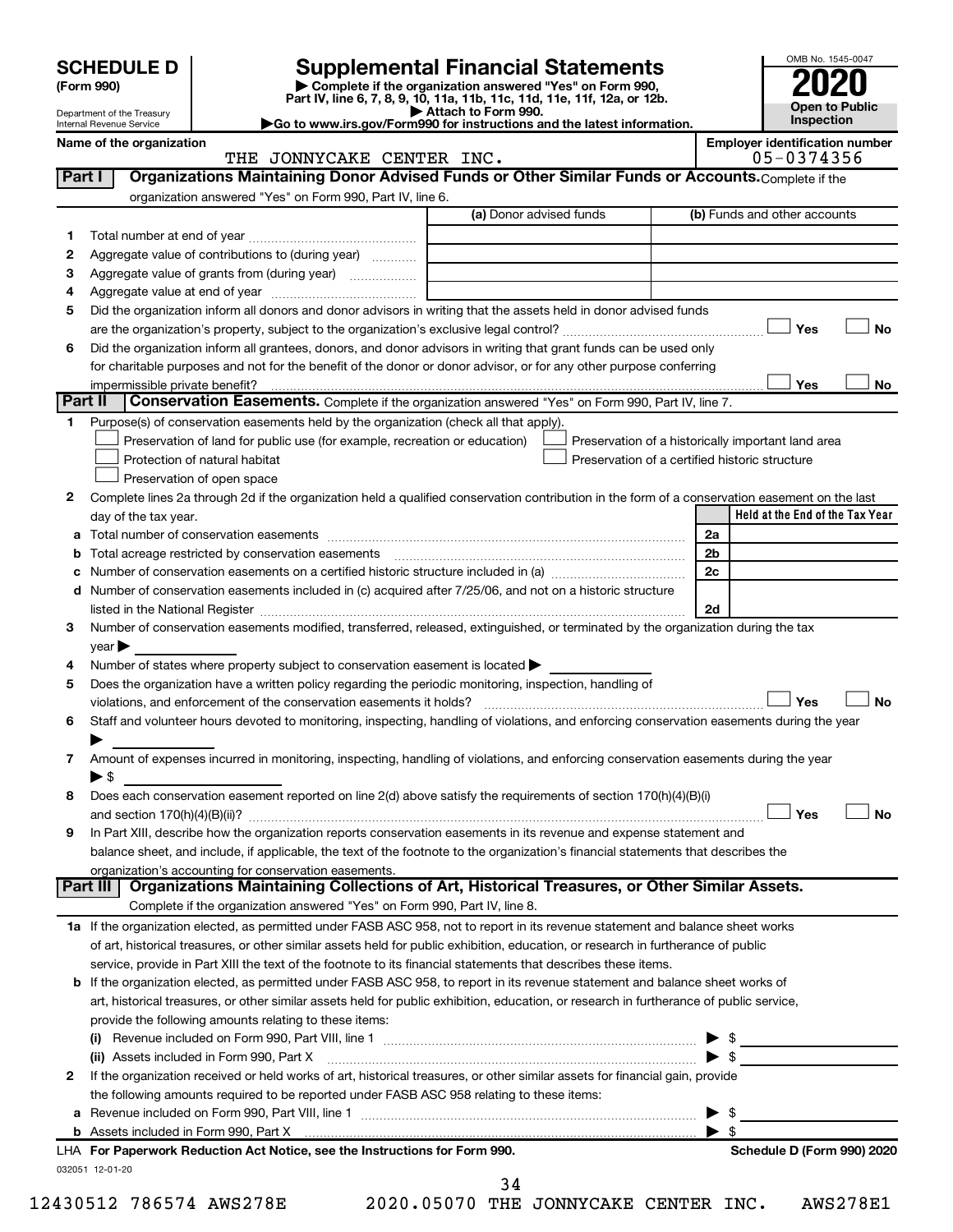|               | Schedule D (Form 990) 2020                                                                                                                                                                                                     | THE JONNYCAKE CENTER INC. |                |                                                         |           |                 | 05-0374356 Page 2          |                     |           |         |
|---------------|--------------------------------------------------------------------------------------------------------------------------------------------------------------------------------------------------------------------------------|---------------------------|----------------|---------------------------------------------------------|-----------|-----------------|----------------------------|---------------------|-----------|---------|
|               | Organizations Maintaining Collections of Art, Historical Treasures, or Other Similar Assets (continued)<br>Part III                                                                                                            |                           |                |                                                         |           |                 |                            |                     |           |         |
| 3             | Using the organization's acquisition, accession, and other records, check any of the following that make significant use of its                                                                                                |                           |                |                                                         |           |                 |                            |                     |           |         |
|               | collection items (check all that apply):                                                                                                                                                                                       |                           |                |                                                         |           |                 |                            |                     |           |         |
| a             | Public exhibition                                                                                                                                                                                                              |                           |                | Loan or exchange program                                |           |                 |                            |                     |           |         |
| b             | Scholarly research                                                                                                                                                                                                             |                           | Other          |                                                         |           |                 |                            |                     |           |         |
| c             | Preservation for future generations                                                                                                                                                                                            |                           |                |                                                         |           |                 |                            |                     |           |         |
| 4             | Provide a description of the organization's collections and explain how they further the organization's exempt purpose in Part XIII.                                                                                           |                           |                |                                                         |           |                 |                            |                     |           |         |
| 5             | During the year, did the organization solicit or receive donations of art, historical treasures, or other similar assets                                                                                                       |                           |                |                                                         |           |                 |                            |                     |           |         |
|               |                                                                                                                                                                                                                                |                           |                |                                                         |           |                 |                            | Yes                 |           | No      |
|               | <b>Part IV</b><br><b>Escrow and Custodial Arrangements.</b> Complete if the organization answered "Yes" on Form 990, Part IV, line 9, or<br>reported an amount on Form 990, Part X, line 21.                                   |                           |                |                                                         |           |                 |                            |                     |           |         |
|               | 1a Is the organization an agent, trustee, custodian or other intermediary for contributions or other assets not included                                                                                                       |                           |                |                                                         |           |                 |                            |                     |           |         |
|               |                                                                                                                                                                                                                                |                           |                |                                                         |           |                 |                            | Yes                 |           | No      |
|               | b If "Yes," explain the arrangement in Part XIII and complete the following table:                                                                                                                                             |                           |                |                                                         |           |                 |                            |                     |           |         |
|               |                                                                                                                                                                                                                                |                           |                |                                                         |           |                 |                            | Amount              |           |         |
|               |                                                                                                                                                                                                                                |                           |                |                                                         |           | 1c              |                            |                     |           |         |
|               |                                                                                                                                                                                                                                |                           |                |                                                         |           | 1d              |                            |                     |           |         |
|               | e Distributions during the year manufactured and contain an account of the year manufactured and the year manufactured and the year manufactured and the year manufactured and the year manufactured and the year manufactured |                           |                |                                                         |           | 1e              |                            |                     |           |         |
|               |                                                                                                                                                                                                                                |                           |                |                                                         |           | 1f              |                            |                     |           |         |
|               | 2a Did the organization include an amount on Form 990, Part X, line 21, for escrow or custodial account liability?                                                                                                             |                           |                |                                                         |           |                 |                            | Yes                 |           | No      |
|               | b If "Yes," explain the arrangement in Part XIII. Check here if the explanation has been provided on Part XIII                                                                                                                 |                           |                |                                                         |           |                 |                            |                     |           |         |
| <b>Part V</b> | <b>Endowment Funds.</b> Complete if the organization answered "Yes" on Form 990, Part IV, line 10.                                                                                                                             |                           |                |                                                         |           |                 |                            |                     |           |         |
|               |                                                                                                                                                                                                                                | (a) Current year          | (b) Prior year | (c) Two years back $\vert$ (d) Three years back $\vert$ |           |                 |                            | (e) Four years back |           |         |
|               | 1a Beginning of year balance                                                                                                                                                                                                   | 57,302.                   | 54,732.        |                                                         | 60, 101.  |                 | 53,992.                    |                     |           | 52,674. |
|               |                                                                                                                                                                                                                                |                           |                |                                                         |           |                 |                            |                     |           |         |
|               | c Net investment earnings, gains, and losses                                                                                                                                                                                   | 19,667.                   | 5,666.         |                                                         | $-2,301.$ |                 | 9,136.                     |                     |           | 1,318.  |
|               |                                                                                                                                                                                                                                |                           |                |                                                         |           |                 |                            |                     |           |         |
|               | e Other expenditures for facilities                                                                                                                                                                                            |                           |                |                                                         |           |                 |                            |                     |           |         |
|               | and programs                                                                                                                                                                                                                   | 2,578.                    | 2,528.         |                                                         | 2,513.    |                 | 2,476.                     |                     |           |         |
|               |                                                                                                                                                                                                                                | 581.                      | 568.           |                                                         | 555.      |                 | 551.                       |                     |           |         |
| g             |                                                                                                                                                                                                                                | 73,810.                   | 57,302.        |                                                         | 54,732.   |                 | 60,101.                    |                     |           | 53,992. |
| 2             | Provide the estimated percentage of the current year end balance (line 1g, column (a)) held as:                                                                                                                                |                           |                |                                                         |           |                 |                            |                     |           |         |
| а             | Board designated or quasi-endowment                                                                                                                                                                                            |                           | %              |                                                         |           |                 |                            |                     |           |         |
|               | 100<br><b>b</b> Permanent endowment $\blacktriangleright$                                                                                                                                                                      | %                         |                |                                                         |           |                 |                            |                     |           |         |
|               | c Term endowment $\blacktriangleright$                                                                                                                                                                                         | %                         |                |                                                         |           |                 |                            |                     |           |         |
|               | The percentages on lines 2a, 2b, and 2c should equal 100%.                                                                                                                                                                     |                           |                |                                                         |           |                 |                            |                     |           |         |
|               | 3a Are there endowment funds not in the possession of the organization that are held and administered for the organization<br>by:                                                                                              |                           |                |                                                         |           |                 |                            |                     | Yes       | No      |
|               | (i)                                                                                                                                                                                                                            |                           |                |                                                         |           |                 |                            | 3a(i)               | X         |         |
|               |                                                                                                                                                                                                                                |                           |                |                                                         |           |                 |                            | 3a(ii)              |           | X       |
|               |                                                                                                                                                                                                                                |                           |                |                                                         |           |                 |                            | 3b                  |           |         |
| 4             | Describe in Part XIII the intended uses of the organization's endowment funds.                                                                                                                                                 |                           |                |                                                         |           |                 |                            |                     |           |         |
|               | <b>Land, Buildings, and Equipment.</b><br><b>Part VI</b>                                                                                                                                                                       |                           |                |                                                         |           |                 |                            |                     |           |         |
|               | Complete if the organization answered "Yes" on Form 990, Part IV, line 11a. See Form 990, Part X, line 10.                                                                                                                     |                           |                |                                                         |           |                 |                            |                     |           |         |
|               | Description of property                                                                                                                                                                                                        | (a) Cost or other         |                | (b) Cost or other                                       |           | (c) Accumulated |                            | (d) Book value      |           |         |
|               |                                                                                                                                                                                                                                | basis (investment)        |                | basis (other)                                           |           | depreciation    |                            |                     |           |         |
|               |                                                                                                                                                                                                                                |                           |                | 513,200.                                                |           |                 |                            |                     | 513, 200. |         |
|               |                                                                                                                                                                                                                                |                           |                | 1,776,113.                                              |           | 305, 805.       |                            | 1,470,308.          |           |         |
|               |                                                                                                                                                                                                                                |                           |                | 10,814.                                                 |           | 10, 188.        |                            |                     |           | 626.    |
|               |                                                                                                                                                                                                                                |                           |                | 51,172.                                                 |           | 40,909.         |                            |                     | 10, 263.  |         |
|               |                                                                                                                                                                                                                                |                           |                | 629, 210.                                               |           | 27,376.         |                            |                     | 601,834.  |         |
|               | Total. Add lines 1a through 1e. (Column (d) must equal Form 990, Part X, column (B), line 10c.)                                                                                                                                |                           |                |                                                         |           |                 |                            | 2,596,231.          |           |         |
|               |                                                                                                                                                                                                                                |                           |                |                                                         |           |                 | Schedule D (Form 990) 2020 |                     |           |         |

**Schedule D (Form 990) 2020**

032052 12-01-20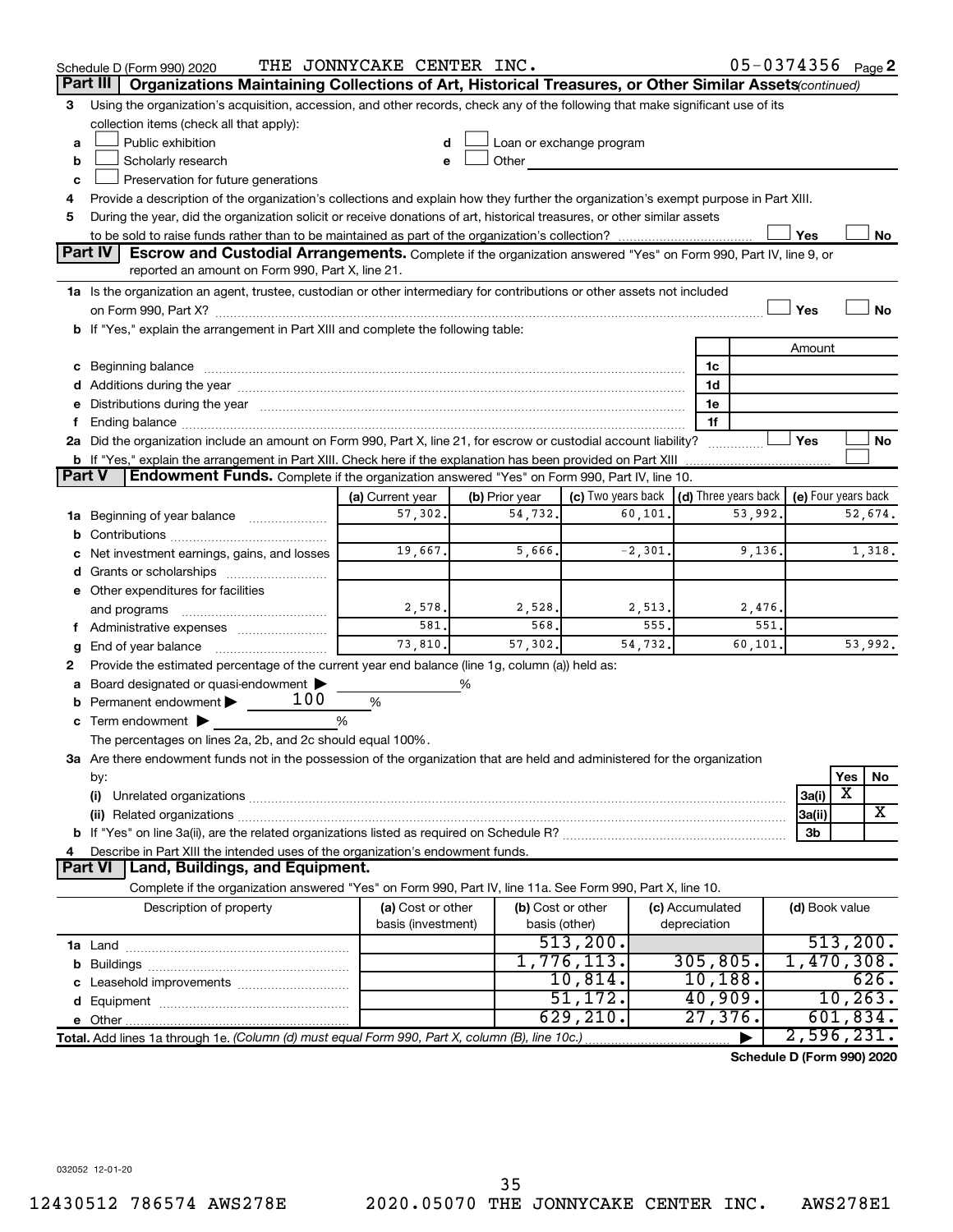| Schedule D (Form 990) 2020 |                                          | THE JONNYCAKE CENTER INC. |  | 05-0374356 $_{Page}$ 3 |  |
|----------------------------|------------------------------------------|---------------------------|--|------------------------|--|
|                            | Part VII Investments - Other Securities. |                           |  |                        |  |

Complete if the organization answered "Yes" on Form 990, Part IV, line 11b. See Form 990, Part X, line 12.

| (a) Description of security or category (including name of security)                                                                                | (b) Book value  | (c) Method of valuation: Cost or end-of-year market value |                |
|-----------------------------------------------------------------------------------------------------------------------------------------------------|-----------------|-----------------------------------------------------------|----------------|
| (1) Financial derivatives                                                                                                                           |                 |                                                           |                |
|                                                                                                                                                     |                 |                                                           |                |
| $(3)$ Other                                                                                                                                         |                 |                                                           |                |
| (A)                                                                                                                                                 |                 |                                                           |                |
| (B)                                                                                                                                                 |                 |                                                           |                |
| (C)                                                                                                                                                 |                 |                                                           |                |
|                                                                                                                                                     |                 |                                                           |                |
| (D)                                                                                                                                                 |                 |                                                           |                |
| (E)                                                                                                                                                 |                 |                                                           |                |
| (F)                                                                                                                                                 |                 |                                                           |                |
| (G)                                                                                                                                                 |                 |                                                           |                |
| (H)                                                                                                                                                 |                 |                                                           |                |
| Total. (Col. (b) must equal Form 990, Part X, col. (B) line 12.) $\blacktriangleright$                                                              |                 |                                                           |                |
| Part VIII Investments - Program Related.                                                                                                            |                 |                                                           |                |
| Complete if the organization answered "Yes" on Form 990, Part IV, line 11c. See Form 990, Part X, line 13.                                          |                 |                                                           |                |
| (a) Description of investment                                                                                                                       | (b) Book value  | (c) Method of valuation: Cost or end-of-year market value |                |
| (1)                                                                                                                                                 |                 |                                                           |                |
| (2)                                                                                                                                                 |                 |                                                           |                |
| (3)                                                                                                                                                 |                 |                                                           |                |
| (4)                                                                                                                                                 |                 |                                                           |                |
|                                                                                                                                                     |                 |                                                           |                |
| (5)                                                                                                                                                 |                 |                                                           |                |
| (6)                                                                                                                                                 |                 |                                                           |                |
| (7)                                                                                                                                                 |                 |                                                           |                |
| (8)                                                                                                                                                 |                 |                                                           |                |
| (9)                                                                                                                                                 |                 |                                                           |                |
| Total. (Col. (b) must equal Form 990, Part X, col. (B) line 13.)<br>Part IX<br><b>Other Assets.</b>                                                 |                 |                                                           |                |
| Complete if the organization answered "Yes" on Form 990, Part IV, line 11d. See Form 990, Part X, line 15.                                          | (a) Description |                                                           | (b) Book value |
| (1)                                                                                                                                                 |                 |                                                           |                |
| (2)                                                                                                                                                 |                 |                                                           |                |
| (3)                                                                                                                                                 |                 |                                                           |                |
| (4)                                                                                                                                                 |                 |                                                           |                |
| (5)                                                                                                                                                 |                 |                                                           |                |
| (6)                                                                                                                                                 |                 |                                                           |                |
| (7)                                                                                                                                                 |                 |                                                           |                |
| (8)                                                                                                                                                 |                 |                                                           |                |
| (9)                                                                                                                                                 |                 |                                                           |                |
| Total. (Column (b) must equal Form 990, Part X, col. (B) line 15.)                                                                                  |                 |                                                           |                |
| <b>Other Liabilities.</b><br>Part X                                                                                                                 |                 |                                                           |                |
|                                                                                                                                                     |                 |                                                           |                |
| Complete if the organization answered "Yes" on Form 990, Part IV, line 11e or 11f. See Form 990, Part X, line 25.                                   |                 |                                                           |                |
| (a) Description of liability<br>1.                                                                                                                  |                 |                                                           | (b) Book value |
| Federal income taxes<br>(1)                                                                                                                         |                 |                                                           |                |
| <b>SECURITY DEPOSITS</b><br>(2)                                                                                                                     |                 |                                                           | 650.           |
| (3)                                                                                                                                                 |                 |                                                           |                |
| (4)                                                                                                                                                 |                 |                                                           |                |
| (5)                                                                                                                                                 |                 |                                                           |                |
| (6)                                                                                                                                                 |                 |                                                           |                |
| (7)                                                                                                                                                 |                 |                                                           |                |
| (8)                                                                                                                                                 |                 |                                                           |                |
| (9)                                                                                                                                                 |                 |                                                           |                |
|                                                                                                                                                     |                 |                                                           | 650.           |
| 2 Liability for uncertain tax positions. In Part XIII, provide the text of the footnote to the organization's financial statements that reports the |                 |                                                           |                |

**2.** uncertain tax positions. In Part XIII, provide the text of the footnote to the organization's financial statements that reports organization's liability for uncertain tax positions under FASB ASC 740. Check here if the text of the footnote has been provided in Part XIII ...  $\fbox{\bf X}$ 

**Schedule D (Form 990) 2020**

032053 12-01-20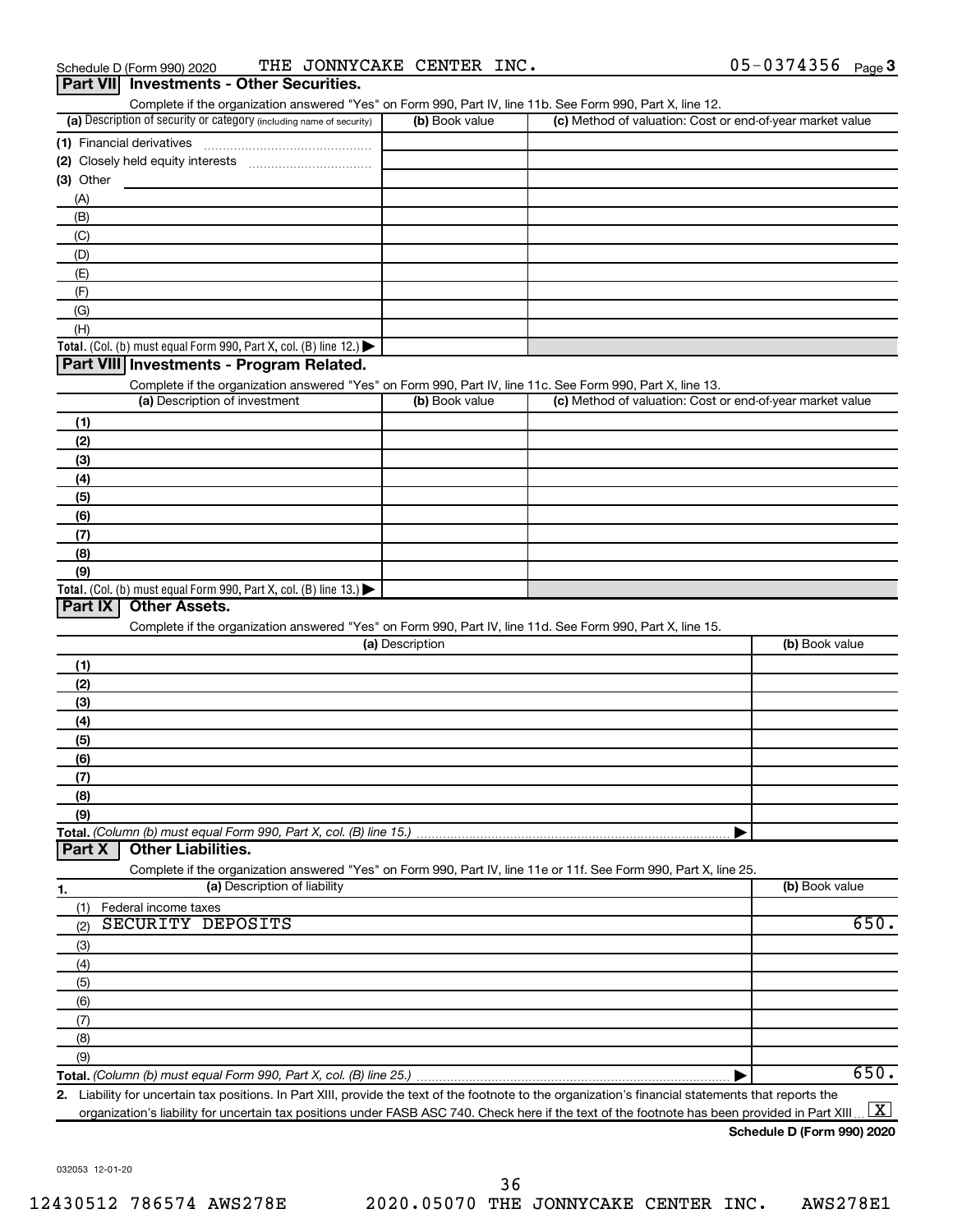|    | THE JONNYCAKE CENTER INC.<br>Schedule D (Form 990) 2020                                                                                                                                                                              |                |         |                | 05-0374356 Page 4 |
|----|--------------------------------------------------------------------------------------------------------------------------------------------------------------------------------------------------------------------------------------|----------------|---------|----------------|-------------------|
|    | Reconciliation of Revenue per Audited Financial Statements With Revenue per Return.<br>Part XI                                                                                                                                       |                |         |                |                   |
|    | Complete if the organization answered "Yes" on Form 990, Part IV, line 12a.                                                                                                                                                          |                |         |                |                   |
| 1  | Total revenue, gains, and other support per audited financial statements [11] [11] Total revenue, gains, and other support per audited financial statements                                                                          |                |         | $\overline{1}$ | 3,871,822.        |
| 2  | Amounts included on line 1 but not on Form 990, Part VIII, line 12:                                                                                                                                                                  |                |         |                |                   |
| a  |                                                                                                                                                                                                                                      | 2a             |         |                |                   |
| b  |                                                                                                                                                                                                                                      | 2 <sub>b</sub> |         |                |                   |
| c  |                                                                                                                                                                                                                                      | 2 <sub>c</sub> |         |                |                   |
| d  |                                                                                                                                                                                                                                      | 2d             | 64,376. |                |                   |
| е  | Add lines 2a through 2d <b>continuum continuum contract and all the contract and all the contract and all the contract and all the contract of the contract of the contract of the contract of the contract of the contract of t</b> |                |         | 2e             | 64,376.           |
| З  |                                                                                                                                                                                                                                      |                |         | 3              | 3,807,446.        |
| 4  | Amounts included on Form 990, Part VIII, line 12, but not on line 1:                                                                                                                                                                 |                |         |                |                   |
|    |                                                                                                                                                                                                                                      | 4a             |         |                |                   |
| b  |                                                                                                                                                                                                                                      | 4 <sub>h</sub> |         |                |                   |
| C. | Add lines 4a and 4b                                                                                                                                                                                                                  |                |         | 4c             | υ.                |
|    |                                                                                                                                                                                                                                      |                |         | 5              | 3,807,446.        |
|    |                                                                                                                                                                                                                                      |                |         |                |                   |
|    | Part XII   Reconciliation of Expenses per Audited Financial Statements With Expenses per Return.                                                                                                                                     |                |         |                |                   |
|    | Complete if the organization answered "Yes" on Form 990, Part IV, line 12a.                                                                                                                                                          |                |         |                |                   |
| 1. |                                                                                                                                                                                                                                      |                |         | $\blacksquare$ | 1,544,908.        |
| 2  | Amounts included on line 1 but not on Form 990, Part IX, line 25:                                                                                                                                                                    |                |         |                |                   |
| a  |                                                                                                                                                                                                                                      | 2a             |         |                |                   |
| b  |                                                                                                                                                                                                                                      | 2 <sub>b</sub> |         |                |                   |
|    |                                                                                                                                                                                                                                      | 2 <sub>c</sub> |         |                |                   |
| d  |                                                                                                                                                                                                                                      | 2d             | 64,375. |                |                   |
| e  | Add lines 2a through 2d <b>contract and a contract and a contract a</b> contract a contract and a contract a contract a                                                                                                              |                |         | 2e             | 64,375.           |
| з  |                                                                                                                                                                                                                                      |                |         | 3              | 1,480,533.        |
| 4  | Amounts included on Form 990, Part IX, line 25, but not on line 1:                                                                                                                                                                   |                |         |                |                   |
| a  |                                                                                                                                                                                                                                      | 4a             |         |                |                   |
| b  | Other (Describe in Part XIII.)                                                                                                                                                                                                       | 4 <sub>b</sub> |         |                |                   |
|    | c Add lines 4a and 4b                                                                                                                                                                                                                |                |         | 4c             | υ.                |
| 5. | Part XIII Supplemental Information.                                                                                                                                                                                                  |                |         | 5              | 1,480,533.        |

Provide the descriptions required for Part II, lines 3, 5, and 9; Part III, lines 1a and 4; Part IV, lines 1b and 2b; Part V, line 4; Part X, line 2; Part XI, lines 2d and 4b; and Part XII, lines 2d and 4b. Also complete this part to provide any additional information.

PART X, LINE 2:

THE CENTER EVALUATES ITS UNCERTAIN TAX POSITIONS USING THE GUIDANCE FOR

CONTINGENCIES AS CONTAINED IN GENERALLY ACCEPTED ACCOUNTING PRINCIPLES.

THE CENTER WAS NOT AWARE OF ANY UNCERTAIN TAX POSITIONS THAT WERE NOT

PROVIDED FOR IN THE ACCOMPANYING FINANCIAL STATEMENTS.

| PART XI, LINE 2D - OTHER ADJUSTMENTS:      |                            |
|--------------------------------------------|----------------------------|
| SPECIAL EVENT EXPENSES NETTED WITH REVENUE | 6,443.                     |
| RENTAL EXPENSES NETTED WITH REVENUE        | 57,933.                    |
| TOTAL TO SCHEDULE D, PART XI, LINE 2D      | 64,376.                    |
| PART XII, LINE 2D - OTHER ADJUSTMENTS:     |                            |
| 032054 12-01-20                            | Schedule D (Form 990) 2020 |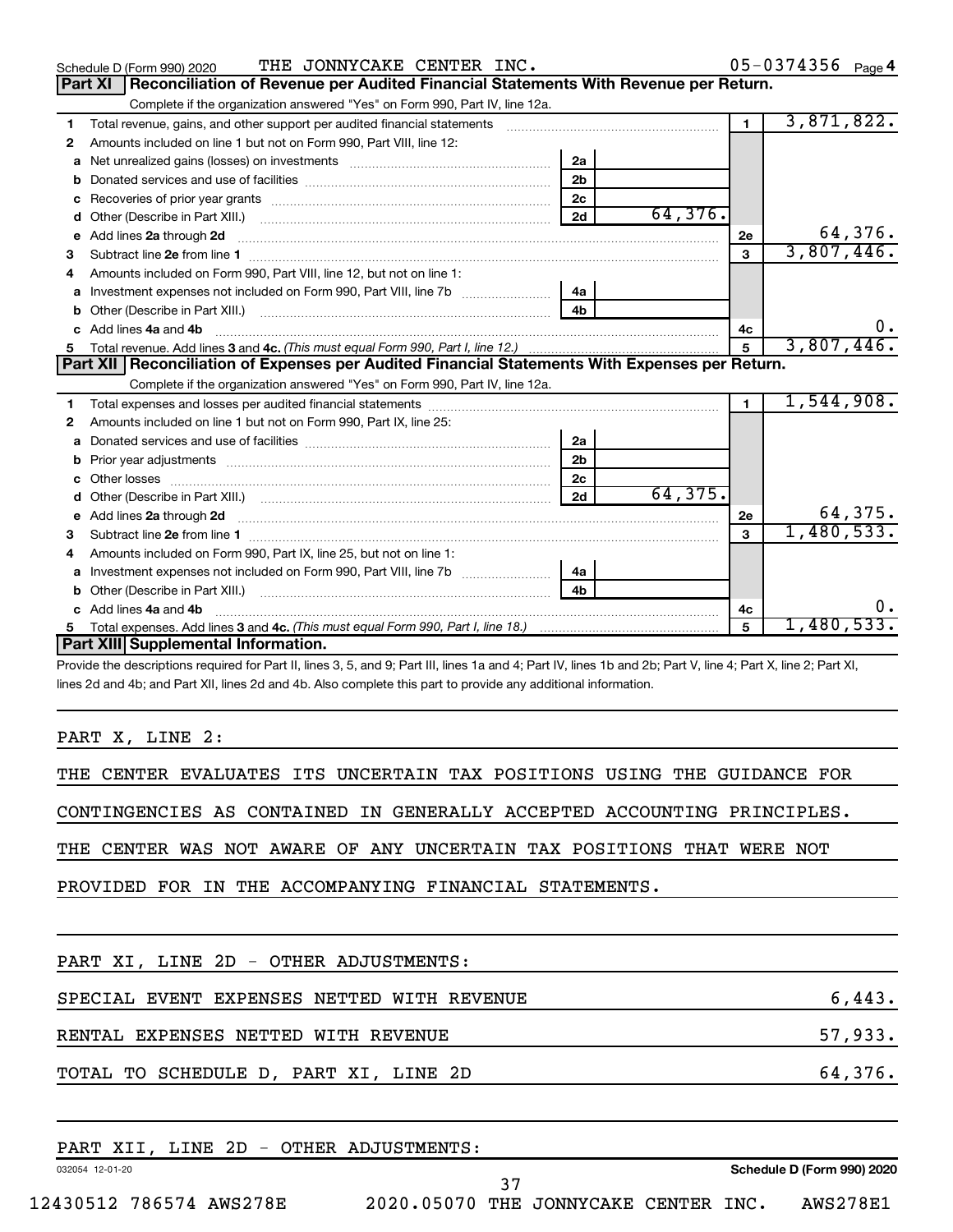| THE JONNYCAKE CENTER INC.<br>Schedule D (Form 990) 2020<br><b>Part XIII Supplemental Information (continued)</b> | 05-0374356 Page 5          |
|------------------------------------------------------------------------------------------------------------------|----------------------------|
| SPECIAL EVENT EXPENSES NETTED WITH REVENUE                                                                       | 6,443.                     |
| RENTAL EXPENSES NETTED WITH REVENUE                                                                              | 57,932.                    |
| TOTAL TO SCHEDULE D, PART XII, LINE 2D                                                                           | 64,375.                    |
|                                                                                                                  |                            |
|                                                                                                                  |                            |
|                                                                                                                  |                            |
|                                                                                                                  |                            |
|                                                                                                                  |                            |
|                                                                                                                  |                            |
|                                                                                                                  |                            |
|                                                                                                                  |                            |
|                                                                                                                  |                            |
|                                                                                                                  |                            |
|                                                                                                                  |                            |
|                                                                                                                  |                            |
|                                                                                                                  |                            |
|                                                                                                                  |                            |
|                                                                                                                  |                            |
|                                                                                                                  |                            |
|                                                                                                                  |                            |
|                                                                                                                  |                            |
|                                                                                                                  |                            |
|                                                                                                                  |                            |
|                                                                                                                  |                            |
|                                                                                                                  |                            |
|                                                                                                                  |                            |
|                                                                                                                  | Schedule D (Form 990) 2020 |
| 032055 12-01-20<br>38                                                                                            |                            |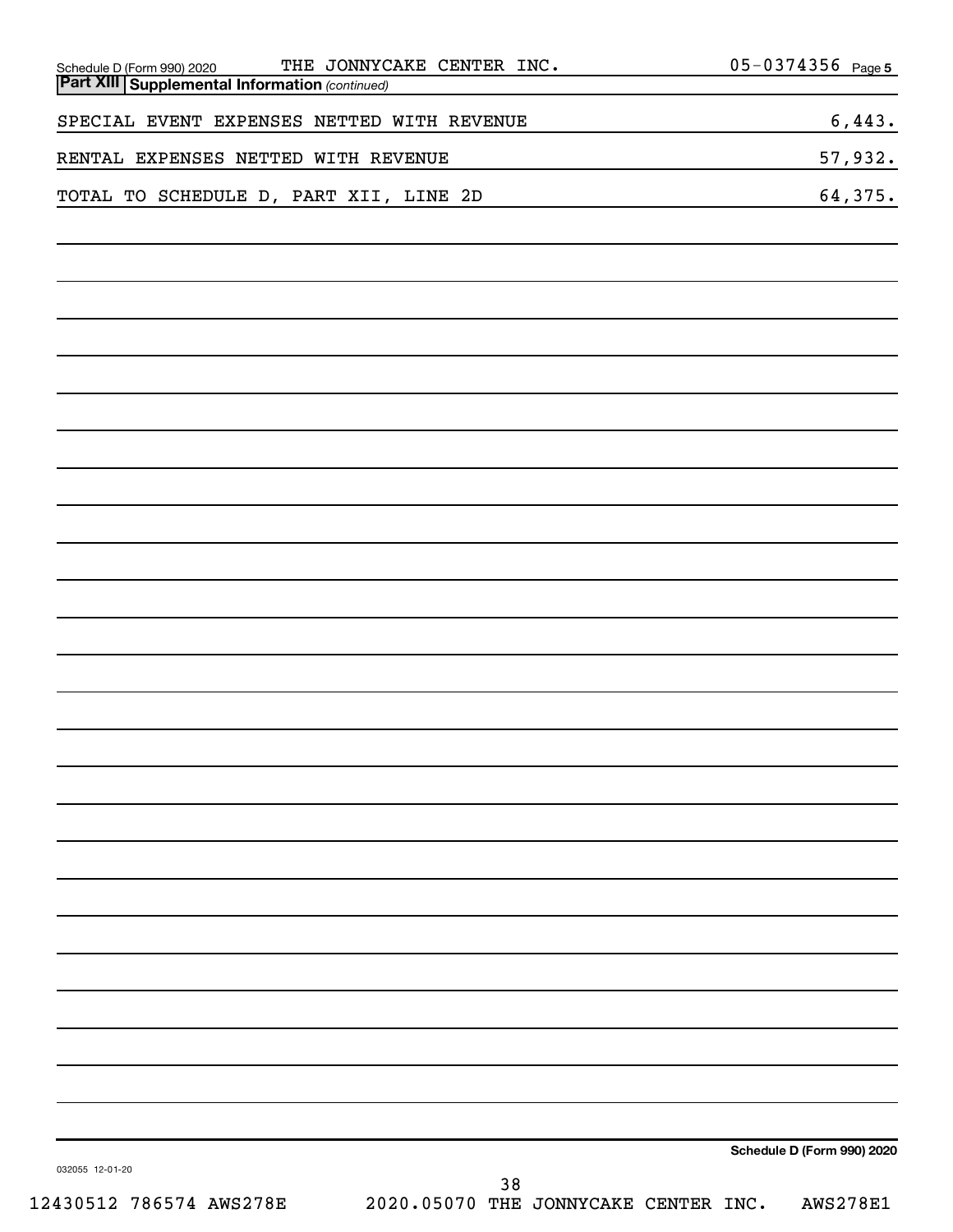| <b>SCHEDULE G</b>                                                                                                                                                                                                                 | <b>Supplemental Information Regarding Fundraising or Gaming Activities</b>                                                                                                                                                                                                                                                                                                                                                                                                                                                                         |                         |                               |                                                                                                   |                                                         | OMB No. 1545-0047                     |
|-----------------------------------------------------------------------------------------------------------------------------------------------------------------------------------------------------------------------------------|----------------------------------------------------------------------------------------------------------------------------------------------------------------------------------------------------------------------------------------------------------------------------------------------------------------------------------------------------------------------------------------------------------------------------------------------------------------------------------------------------------------------------------------------------|-------------------------|-------------------------------|---------------------------------------------------------------------------------------------------|---------------------------------------------------------|---------------------------------------|
| (Form 990 or 990-EZ)                                                                                                                                                                                                              | Complete if the organization answered "Yes" on Form 990, Part IV, line 17, 18, or 19, or if the<br>organization entered more than \$15,000 on Form 990-EZ, line 6a.                                                                                                                                                                                                                                                                                                                                                                                |                         |                               |                                                                                                   |                                                         |                                       |
| Department of the Treasury                                                                                                                                                                                                        | Attach to Form 990 or Form 990-EZ.                                                                                                                                                                                                                                                                                                                                                                                                                                                                                                                 |                         |                               |                                                                                                   |                                                         | <b>Open to Public</b>                 |
| Internal Revenue Service                                                                                                                                                                                                          | ► Go to www.irs.gov/Form990 for instructions and the latest information.                                                                                                                                                                                                                                                                                                                                                                                                                                                                           |                         |                               |                                                                                                   |                                                         | Inspection                            |
| Name of the organization                                                                                                                                                                                                          | THE JONNYCAKE CENTER INC.                                                                                                                                                                                                                                                                                                                                                                                                                                                                                                                          |                         |                               |                                                                                                   | 05-0374356                                              | <b>Employer identification number</b> |
| Part I<br>required to complete this part.                                                                                                                                                                                         | Fundraising Activities. Complete if the organization answered "Yes" on Form 990, Part IV, line 17. Form 990-EZ filers are not                                                                                                                                                                                                                                                                                                                                                                                                                      |                         |                               |                                                                                                   |                                                         |                                       |
| ΧI<br>Mail solicitations<br>a<br> X <br>Internet and email solicitations<br>b<br>$ \mathbf{X} $ Phone solicitations<br>C<br>$\lfloor x \rfloor$ In-person solicitations<br>d<br>compensated at least \$5,000 by the organization. | 1 Indicate whether the organization raised funds through any of the following activities. Check all that apply.<br>f<br>$g\mid X$ Special fundraising events<br>2 a Did the organization have a written or oral agreement with any individual (including officers, directors, trustees, or<br>key employees listed in Form 990, Part VII) or entity in connection with professional fundraising services?<br>b If "Yes," list the 10 highest paid individuals or entities (fundraisers) pursuant to agreements under which the fundraiser is to be | (iii) Did<br>fundraiser |                               | $e$ $\boxed{\text{X}}$ Solicitation of non-government grants<br>Solicitation of government grants | $\boxed{\text{X}}$ Yes<br>(v) Amount paid               | <b>No</b><br>(vi) Amount paid         |
| (i) Name and address of individual<br>or entity (fundraiser)                                                                                                                                                                      | (ii) Activity                                                                                                                                                                                                                                                                                                                                                                                                                                                                                                                                      | contributions?          | have custody<br>or control of | (iv) Gross receipts<br>from activity                                                              | to (or retained by)<br>fundraiser<br>listed in col. (i) | to (or retained by)<br>organization   |
| PARTNERS IN PHILANTHROPY - 22                                                                                                                                                                                                     | CAPITAL CAMPAIGN                                                                                                                                                                                                                                                                                                                                                                                                                                                                                                                                   | Yes                     | No                            |                                                                                                   |                                                         |                                       |
| DRAKE DRIVE, RICHMOND, RI                                                                                                                                                                                                         | CONSULTANT                                                                                                                                                                                                                                                                                                                                                                                                                                                                                                                                         |                         | X                             | $\mathbf{0}$                                                                                      | 19,500.                                                 | $-19,500.$                            |
|                                                                                                                                                                                                                                   |                                                                                                                                                                                                                                                                                                                                                                                                                                                                                                                                                    |                         |                               |                                                                                                   |                                                         |                                       |
|                                                                                                                                                                                                                                   |                                                                                                                                                                                                                                                                                                                                                                                                                                                                                                                                                    |                         |                               |                                                                                                   |                                                         |                                       |
|                                                                                                                                                                                                                                   |                                                                                                                                                                                                                                                                                                                                                                                                                                                                                                                                                    |                         |                               |                                                                                                   |                                                         |                                       |
|                                                                                                                                                                                                                                   |                                                                                                                                                                                                                                                                                                                                                                                                                                                                                                                                                    |                         |                               |                                                                                                   |                                                         |                                       |
|                                                                                                                                                                                                                                   |                                                                                                                                                                                                                                                                                                                                                                                                                                                                                                                                                    |                         |                               |                                                                                                   |                                                         |                                       |
|                                                                                                                                                                                                                                   |                                                                                                                                                                                                                                                                                                                                                                                                                                                                                                                                                    |                         |                               |                                                                                                   |                                                         |                                       |
|                                                                                                                                                                                                                                   |                                                                                                                                                                                                                                                                                                                                                                                                                                                                                                                                                    |                         |                               |                                                                                                   |                                                         |                                       |
|                                                                                                                                                                                                                                   |                                                                                                                                                                                                                                                                                                                                                                                                                                                                                                                                                    |                         |                               |                                                                                                   |                                                         |                                       |
|                                                                                                                                                                                                                                   |                                                                                                                                                                                                                                                                                                                                                                                                                                                                                                                                                    |                         |                               |                                                                                                   |                                                         |                                       |
|                                                                                                                                                                                                                                   |                                                                                                                                                                                                                                                                                                                                                                                                                                                                                                                                                    |                         |                               |                                                                                                   |                                                         |                                       |
|                                                                                                                                                                                                                                   |                                                                                                                                                                                                                                                                                                                                                                                                                                                                                                                                                    |                         |                               |                                                                                                   |                                                         |                                       |
|                                                                                                                                                                                                                                   |                                                                                                                                                                                                                                                                                                                                                                                                                                                                                                                                                    |                         |                               |                                                                                                   |                                                         |                                       |
|                                                                                                                                                                                                                                   |                                                                                                                                                                                                                                                                                                                                                                                                                                                                                                                                                    |                         |                               |                                                                                                   |                                                         |                                       |
|                                                                                                                                                                                                                                   |                                                                                                                                                                                                                                                                                                                                                                                                                                                                                                                                                    |                         |                               |                                                                                                   |                                                         |                                       |
| Total                                                                                                                                                                                                                             |                                                                                                                                                                                                                                                                                                                                                                                                                                                                                                                                                    |                         |                               |                                                                                                   | 19,500.                                                 | $-19,500.$                            |
| or licensing.                                                                                                                                                                                                                     | 3 List all states in which the organization is registered or licensed to solicit contributions or has been notified it is exempt from registration                                                                                                                                                                                                                                                                                                                                                                                                 |                         |                               |                                                                                                   |                                                         |                                       |
|                                                                                                                                                                                                                                   |                                                                                                                                                                                                                                                                                                                                                                                                                                                                                                                                                    |                         |                               |                                                                                                   |                                                         |                                       |
|                                                                                                                                                                                                                                   |                                                                                                                                                                                                                                                                                                                                                                                                                                                                                                                                                    |                         |                               |                                                                                                   |                                                         |                                       |
|                                                                                                                                                                                                                                   |                                                                                                                                                                                                                                                                                                                                                                                                                                                                                                                                                    |                         |                               |                                                                                                   |                                                         |                                       |
|                                                                                                                                                                                                                                   |                                                                                                                                                                                                                                                                                                                                                                                                                                                                                                                                                    |                         |                               |                                                                                                   |                                                         |                                       |
|                                                                                                                                                                                                                                   |                                                                                                                                                                                                                                                                                                                                                                                                                                                                                                                                                    |                         |                               |                                                                                                   |                                                         |                                       |
|                                                                                                                                                                                                                                   |                                                                                                                                                                                                                                                                                                                                                                                                                                                                                                                                                    |                         |                               |                                                                                                   |                                                         |                                       |

**For Paperwork Reduction Act Notice, see the Instructions for Form 990 or 990-EZ. Schedule G (Form 990 or 990-EZ) 2020** LHA SEE PART IV FOR CONTINUATIONS

032081 11-25-20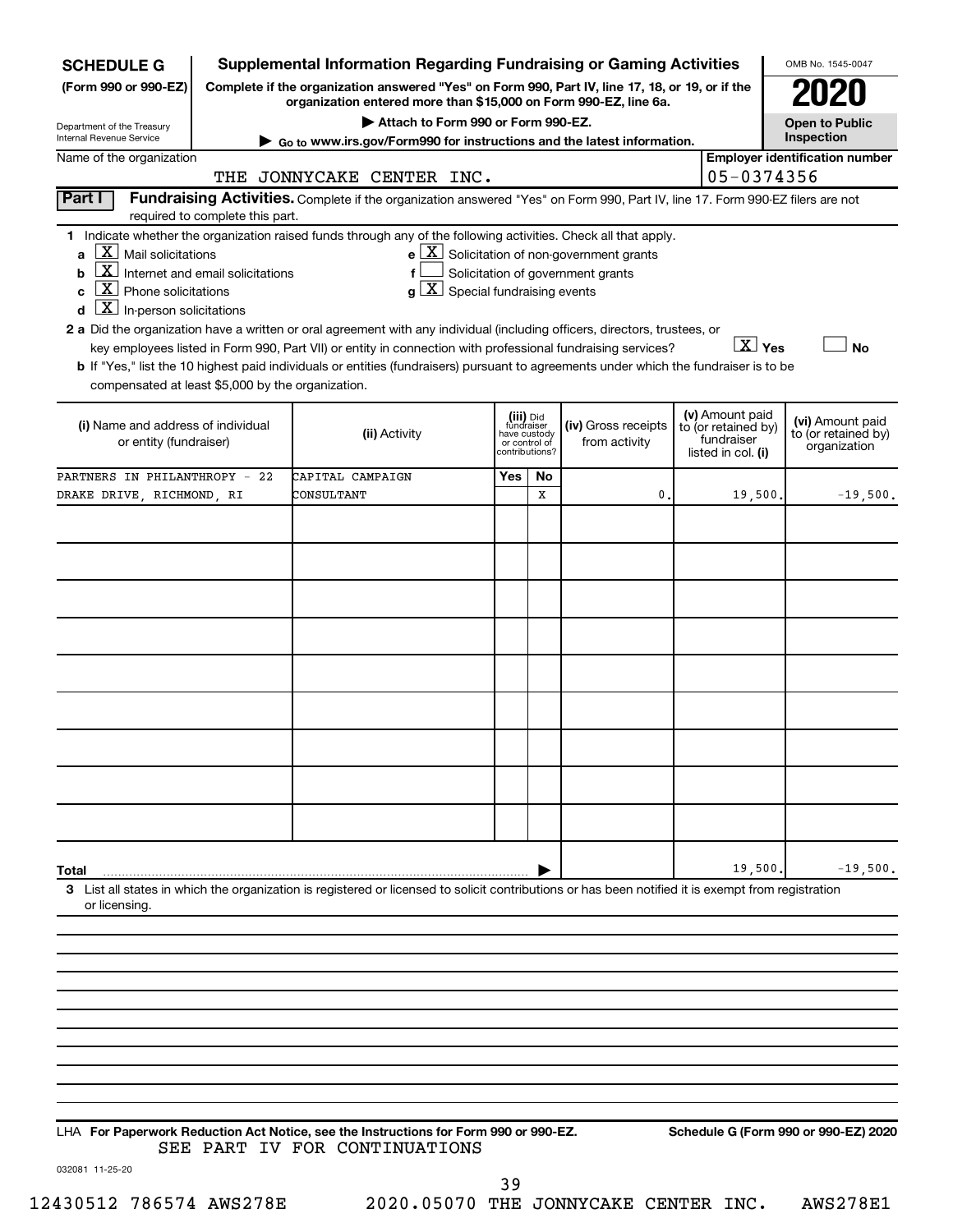#### Schedule G (Form 990 or 990-EZ) 2020 THE JONNYCAKE CENTER INC.  $05-0374356$  Page

05-0374356 Page 2

| <b>Part II</b> Fundraising Events. Complete if the organization answered "Yes" on Form 990, Part IV, line 18, or reported more than \$15,000 |
|----------------------------------------------------------------------------------------------------------------------------------------------|
| of fundraising event contributions and gross income on Form 990-EZ, lines 1 and 6b. List events with gross receipts greater than \$5,000.    |

|                 |              | of fundraising event contributions and gross income on Form 990-EZ, lines T and 6D. List events with gross receipts greater than \$5,000. |                |                         |                                 |                                           |
|-----------------|--------------|-------------------------------------------------------------------------------------------------------------------------------------------|----------------|-------------------------|---------------------------------|-------------------------------------------|
|                 |              |                                                                                                                                           | (a) Event $#1$ | $(b)$ Event #2          | (c) Other events<br><b>NONE</b> | (d) Total events<br>(add col. (a) through |
|                 |              |                                                                                                                                           | ANNUAL EVENT   |                         |                                 |                                           |
|                 |              |                                                                                                                                           | (event type)   | (event type)            | (total number)                  | col. (c)                                  |
|                 |              |                                                                                                                                           |                |                         |                                 |                                           |
| Revenue         | 1.           |                                                                                                                                           | 57,028.        |                         |                                 | 57,028.                                   |
|                 |              |                                                                                                                                           |                |                         |                                 |                                           |
|                 |              |                                                                                                                                           |                |                         |                                 |                                           |
|                 | 3            | Gross income (line 1 minus line 2)                                                                                                        | 57,028.        |                         |                                 | 57,028.                                   |
|                 | 4            |                                                                                                                                           |                |                         |                                 |                                           |
|                 | 5            |                                                                                                                                           |                |                         |                                 |                                           |
|                 | 6            |                                                                                                                                           |                |                         |                                 |                                           |
| Direct Expenses | $\mathbf{7}$ |                                                                                                                                           |                |                         |                                 |                                           |
|                 | 8            |                                                                                                                                           |                |                         |                                 |                                           |
|                 | 9            |                                                                                                                                           | 6,443.         |                         |                                 | 6,443.                                    |
|                 |              | 10 Direct expense summary. Add lines 4 through 9 in column (d)                                                                            |                |                         |                                 | 6,443.                                    |
|                 |              |                                                                                                                                           |                |                         |                                 | 50, 585.                                  |
| Part III        |              | Gaming. Complete if the organization answered "Yes" on Form 990, Part IV, line 19, or reported more than                                  |                |                         |                                 |                                           |
|                 |              | \$15,000 on Form 990-EZ, line 6a.                                                                                                         |                |                         |                                 |                                           |
|                 |              |                                                                                                                                           |                | (b) Pull tabs/instant   |                                 | (d) Total gaming (add                     |
| Revenue         |              |                                                                                                                                           | (a) Bingo      | bingo/progressive bingo | (c) Other gaming                | col. (a) through col. (c))                |
|                 |              |                                                                                                                                           |                |                         |                                 |                                           |
|                 | 1.           |                                                                                                                                           |                |                         |                                 |                                           |
|                 |              |                                                                                                                                           |                |                         |                                 |                                           |
|                 |              |                                                                                                                                           |                |                         |                                 |                                           |
|                 |              |                                                                                                                                           |                |                         |                                 |                                           |
| Direct Expenses | 3            |                                                                                                                                           |                |                         |                                 |                                           |
|                 |              |                                                                                                                                           |                |                         |                                 |                                           |
|                 | 4            |                                                                                                                                           |                |                         |                                 |                                           |
|                 | 5            |                                                                                                                                           |                |                         |                                 |                                           |
|                 |              |                                                                                                                                           | Yes<br>%       | Yes<br>%                | Yes<br>%                        |                                           |
|                 |              |                                                                                                                                           |                | No                      | No                              |                                           |
|                 |              |                                                                                                                                           | No             |                         |                                 |                                           |
|                 | 7            | Direct expense summary. Add lines 2 through 5 in column (d)                                                                               |                |                         |                                 |                                           |
|                 |              |                                                                                                                                           |                |                         |                                 |                                           |
|                 | 8            |                                                                                                                                           |                |                         |                                 |                                           |
|                 |              |                                                                                                                                           |                |                         |                                 |                                           |
|                 |              | 9 Enter the state(s) in which the organization conducts gaming activities:                                                                |                |                         |                                 | Yes<br>No                                 |
|                 |              |                                                                                                                                           |                |                         |                                 |                                           |
|                 |              |                                                                                                                                           |                |                         |                                 |                                           |
|                 |              |                                                                                                                                           |                |                         |                                 |                                           |
|                 |              |                                                                                                                                           |                |                         |                                 | ⊥ Yes<br>No                               |
|                 |              |                                                                                                                                           |                |                         |                                 |                                           |
|                 |              |                                                                                                                                           |                |                         |                                 |                                           |
|                 |              |                                                                                                                                           |                |                         |                                 |                                           |
|                 |              |                                                                                                                                           |                |                         |                                 |                                           |
|                 |              | 032082 11-25-20                                                                                                                           |                |                         |                                 | Schedule G (Form 990 or 990-EZ) 2020      |
|                 |              |                                                                                                                                           |                |                         |                                 |                                           |
|                 |              |                                                                                                                                           |                |                         |                                 |                                           |

40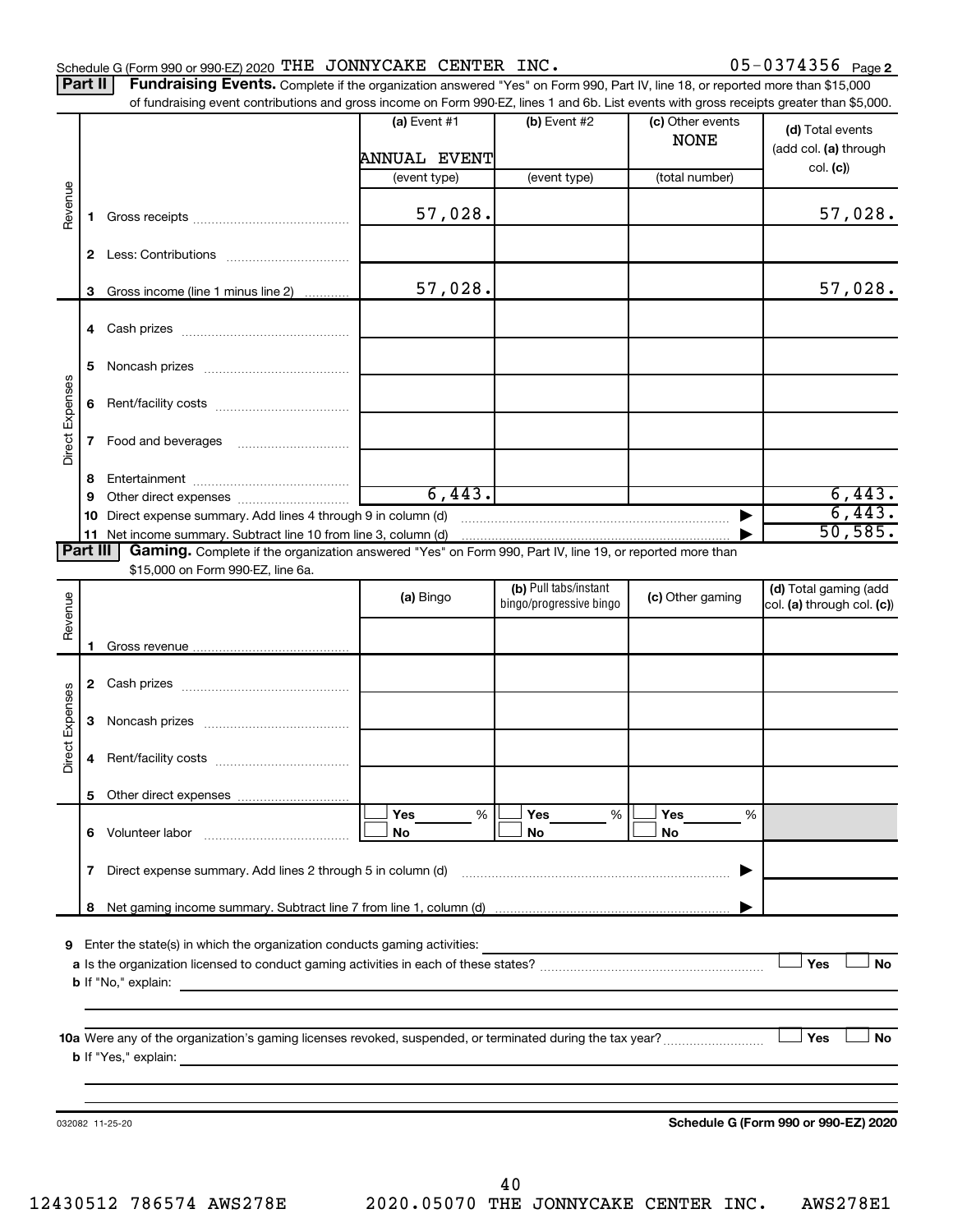|       | Schedule G (Form 990 or 990-EZ) 2020 THE JONNYCAKE CENTER INC.                                                                                                                                                                     | 05-0374356      |            | Page 3    |
|-------|------------------------------------------------------------------------------------------------------------------------------------------------------------------------------------------------------------------------------------|-----------------|------------|-----------|
| 11.   |                                                                                                                                                                                                                                    |                 | Yes        | <b>No</b> |
|       | 12 Is the organization a grantor, beneficiary or trustee of a trust, or a member of a partnership or other entity formed                                                                                                           |                 |            |           |
|       |                                                                                                                                                                                                                                    |                 | $\Box$ Yes | <b>No</b> |
|       | 13 Indicate the percentage of gaming activity conducted in:                                                                                                                                                                        |                 |            |           |
|       |                                                                                                                                                                                                                                    | <b>13a</b>      |            | %         |
|       |                                                                                                                                                                                                                                    | 13 <sub>b</sub> |            | %         |
|       | 14 Enter the name and address of the person who prepares the organization's gaming/special events books and records:                                                                                                               |                 |            |           |
|       | Name $\blacktriangleright$<br><u> 1989 - Johann Barbara, martin amerikan basal dan berasal dan berasal dalam basal dan berasal dan berasal dan</u>                                                                                 |                 |            |           |
|       | Address $\blacktriangleright$<br><u> 1989 - Andrea Stadt Britain, amerikansk politiker (</u>                                                                                                                                       |                 |            |           |
|       |                                                                                                                                                                                                                                    |                 |            | ∣ No      |
|       |                                                                                                                                                                                                                                    |                 |            |           |
|       | of gaming revenue retained by the third party $\triangleright$ \$                                                                                                                                                                  |                 |            |           |
|       | c If "Yes," enter name and address of the third party:                                                                                                                                                                             |                 |            |           |
|       |                                                                                                                                                                                                                                    |                 |            |           |
|       | Name $\blacktriangleright$<br><u> 1989 - Johann John Stone, market fransk konge og det ble større og det ble større og det ble større og det b</u>                                                                                 |                 |            |           |
|       | Address $\blacktriangleright$                                                                                                                                                                                                      |                 |            |           |
|       |                                                                                                                                                                                                                                    |                 |            |           |
|       | <b>16</b> Gaming manager information:                                                                                                                                                                                              |                 |            |           |
|       | Name $\blacktriangleright$<br><u> 1989 - Johann Barbara, martin amerikan basal dan berasal dan berasal dalam basal dan berasal dalam berasal da</u>                                                                                |                 |            |           |
|       |                                                                                                                                                                                                                                    |                 |            |           |
|       | Gaming manager compensation > \$                                                                                                                                                                                                   |                 |            |           |
|       | Description of services provided > The Communication of the Communication of services provided > The Communication of the Communication of the Communication of the Communication of the Communication of the Communication of     |                 |            |           |
|       |                                                                                                                                                                                                                                    |                 |            |           |
|       |                                                                                                                                                                                                                                    |                 |            |           |
|       |                                                                                                                                                                                                                                    |                 |            |           |
|       | Director/officer<br>Employee<br>Independent contractor                                                                                                                                                                             |                 |            |           |
|       |                                                                                                                                                                                                                                    |                 |            |           |
|       | <b>17</b> Mandatory distributions:                                                                                                                                                                                                 |                 |            |           |
|       | <b>a</b> Is the organization required under state law to make charitable distributions from the gaming proceeds to                                                                                                                 |                 |            |           |
|       | retain the state gaming license? $\Box$ No                                                                                                                                                                                         |                 |            |           |
|       | <b>b</b> Enter the amount of distributions required under state law to be distributed to other exempt organizations or spent in the                                                                                                |                 |            |           |
|       | organization's own exempt activities during the tax year $\triangleright$ \$<br>Supplemental Information. Provide the explanations required by Part I, line 2b, columns (iii) and (v); and Part III, lines 9, 9b, 10b,<br> Part IV |                 |            |           |
|       | 15b, 15c, 16, and 17b, as applicable. Also provide any additional information. See instructions.                                                                                                                                   |                 |            |           |
|       |                                                                                                                                                                                                                                    |                 |            |           |
|       | SCHEDULE G, PART I, LINE 2B, LIST OF TEN HIGHEST PAID FUNDRAISERS:                                                                                                                                                                 |                 |            |           |
|       |                                                                                                                                                                                                                                    |                 |            |           |
|       |                                                                                                                                                                                                                                    |                 |            |           |
| ( I ) | NAME OF FUNDRAISER: PARTNERS IN PHILANTHROPY                                                                                                                                                                                       |                 |            |           |
|       |                                                                                                                                                                                                                                    |                 |            |           |
| ( I ) | 02892<br>ADDRESS OF FUNDRAISER: 22 DRAKE DRIVE, RICHMOND, RI                                                                                                                                                                       |                 |            |           |
|       |                                                                                                                                                                                                                                    |                 |            |           |
|       |                                                                                                                                                                                                                                    |                 |            |           |
|       |                                                                                                                                                                                                                                    |                 |            |           |
|       |                                                                                                                                                                                                                                    |                 |            |           |
|       |                                                                                                                                                                                                                                    |                 |            |           |
|       |                                                                                                                                                                                                                                    |                 |            |           |
|       |                                                                                                                                                                                                                                    |                 |            |           |

032083 11-25-20

**Schedule G (Form 990 or 990-EZ) 2020**

12430512 786574 AWS278E 2020.05070 THE JONNYCAKE CENTER INC. AWS278E1

41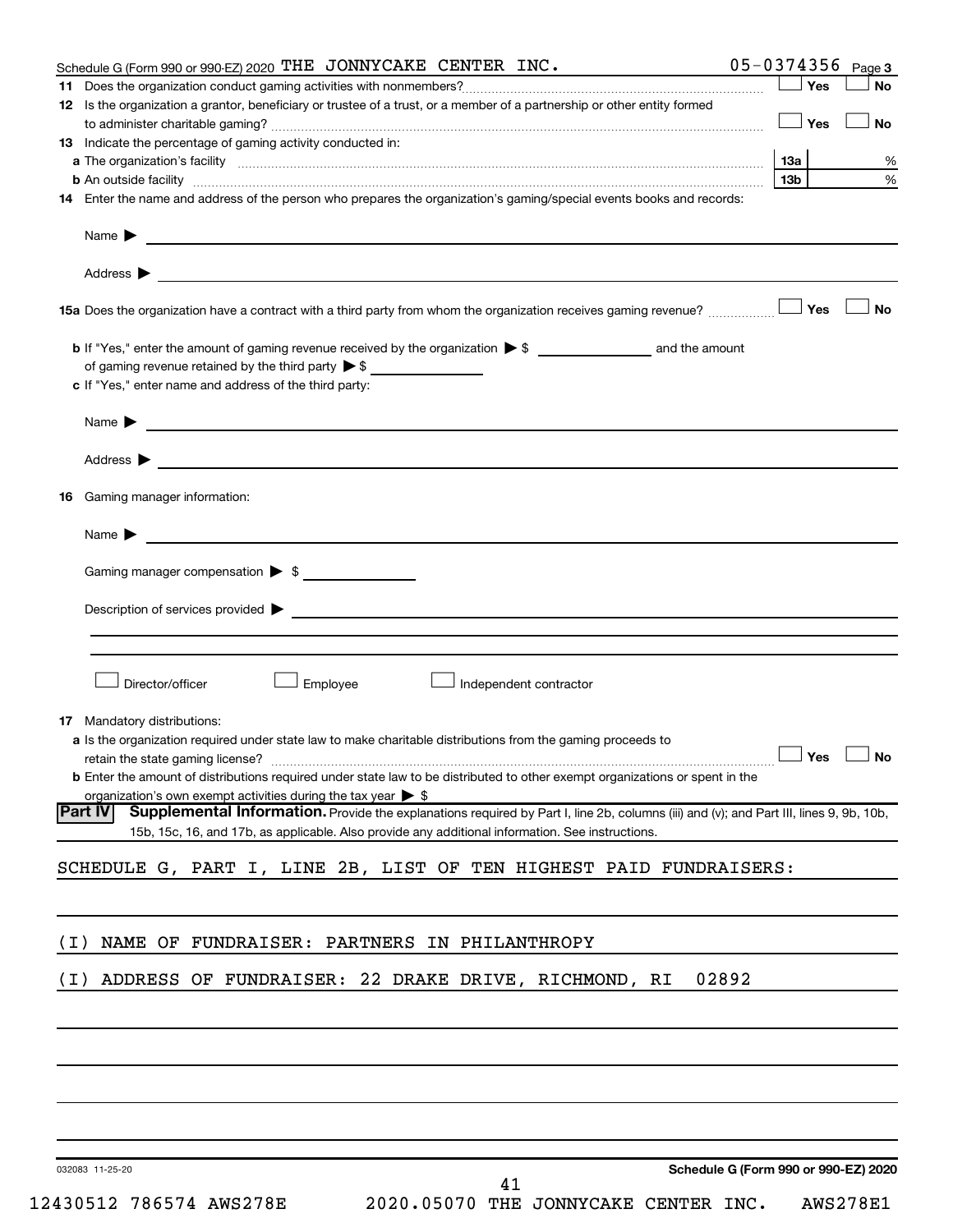|                 | $\mathbf{I}$<br>$\overline{\phantom{a}}$ |             |                                 |  |
|-----------------|------------------------------------------|-------------|---------------------------------|--|
|                 |                                          |             |                                 |  |
|                 |                                          |             |                                 |  |
|                 |                                          |             |                                 |  |
|                 |                                          |             |                                 |  |
|                 |                                          |             |                                 |  |
|                 |                                          |             |                                 |  |
|                 |                                          |             |                                 |  |
|                 |                                          |             |                                 |  |
|                 |                                          |             |                                 |  |
|                 |                                          |             |                                 |  |
|                 |                                          |             |                                 |  |
|                 |                                          |             |                                 |  |
|                 |                                          |             |                                 |  |
|                 |                                          |             |                                 |  |
|                 |                                          |             |                                 |  |
|                 |                                          |             |                                 |  |
|                 |                                          |             |                                 |  |
|                 |                                          |             |                                 |  |
|                 |                                          |             |                                 |  |
|                 |                                          |             |                                 |  |
|                 |                                          |             |                                 |  |
|                 |                                          |             |                                 |  |
|                 |                                          |             |                                 |  |
|                 |                                          |             |                                 |  |
|                 |                                          |             |                                 |  |
|                 |                                          |             |                                 |  |
|                 |                                          |             |                                 |  |
|                 |                                          |             |                                 |  |
|                 |                                          |             |                                 |  |
|                 |                                          |             |                                 |  |
|                 |                                          |             |                                 |  |
|                 |                                          |             |                                 |  |
|                 |                                          |             |                                 |  |
|                 |                                          |             |                                 |  |
|                 |                                          |             |                                 |  |
|                 |                                          |             |                                 |  |
| 032084 04-01-20 |                                          |             | Schedule G (Form 990 or 990-EZ) |  |
|                 |                                          | $\sqrt{42}$ |                                 |  |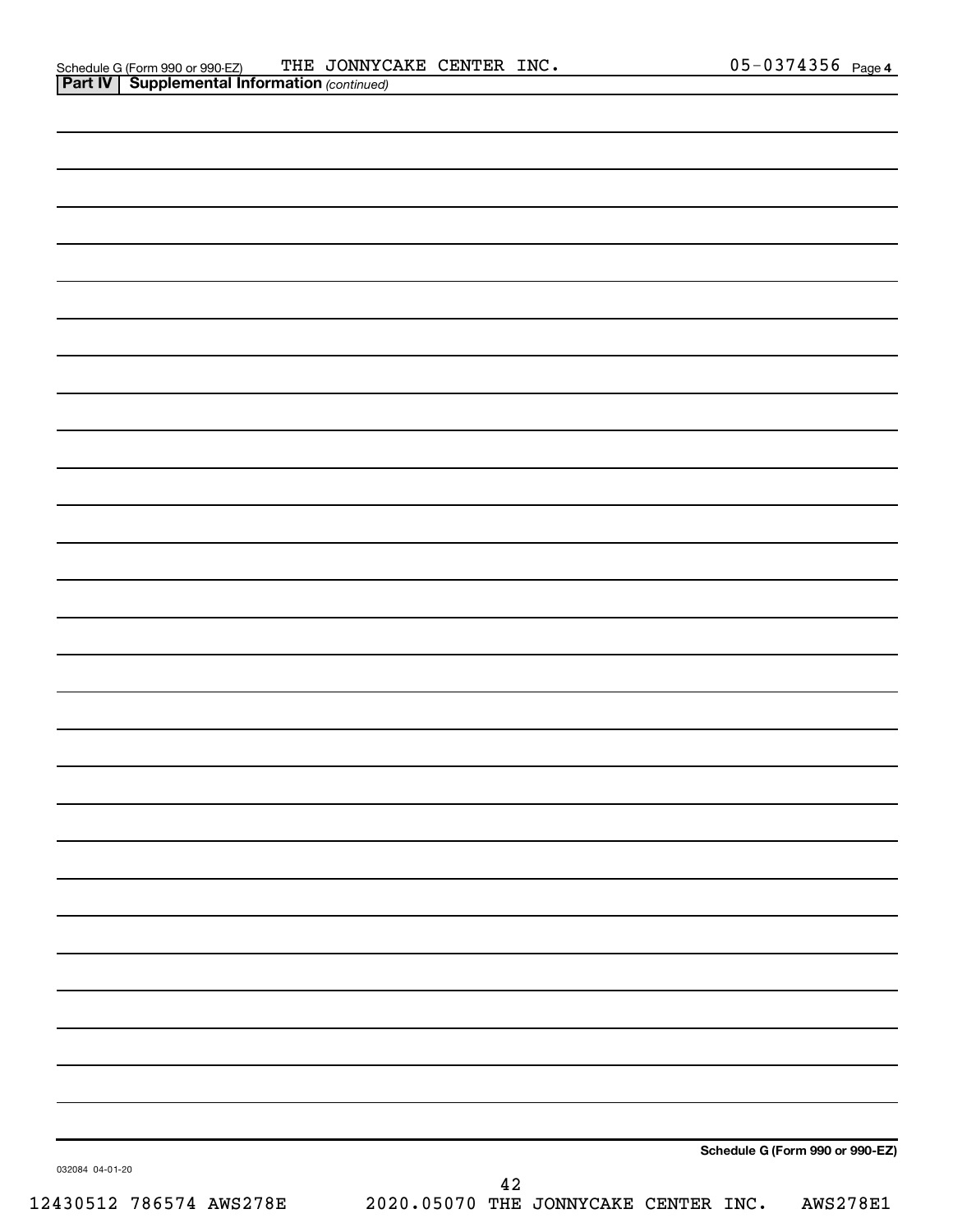| Name of the organization<br>Part I<br>$\mathbf 1$ |                                                                                                                                                                                                                                                                                           |           |                                    |                             |                                         | <b>Grants and Other Assistance to Organizations,</b><br>Governments, and Individuals in the United States<br>Complete if the organization answered "Yes" on Form 990, Part IV, line 21 or 22. |                                          |                                                     |  |
|---------------------------------------------------|-------------------------------------------------------------------------------------------------------------------------------------------------------------------------------------------------------------------------------------------------------------------------------------------|-----------|------------------------------------|-----------------------------|-----------------------------------------|-----------------------------------------------------------------------------------------------------------------------------------------------------------------------------------------------|------------------------------------------|-----------------------------------------------------|--|
|                                                   | Attach to Form 990.<br>Department of the Treasury<br>Internal Revenue Service<br>Go to www.irs.gov/Form990 for the latest information.                                                                                                                                                    |           |                                    |                             |                                         |                                                                                                                                                                                               |                                          |                                                     |  |
|                                                   | THE JONNYCAKE CENTER INC.                                                                                                                                                                                                                                                                 |           |                                    |                             |                                         |                                                                                                                                                                                               |                                          | <b>Employer identification number</b><br>05-0374356 |  |
|                                                   | <b>General Information on Grants and Assistance</b>                                                                                                                                                                                                                                       |           |                                    |                             |                                         |                                                                                                                                                                                               |                                          |                                                     |  |
| $\mathbf{2}$                                      | Does the organization maintain records to substantiate the amount of the grants or assistance, the grantees' eligibility for the grants or assistance, and the selection<br>Describe in Part IV the organization's procedures for monitoring the use of grant funds in the United States. |           |                                    |                             |                                         |                                                                                                                                                                                               |                                          | $\boxed{\text{X}}$ No<br>∣ Yes                      |  |
| Part II                                           | Grants and Other Assistance to Domestic Organizations and Domestic Governments. Complete if the organization answered "Yes" on Form 990, Part IV, line 21, for any<br>recipient that received more than \$5,000. Part II can be duplicated if additional space is needed.                 |           |                                    |                             |                                         |                                                                                                                                                                                               |                                          |                                                     |  |
|                                                   | 1 (a) Name and address of organization<br>or government                                                                                                                                                                                                                                   | $(b)$ EIN | (c) IRC section<br>(if applicable) | (d) Amount of<br>cash grant | (e) Amount of<br>non-cash<br>assistance | (f) Method of<br>valuation (book,<br>FMV, appraisal,<br>other)                                                                                                                                | (g) Description of<br>noncash assistance | (h) Purpose of grant<br>or assistance               |  |
|                                                   |                                                                                                                                                                                                                                                                                           |           |                                    |                             |                                         |                                                                                                                                                                                               |                                          |                                                     |  |
| 2<br>3                                            |                                                                                                                                                                                                                                                                                           |           |                                    |                             |                                         |                                                                                                                                                                                               |                                          | ▶                                                   |  |

**For Paperwork Reduction Act Notice, see the Instructions for Form 990. Schedule I (Form 990) 2020** LHA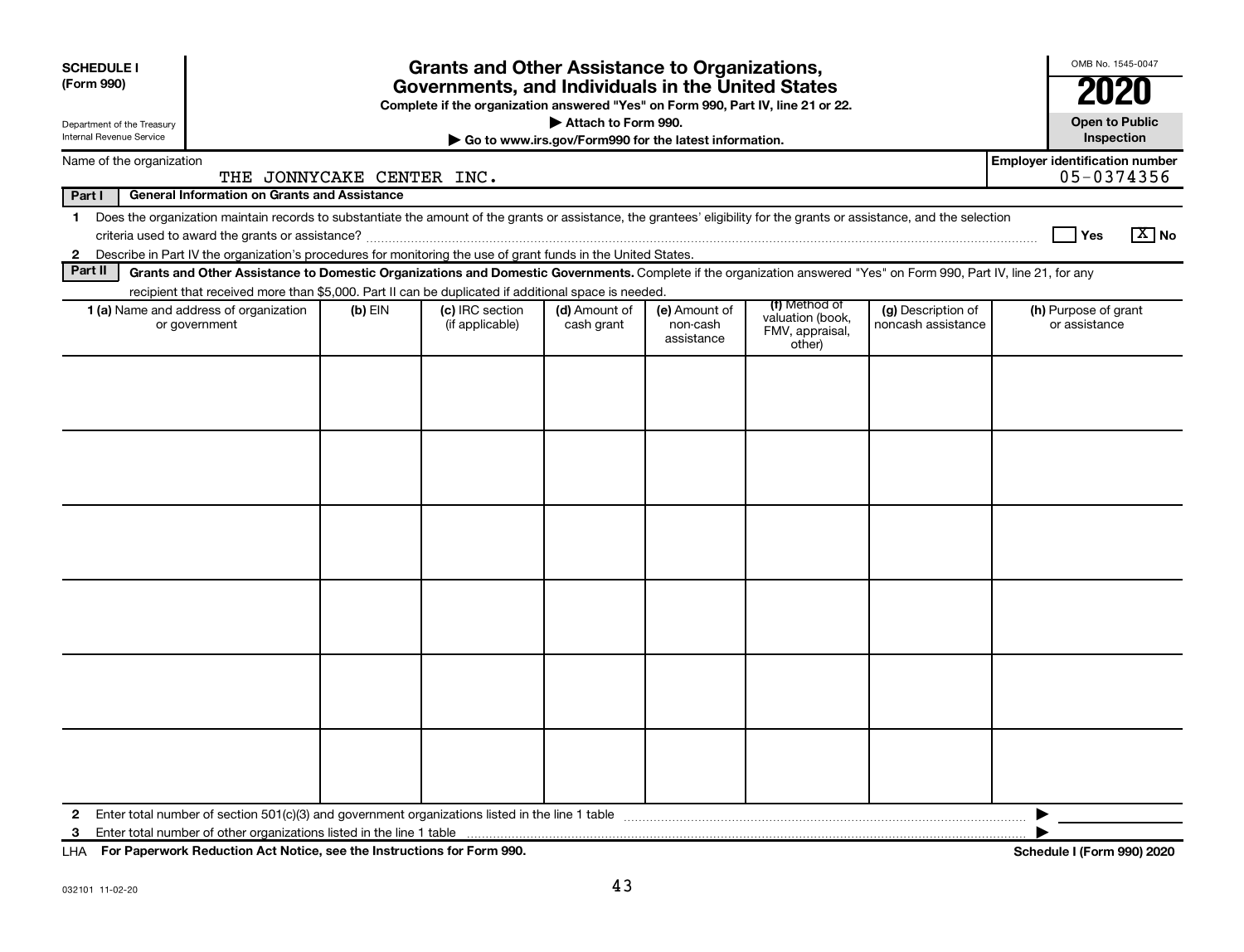**2**

Part III | Grants and Other Assistance to Domestic Individuals. Complete if the organization answered "Yes" on Form 990, Part IV, line 22. Part III can be duplicated if additional space is needed.

| (a) Type of grant or assistance    | (b) Number of<br>recipients | (d) Amount of non-<br>(c) Amount of<br>cash grant |             | (e) Method of valuation<br>(book, FMV, appraisal, other) | (f) Description of noncash assistance |  |  |  |
|------------------------------------|-----------------------------|---------------------------------------------------|-------------|----------------------------------------------------------|---------------------------------------|--|--|--|
|                                    |                             |                                                   |             |                                                          |                                       |  |  |  |
|                                    |                             |                                                   |             |                                                          | FOOD, CLOTHING, TOILETRIES,           |  |  |  |
| FOOD AND PERSONAL NEEDS ASSISTANCE | 6818                        | 50,345.                                           | 200,024.FMV |                                                          | AND HOUSEHOLD ITEMS                   |  |  |  |
|                                    |                             |                                                   |             |                                                          |                                       |  |  |  |
|                                    |                             |                                                   |             |                                                          |                                       |  |  |  |
|                                    |                             |                                                   |             |                                                          |                                       |  |  |  |
|                                    |                             |                                                   |             |                                                          |                                       |  |  |  |
|                                    |                             |                                                   |             |                                                          |                                       |  |  |  |
|                                    |                             |                                                   |             |                                                          |                                       |  |  |  |
|                                    |                             |                                                   |             |                                                          |                                       |  |  |  |
|                                    |                             |                                                   |             |                                                          |                                       |  |  |  |
|                                    |                             |                                                   |             |                                                          |                                       |  |  |  |
|                                    |                             |                                                   |             |                                                          |                                       |  |  |  |
|                                    |                             |                                                   |             |                                                          |                                       |  |  |  |
|                                    |                             |                                                   |             |                                                          |                                       |  |  |  |
|                                    |                             |                                                   |             |                                                          |                                       |  |  |  |

Part IV | Supplemental Information. Provide the information required in Part I, line 2; Part III, column (b); and any other additional information.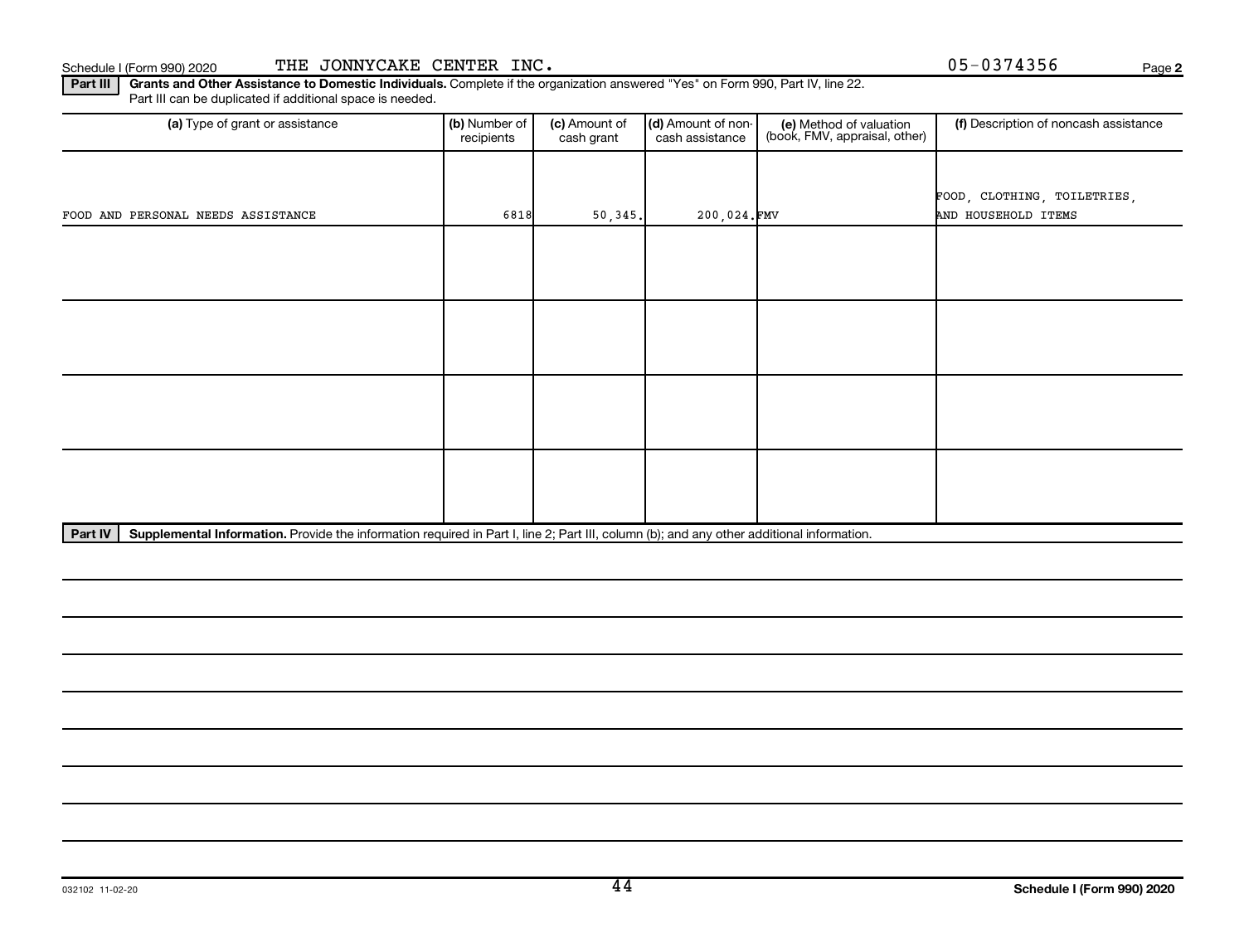#### **SCHEDULE M (Form 990)**

# **Noncash Contributions**

OMB No. 1545-0047

| Department of the Treasury |  |
|----------------------------|--|
| Internal Revenue Service   |  |

◆ Complete if the organizations answered "Yes" on Form 990, Part IV, lines 29 or 30.<br>● Complete if the organizations answered "Yes" on Form 990, Part IV, lines 29 or 30. **Attach to Form 990.**  $\blacktriangleright$ 

**Open to Public Inspection**

| Name of the organization |  |
|--------------------------|--|
|--------------------------|--|

 $\blacktriangleright$ 

 **Go to www.irs.gov/Form990 for instructions and the latest information.**

|        | Name of the organization                                                                                                       |                               |                                      |                                                                                                      |    | <b>Employer identification number</b>                        |            |     |    |
|--------|--------------------------------------------------------------------------------------------------------------------------------|-------------------------------|--------------------------------------|------------------------------------------------------------------------------------------------------|----|--------------------------------------------------------------|------------|-----|----|
|        | THE JONNYCAKE CENTER INC.                                                                                                      |                               |                                      |                                                                                                      |    | 05-0374356                                                   |            |     |    |
| Part I | <b>Types of Property</b>                                                                                                       |                               |                                      |                                                                                                      |    |                                                              |            |     |    |
|        |                                                                                                                                | (a)<br>Check if<br>applicable | (b)<br>Number of<br>contributions or | (c)<br>Noncash contribution<br>amounts reported on<br>items contributed Form 990, Part VIII, line 1g |    | (d)<br>Method of determining<br>noncash contribution amounts |            |     |    |
| 1.     |                                                                                                                                |                               |                                      |                                                                                                      |    |                                                              |            |     |    |
| 2      |                                                                                                                                |                               |                                      |                                                                                                      |    |                                                              |            |     |    |
| 3      | Art - Fractional interests                                                                                                     |                               |                                      |                                                                                                      |    |                                                              |            |     |    |
| 4      |                                                                                                                                |                               |                                      |                                                                                                      |    |                                                              |            |     |    |
| 5      | Clothing and household goods                                                                                                   | $\overline{\text{x}}$         |                                      |                                                                                                      |    | 55,146.FAIR MARKET VALUE                                     |            |     |    |
| 6      |                                                                                                                                |                               |                                      |                                                                                                      |    |                                                              |            |     |    |
| 7      |                                                                                                                                |                               |                                      |                                                                                                      |    |                                                              |            |     |    |
| 8      |                                                                                                                                |                               |                                      |                                                                                                      |    |                                                              |            |     |    |
| 9      | Securities - Publicly traded                                                                                                   |                               |                                      |                                                                                                      |    |                                                              |            |     |    |
| 10     | Securities - Closely held stock                                                                                                |                               |                                      |                                                                                                      |    |                                                              |            |     |    |
| 11     | Securities - Partnership, LLC, or                                                                                              |                               |                                      |                                                                                                      |    |                                                              |            |     |    |
|        | trust interests                                                                                                                |                               |                                      |                                                                                                      |    |                                                              |            |     |    |
| 12     | Securities - Miscellaneous                                                                                                     |                               |                                      |                                                                                                      |    |                                                              |            |     |    |
| 13     | Qualified conservation contribution -                                                                                          |                               |                                      |                                                                                                      |    |                                                              |            |     |    |
|        |                                                                                                                                |                               |                                      |                                                                                                      |    |                                                              |            |     |    |
| 14     | Qualified conservation contribution - Other                                                                                    |                               |                                      |                                                                                                      |    |                                                              |            |     |    |
| 15     |                                                                                                                                |                               |                                      |                                                                                                      |    |                                                              |            |     |    |
| 16     | Real estate - Commercial                                                                                                       |                               |                                      |                                                                                                      |    |                                                              |            |     |    |
| 17     |                                                                                                                                |                               |                                      |                                                                                                      |    |                                                              |            |     |    |
| 18     |                                                                                                                                |                               |                                      |                                                                                                      |    |                                                              |            |     |    |
| 19     |                                                                                                                                | $\overline{\text{x}}$         | 3,332                                |                                                                                                      |    | 266,599. DOLLAR VALUE PER POU                                |            |     |    |
| 20     | Drugs and medical supplies                                                                                                     |                               |                                      |                                                                                                      |    |                                                              |            |     |    |
| 21     |                                                                                                                                |                               |                                      |                                                                                                      |    |                                                              |            |     |    |
| 22     |                                                                                                                                |                               |                                      |                                                                                                      |    |                                                              |            |     |    |
| 23     |                                                                                                                                |                               |                                      |                                                                                                      |    |                                                              |            |     |    |
| 24     | Archeological artifacts                                                                                                        |                               |                                      |                                                                                                      |    |                                                              |            |     |    |
| 25     | (GIFT CARDS, H)<br>Other $\blacktriangleright$                                                                                 | х                             | 123                                  |                                                                                                      |    | 43,510.FAIR MARKET VALUE                                     |            |     |    |
| 26     | $($ OTHER<br>Other $\blacktriangleright$                                                                                       | $\overline{\textbf{x}}$       |                                      |                                                                                                      |    | 23,700. FAIR MARKET VALUE                                    |            |     |    |
| 27     | Other $\blacktriangleright$                                                                                                    |                               |                                      |                                                                                                      |    |                                                              |            |     |    |
| 28     | Other I                                                                                                                        |                               |                                      |                                                                                                      |    |                                                              |            |     |    |
| 29     | Number of Forms 8283 received by the organization during the tax year for contributions                                        |                               |                                      |                                                                                                      |    |                                                              |            |     |    |
|        | for which the organization completed Form 8283, Part V, Donee Acknowledgement                                                  |                               |                                      |                                                                                                      | 29 |                                                              |            |     |    |
|        |                                                                                                                                |                               |                                      |                                                                                                      |    |                                                              |            | Yes | No |
|        | 30a During the year, did the organization receive by contribution any property reported in Part I, lines 1 through 28, that it |                               |                                      |                                                                                                      |    |                                                              |            |     |    |
|        | must hold for at least three years from the date of the initial contribution, and which isn't required to be used for          |                               |                                      |                                                                                                      |    |                                                              |            |     |    |
|        |                                                                                                                                |                               |                                      |                                                                                                      |    |                                                              | 30a        |     | х  |
|        | <b>b</b> If "Yes," describe the arrangement in Part II.                                                                        |                               |                                      |                                                                                                      |    |                                                              |            |     |    |
| 31     | Does the organization have a gift acceptance policy that requires the review of any nonstandard contributions?                 |                               |                                      |                                                                                                      |    |                                                              | 31         |     | х  |
|        | 32a Does the organization hire or use third parties or related organizations to solicit, process, or sell noncash              |                               |                                      |                                                                                                      |    |                                                              |            |     |    |
|        | contributions?                                                                                                                 |                               |                                      |                                                                                                      |    |                                                              | <b>32a</b> |     | X  |
|        | <b>b</b> If "Yes," describe in Part II.                                                                                        |                               |                                      |                                                                                                      |    |                                                              |            |     |    |
| 33     | If the organization didn't report an amount in column (c) for a type of property for which column (a) is checked,              |                               |                                      |                                                                                                      |    |                                                              |            |     |    |
|        | describe in Part II.                                                                                                           |                               |                                      |                                                                                                      |    |                                                              |            |     |    |

032141 11-23-20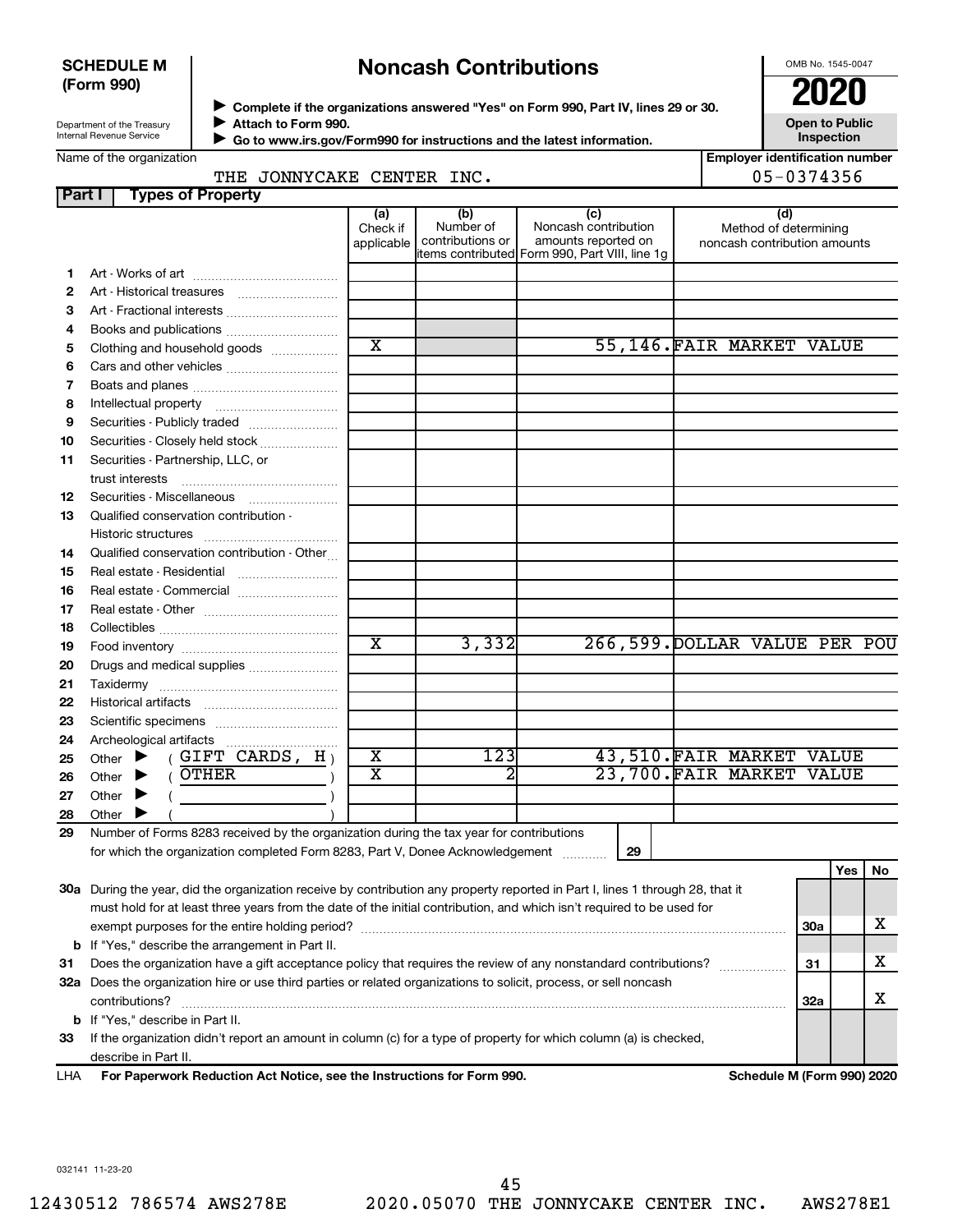Provide the information required by Part I, lines 30b, 32b, and 33, and whether the organization is reporting in Part I, column (b), the number of contributions, the number of items received, or a combination of both. Also complete this part for any additional information. **Part II Supplemental Information.** 

032142 11-23-20 **Schedule M (Form 990) 2020** 12430512 786574 AWS278E 2020.05070 THE JONNYCAKE CENTER INC. AWS278E1 46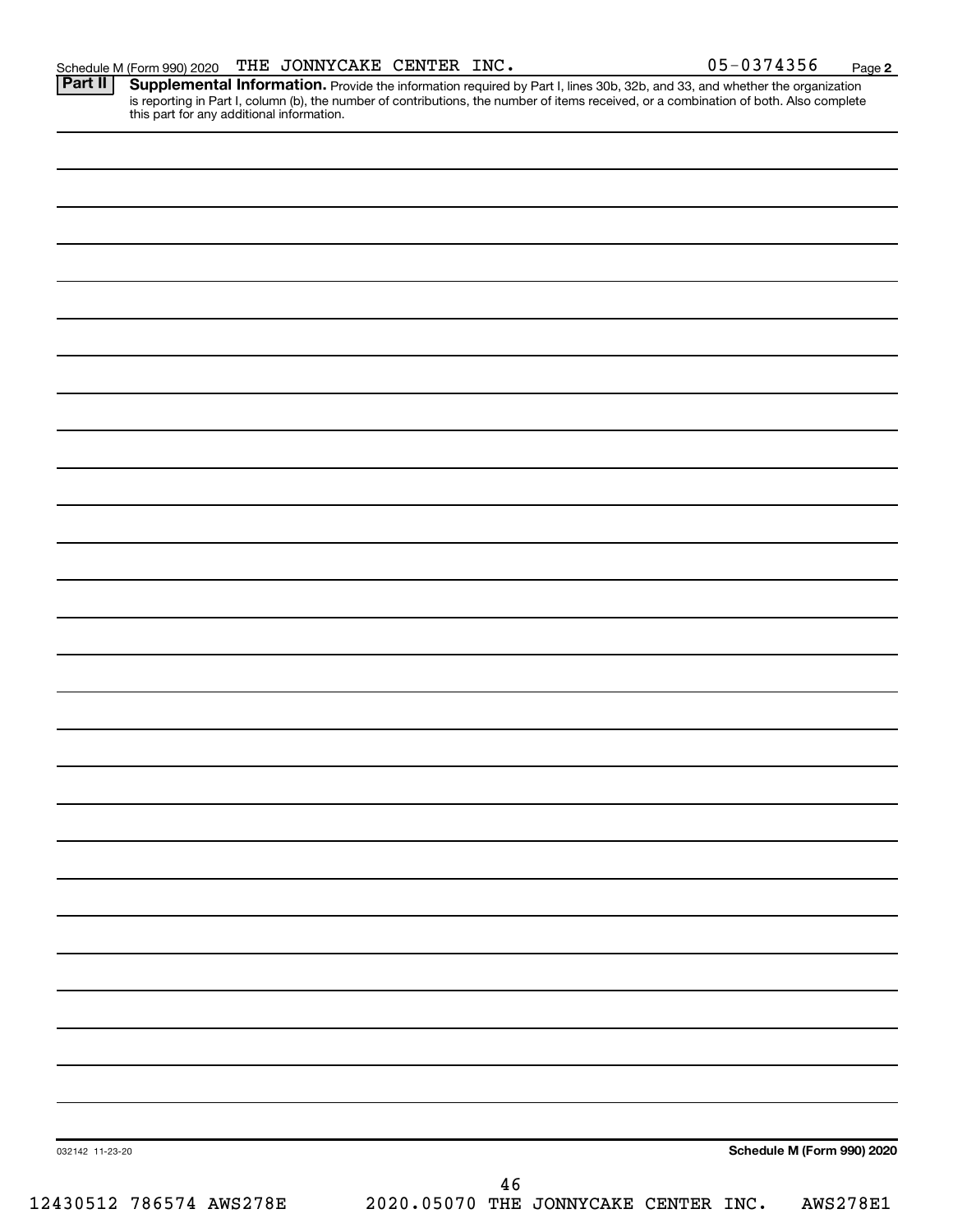Department of the Treasury **(Form 990 or 990-EZ)**

Name of the organization

Internal Revenue Service

**SCHEDULE O Supplemental Information to Form 990 or 990-EZ 2020**<br>(Form 990 or 990-EZ) **2020** 

**Complete to provide information for responses to specific questions on Form 990 or 990-EZ or to provide any additional information. | Attach to Form 990 or 990-EZ.**

**| Go to www.irs.gov/Form990 for the latest information.**

OMB No. 1545-0047 **Open to Public Inspection**

THE JONNYCAKE CENTER INC.  $\vert$  05-0374356

**Employer identification number**

FORM 990, PART I, LINE 1, DESCRIPTION OF ORGANIZATION MISSION:

COMMUNITY MEMBERS. OUR VISION IS A COMMUNITY WITHOUT HUNGER AND

POVERTY WHERE EVERYONE CAN REACH THEIR FULL POTENTIAL AND IMPROVE THEIR

QUALITY OF LIFE.

FORM 990, PART III, LINE 4B, PROGRAM SERVICE ACCOMPLISHMENTS:

CENTER IS PLAYING AN INCREASING ROLE PROVIDING HOTEL STAYS FOR OUR

HOMELESS NEIGHBORS.

- COMMUNITY HEALTH: THE CENTER EMPLOYS A COMMUNITY HEALTH WORKER WHO

IS RESPONSIBLE FOR HELPING LOCAL HOUSEHOLDS MEET BASIC NEEDS; ADDRESS

HEALTH DISPARITIES AND WORK TO IMPROVE THE SOCIAL DETERMINANTS OF

HEALTH; AND EMPOWER LOCAL RESIDENTS TO BECOME LEADERS AND

DECISION-MAKERS.

- CHILDREN'S ENRICHMENT: WE COLLABORATE WITH THE BOYS AND GIRLS CLUB

OF NEWPORT COUNTY, THE YMCA OF SOUTH COUNTY, THE UNIVERSITY OF RHODE

ISLAND AND OTHER PARTNERS TO OFFER AFTER SCHOOL ACTIVITIES AND SUMMER

CAMP TO LOCAL YOUTH WHOSE FAMILIES WOULD OTHERWISE NOT HAVE THE

RESOURCES TO ENROLL THEIR CHILDREN IN THESE OPPORTUNITIES.

- ADVOCACY AND ORGANIZING: HAVING A SEAT AT THE TABLE WHERE DECISIONS

ARE BEING MADE THAT IMPACT THE LIVES OF OUR MEMBERS IS A PRIORITY. WE

ORGANIZE THE PEACE DALE LEADERSHIP COUNCIL WHICH WORKS TO ENGAGE LOCAL

RESIDENTS IN ADVOCACY AND EMPOWER THEM TO BECOME LEADERS IN LOCAL

INSTITUTIONS AND DECISION-MAKING BODIES.

FORM 990, PART VI, SECTION B, LINE 11B:

032211 11-20-20 **For Paperwork Reduction Act Notice, see the Instructions for Form 990 or 990-EZ. Schedule O (Form 990 or 990-EZ) 2020** LHA A DRAFT COPY OF THE FORM 990 WAS PROVIDED TO ALL BOARD MEMBERS PRIOR TO

47